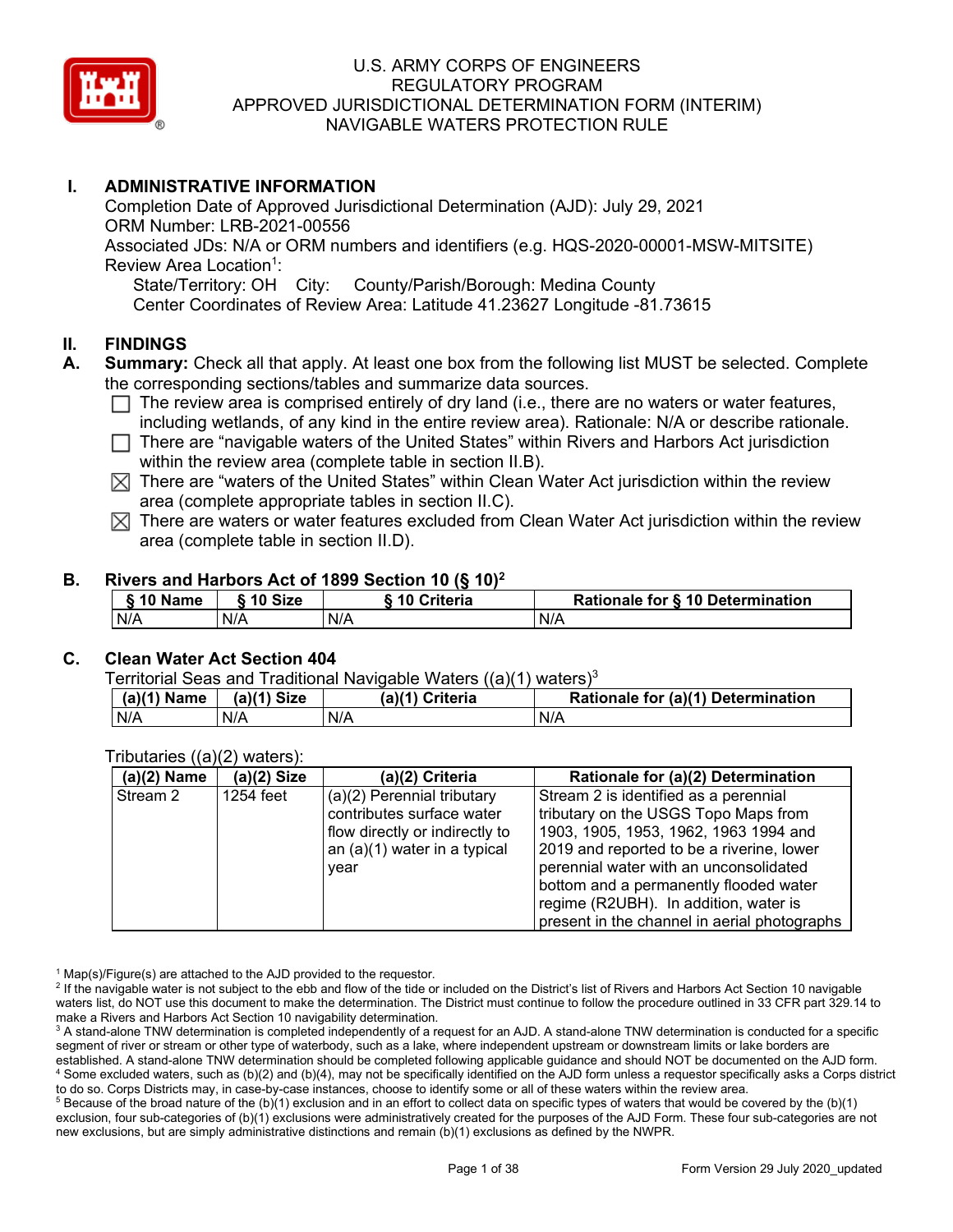

|                         |           |                                                                                                                                      | under leaf off conditions in aerials from<br>2006, 2007, 2011, 2012, 2015, 2017, 2019<br>and 2020. Stream 2 flows to the east<br>approximately 0.74 miles and combines with<br>the East Branch of the Rocky River an (a)(2)<br>water which flows north and combines with<br>the West Branch of the Rocky River forming<br>the Rocky River which is as an $(a)(1)$<br>Section 10 water on the Buffalo District's<br>List of Navigable Waterways and is a<br>tributary to Lake Erie.                                                                                                                                                                                                                            |
|-------------------------|-----------|--------------------------------------------------------------------------------------------------------------------------------------|---------------------------------------------------------------------------------------------------------------------------------------------------------------------------------------------------------------------------------------------------------------------------------------------------------------------------------------------------------------------------------------------------------------------------------------------------------------------------------------------------------------------------------------------------------------------------------------------------------------------------------------------------------------------------------------------------------------|
| Stream 3                | 48 feet   | (a)(2) Perennial tributary<br>contributes surface water<br>flow directly or indirectly to<br>an (a)(1) water in a typical<br>year    | Stream 3 is identified as a perennial<br>tributary to Stream 2 an $(a)(2)$ water, as<br>identified above. Stream 3 is visible on the<br>USGS Topo Maps from 1903, 1905, 1953,<br>1962, 1963 1994 and 2019 and is identified<br>as a riverine, lower perennial water with an<br>unconsolidated bottom and a permanently<br>flooded water regime (R2UBH). In addition,<br>water is present in the channel in aerial<br>photographs from 2006, 2007, 2011, 2012,<br>2015, 2017, 2019 and 2020. Stream 3 is a<br>tributary to Stream 2 which flows to the east<br>approximately 0.76 miles and combines with<br>the East Branch of the Rocky River an (a)(2)<br>water which is discussed above under<br>Stream 2. |
| Stream 4-<br><b>INT</b> | 1661 feet | (a)(2) Intermittent tributary<br>contributes surface water<br>flow directly or indirectly to<br>an (a)(1) water in a typical<br>year | Stream 4-INT is an intermittent tributary to<br>Stream 2 an (a)(2), as identified above.<br>Stream 4-Int contains a continuous defined<br>bed and bank and a distinct ordinary high-<br>water mark (OHWM). At the time of the site<br>visit, segments of the stream were flowing<br>and in some stretches of the tributary<br>contained little flow but areas of pooled<br>water. There was evidence of higher flow<br>rates including drift deposits and sediment<br>sorting. Based upon the APT, the site visit<br>was conducted during the dry season,<br>conditions were normal, the observed<br>rainfall was below the 30th percentile<br>however the APT indicates that approximate                     |

 $1$  Map(s)/Figure(s) are attached to the AJD provided to the requestor.

<sup>&</sup>lt;sup>2</sup> If the navigable water is not subject to the ebb and flow of the tide or included on the District's list of Rivers and Harbors Act Section 10 navigable waters list, do NOT use this document to make the determination. The District must continue to follow the procedure outlined in 33 CFR part 329.14 to make a Rivers and Harbors Act Section 10 navigability determination.

<sup>&</sup>lt;sup>3</sup> A stand-alone TNW determination is completed independently of a request for an AJD. A stand-alone TNW determination is conducted for a specific segment of river or stream or other type of waterbody, such as a lake, where independent upstream or downstream limits or lake borders are established. A stand-alone TNW determination should be completed following applicable guidance and should NOT be documented on the AJD form. <sup>4</sup> Some excluded waters, such as (b)(2) and (b)(4), may not be specifically identified on the AJD form unless a requestor specifically asks a Corps district to do so. Corps Districts may, in case-by-case instances, choose to identify some or all of these waters within the review area.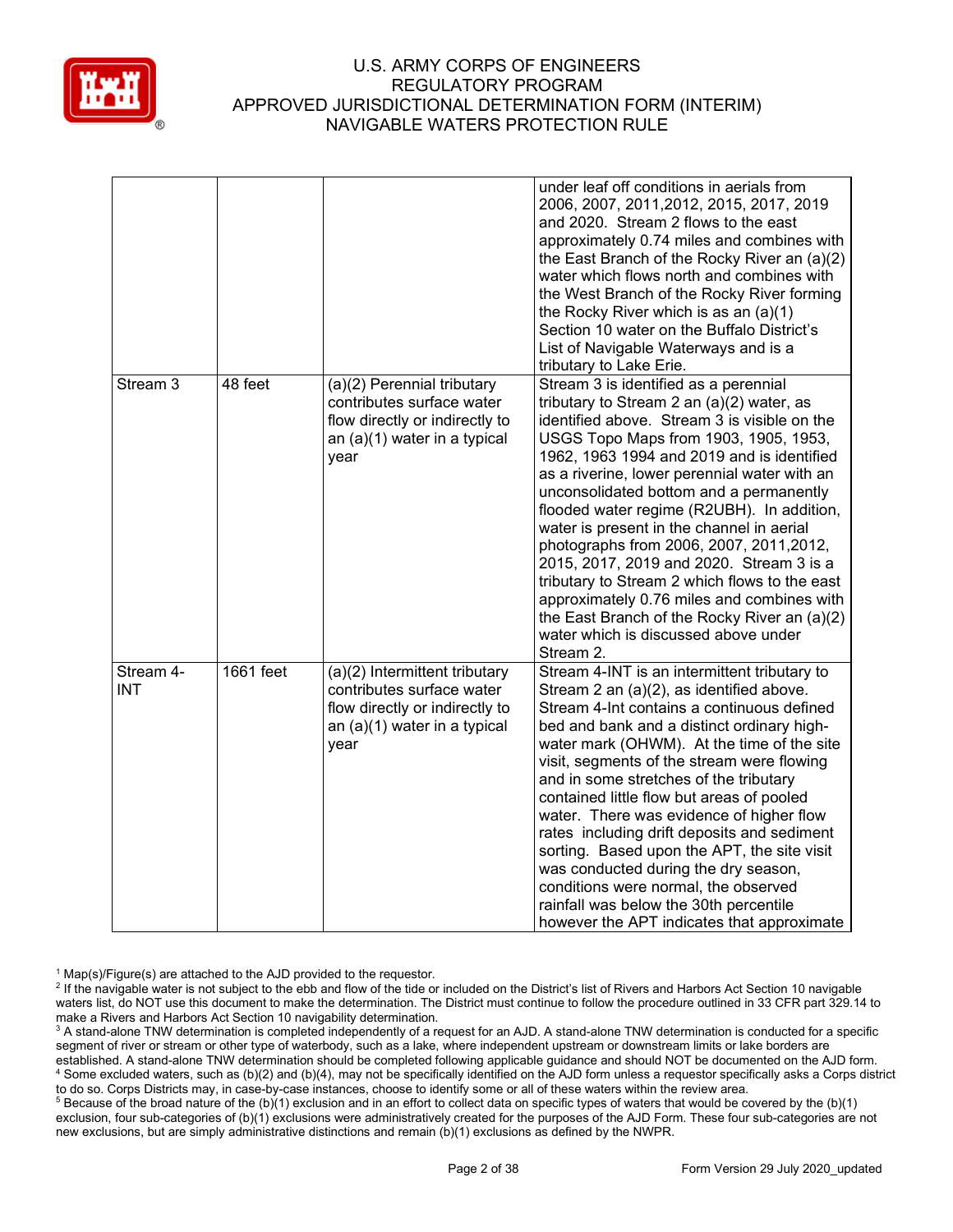

|                         |          |                                                                                                                                      | 0.68 inches of rain fell during the three days<br>preceding the Corps site visit on 7, 8 and 9<br>of June 2021 and that approximately 0.53<br>inches of rain had occurred on 2 and 3 of<br>June.                                                                                                                                                                                                                                                                                                                                                                                                                                                                                                                                                                                                                                                                                                                                                                                                                                                                                                                                                                                                                                                                                                                        |
|-------------------------|----------|--------------------------------------------------------------------------------------------------------------------------------------|-------------------------------------------------------------------------------------------------------------------------------------------------------------------------------------------------------------------------------------------------------------------------------------------------------------------------------------------------------------------------------------------------------------------------------------------------------------------------------------------------------------------------------------------------------------------------------------------------------------------------------------------------------------------------------------------------------------------------------------------------------------------------------------------------------------------------------------------------------------------------------------------------------------------------------------------------------------------------------------------------------------------------------------------------------------------------------------------------------------------------------------------------------------------------------------------------------------------------------------------------------------------------------------------------------------------------|
| Stream 6-PER 3611 feet  |          | (a)(2) Perennial tributary<br>contributes surface water<br>flow directly or indirectly to<br>an (a)(1) water in a typical<br>year    | Stream 6-PER is a perennial tributary to the<br>East Branch of the Rocky River an (a)(2)<br>water, as described above which is located<br>approximately 1,800 feet to the east. This<br>stream is visible on the USGS Topo Maps<br>from 1903, 1905, 1953, 1962, 1963 1994<br>and 2019 and is identified as a riverine,<br>intermittent with an unconsolidated bottom<br>and a seasonally flooded water regime<br>(R4SBC). However, water is present in the<br>channel in aerial photographs from 2006,<br>2007, 2011, 2012, 2015, 2017, 2019 and<br>2020. Stream 6-PER contains a<br>continuous defined bed and bank and a<br>distinct OHWM. During the 10 JUN 2021<br>site visit the tributary contained areas of<br>flowing water and other areas of<br>ponded/pool water but there was evidence<br>of flow including drift deposits and sediment<br>sorting. Based upon the APT on the date of<br>the site visit was conducted dry season,<br>conditions were normal however wetness<br>conditions were dry as the observed rainfall<br>was below the 30th percentile however the<br>APT indicates that approximate 0.68 inches<br>of rain fell during the three days preceding<br>the Corps site visit on 7, 8 and 9 of June<br>2021 and that approximately 0.53 inches of<br>rain had occurred on 2 and 3 of June. |
| Stream 6-<br><b>INT</b> | 107 feet | (a)(2) Intermittent tributary<br>contributes surface water<br>flow directly or indirectly to<br>an (a)(1) water in a typical<br>year | Stream 6 INT is an intermittent tributary to<br>Stream 6 - PER an (a)(2) water, as<br>discussed above. Stream 6-INT appears to<br>be oxbows or only channels that only<br>receive water during high flow events.<br>Stream 6-INT contains a continuous defined                                                                                                                                                                                                                                                                                                                                                                                                                                                                                                                                                                                                                                                                                                                                                                                                                                                                                                                                                                                                                                                          |
|                         |          |                                                                                                                                      | bed and bank and a distinct OHWM. At the<br>time of the site visit the tributary contained                                                                                                                                                                                                                                                                                                                                                                                                                                                                                                                                                                                                                                                                                                                                                                                                                                                                                                                                                                                                                                                                                                                                                                                                                              |

 $1$  Map(s)/Figure(s) are attached to the AJD provided to the requestor.

<sup>&</sup>lt;sup>2</sup> If the navigable water is not subject to the ebb and flow of the tide or included on the District's list of Rivers and Harbors Act Section 10 navigable waters list, do NOT use this document to make the determination. The District must continue to follow the procedure outlined in 33 CFR part 329.14 to make a Rivers and Harbors Act Section 10 navigability determination.

<sup>&</sup>lt;sup>3</sup> A stand-alone TNW determination is completed independently of a request for an AJD. A stand-alone TNW determination is conducted for a specific segment of river or stream or other type of waterbody, such as a lake, where independent upstream or downstream limits or lake borders are established. A stand-alone TNW determination should be completed following applicable guidance and should NOT be documented on the AJD form. <sup>4</sup> Some excluded waters, such as (b)(2) and (b)(4), may not be specifically identified on the AJD form unless a requestor specifically asks a Corps district to do so. Corps Districts may, in case-by-case instances, choose to identify some or all of these waters within the review area.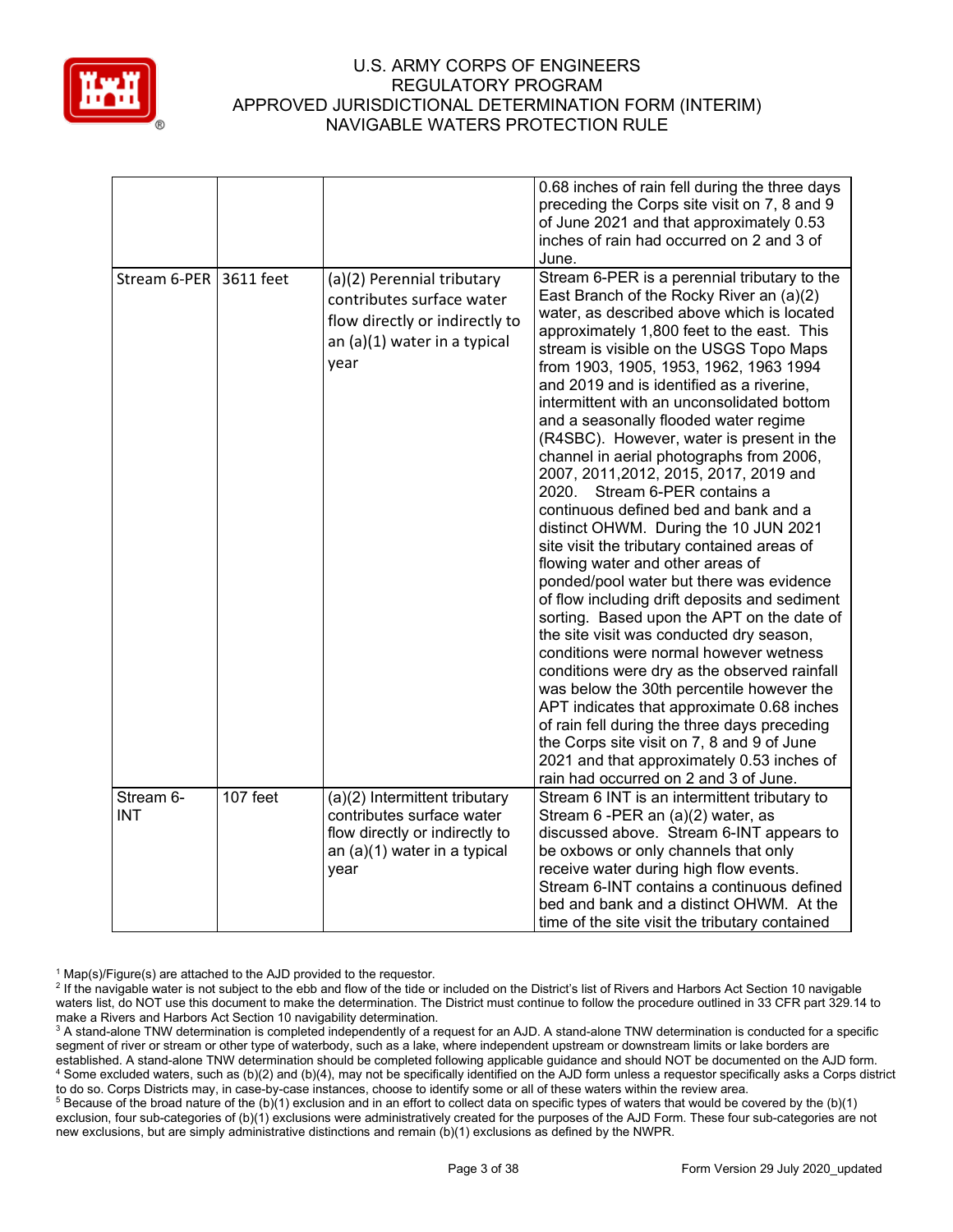

|           |          |                                                                                                                                      | areas of water in deeper pools and there<br>was evidence of flow including drift deposits<br>and sediment sorting. This tributary is<br>visible in aerials from 2006, 2007,<br>2011, 2012, 2015, 2017, 2019 and 2020.<br>Refer to the discussion regarding the APT<br>under Stream 4-INT and Stream 6- PER.                                                                                                                                                                                             |
|-----------|----------|--------------------------------------------------------------------------------------------------------------------------------------|---------------------------------------------------------------------------------------------------------------------------------------------------------------------------------------------------------------------------------------------------------------------------------------------------------------------------------------------------------------------------------------------------------------------------------------------------------------------------------------------------------|
| Stream 7  | 265 feet | (a)(2) Intermittent tributary<br>contributes surface water<br>flow directly or indirectly to<br>an (a)(1) water in a typical<br>year | Stream 7 is an intermittent tributary to<br>Stream 6-PRE, an (a)(2) water, as<br>described above. Stream 7 contains a<br>continuous defined bed and bank and a<br>distinct OHWM. At the time of the site visit<br>the tributary contained areas of water in<br>deeper pools but there was evidence of flow<br>including drift deposits and sediment sorting.<br>Refer to the discussion regarding the APT<br>under Stream 4-INT and Stream 6- PER.                                                      |
| Stream 10 | 881 feet | (a)(2) Intermittent tributary<br>contributes surface water<br>flow directly or indirectly to<br>an (a)(1) water in a typical<br>vear | Stream 10 is an intermittent tributary to<br>Stream 6-PER, an (a)(2) water, as<br>described above. Stream 10- contains a<br>continuous defined bed and bank and a<br>distinct OHWM. At the time of the site visit<br>the tributary contained areas of water in<br>deeper pools but there was evidence of flow<br>including drift deposits and sediment sorting.<br>Refer to the discussion regarding the APT<br>under Stream 4-INT and Stream 6- PER.                                                   |
| Stream 14 | 379 feet | (a)(2) Intermittent tributary<br>contributes surface water<br>flow directly or indirectly to<br>an (a)(1) water in a typical<br>vear | Stream 14 is an intermittent tributary<br>downstream of Wetland K and is a tributary<br>to Stream $6$ -PER an $(a)(2)$ water, as<br>described above. Stream 14- contains a<br>continuous defined bed and bank and a<br>distinct OHWM. At the time of the site visit<br>the tributary contained areas of water in<br>deeper pools but there was evidence of flow<br>including drift deposits and sediment sorting.<br>Refer to the discussion regarding the APT<br>under Stream 4-INT and Stream 6- PER. |

Lakes and ponds, and impoundments of jurisdictional waters ((a)(3) waters):

| (a)(3)<br><b>Name</b> | $(a)(3)$ Size |     | (a)(3) Criteria |     | Rationale for (a)(3) Determination |
|-----------------------|---------------|-----|-----------------|-----|------------------------------------|
| N/A                   | N/A           | N/A |                 | N/A |                                    |

 $1$  Map(s)/Figure(s) are attached to the AJD provided to the requestor.

<sup>2</sup> If the navigable water is not subject to the ebb and flow of the tide or included on the District's list of Rivers and Harbors Act Section 10 navigable waters list, do NOT use this document to make the determination. The District must continue to follow the procedure outlined in 33 CFR part 329.14 to make a Rivers and Harbors Act Section 10 navigability determination.

<sup>3</sup> A stand-alone TNW determination is completed independently of a request for an AJD. A stand-alone TNW determination is conducted for a specific segment of river or stream or other type of waterbody, such as a lake, where independent upstream or downstream limits or lake borders are established. A stand-alone TNW determination should be completed following applicable guidance and should NOT be documented on the AJD form. <sup>4</sup> Some excluded waters, such as (b)(2) and (b)(4), may not be specifically identified on the AJD form unless a requestor specifically asks a Corps district to do so. Corps Districts may, in case-by-case instances, choose to identify some or all of these waters within the review area.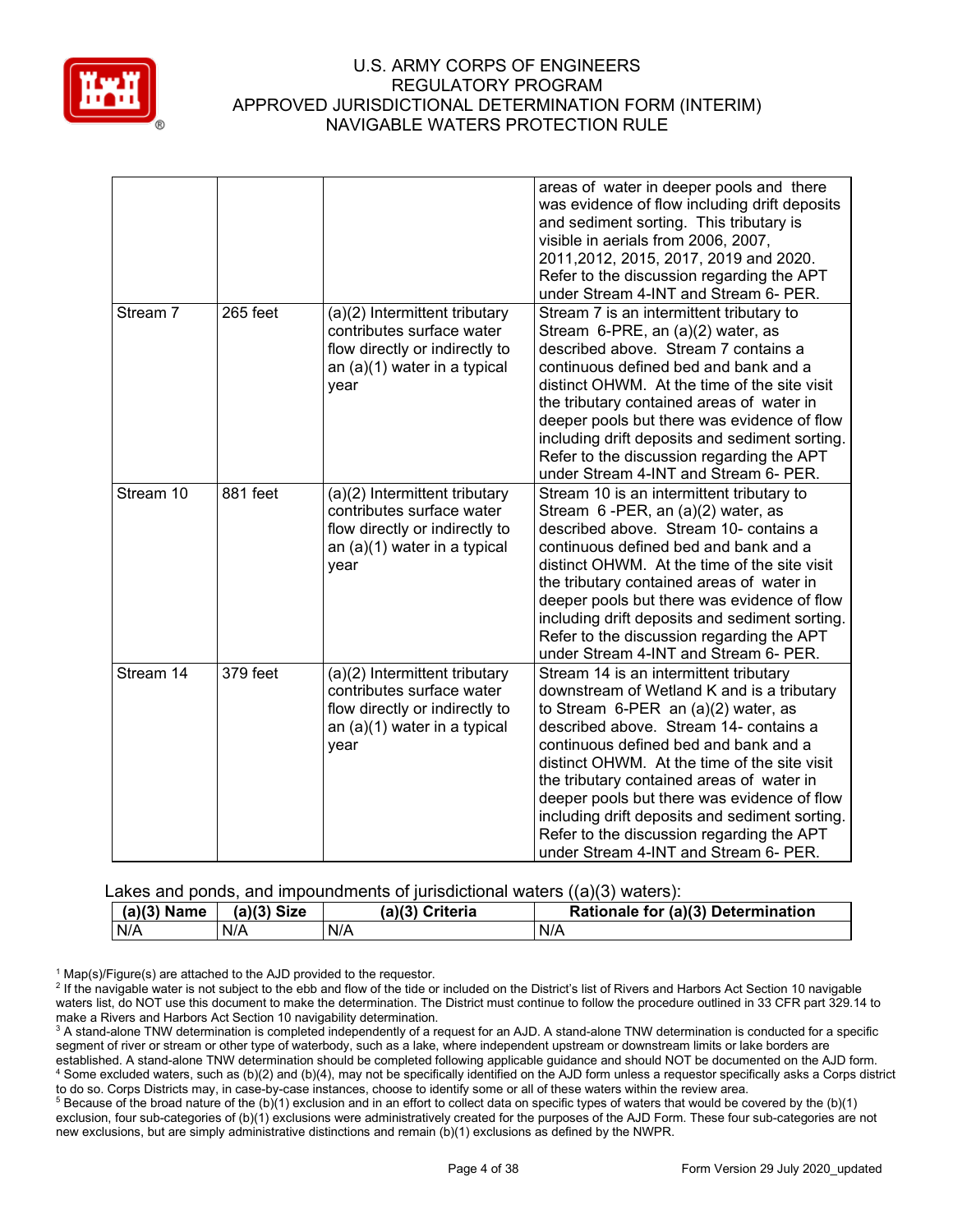

| $(a)(4)$ Name | $(a)(4)$ Size | (a)(4) Criteria         | Rationale for (a)(4) Determination          |
|---------------|---------------|-------------------------|---------------------------------------------|
| Wetland E     | $0.01$ acres  | (a)(4) Wetland abuts an | Wetland E abuts and flows directly into     |
|               |               | (a)(1)-(a)(3) water     | Stream 7, an intermittent $(a)(2)$ water as |
|               |               |                         | identified above.                           |
| Wetland F     | $0.02$ acres  | (a)(4) Wetland abuts an | Wetland F abuts and flows directly into     |
|               |               | (a)(1)-(a)(3) water     | Stream 7, an intermittent $(a)(2)$ water as |
|               |               |                         | identified above.                           |
| Wetland J     | $0.04$ acres  | (a)(4) Wetland abuts an | Wetland J abuts and flows directly into     |
|               |               | (a)(1)-(a)(3) water     | Stream 6, a perennial (a)(2) water as       |
|               |               |                         | identified above.                           |
| Wetland K     | $0.05$ acres  | (a)(4) Wetland abuts an | Wetland E abuts and flows directly into     |
|               |               | (a)(1)-(a)(3) water     | Stream 14-INT, an intermittent (a)(2) water |
|               |               |                         | as identified above.                        |
| Wetland M     | $0.03$ acres  | (a)(4) Wetland abuts an | Wetland M is located on a hill side and the |
|               |               | (a)(1)-(a)(3) water     | eastern end abuts and flows directly into   |
|               |               |                         | Stream 6; a perennial $(a)(2)$ water as     |
|               |               |                         | identified above. The western end of the    |
|               |               |                         | wetland extends down a slope to the south   |
|               |               |                         | and drains into the ephemeral Stream 15 a   |
|               |               |                         | (b)(5) water as discussed below.            |

#### Adjacent wetlands ((a)(4) waters):

# **D. Excluded Waters or Features**

Excluded waters  $((b)(1) - (b)(12))^4$ :

| <b>Exclusion Name</b> | $\overline{\phantom{a}}$<br><b>Exclusion Size</b> | Exclusion <sup>5</sup>         | <b>Rationale for Exclusion Determination</b>    |
|-----------------------|---------------------------------------------------|--------------------------------|-------------------------------------------------|
| Stream 1              | 398 feet                                          | (b)(3) Ephemeral feature,      | Stream 1 is an ephemeral tributary that         |
|                       |                                                   | including an ephemeral         | extends west off the property. The feature      |
|                       |                                                   | stream, swale, gully, rill, or | has a defined OHWM and at the time of the       |
|                       |                                                   | pool                           | site visit the stream channel was dry, lacked   |
|                       |                                                   |                                | any standing water and contained leaves         |
|                       |                                                   |                                | from the previous year. The stream did not      |
|                       |                                                   |                                | contain flowing water during the Corps site     |
|                       |                                                   |                                | visit on 10 JUN 2021. The APT indicates on      |
|                       |                                                   |                                | this date the conditions were normal during     |
|                       |                                                   |                                | a period of moderate drought in the dry         |
|                       |                                                   |                                | season. This Stream did not contain             |
|                       |                                                   |                                | flowing water during the consultants site visit |
|                       |                                                   |                                | from 10-11 MAR 2021. The APT reports            |
|                       |                                                   |                                | drier than normal during the wet season and     |
|                       |                                                   |                                | the observed rainfall was 1.027559, which is    |
|                       |                                                   |                                | below the reported 30% of 2.822441              |

 $1$  Map(s)/Figure(s) are attached to the AJD provided to the requestor.

<sup>2</sup> If the navigable water is not subject to the ebb and flow of the tide or included on the District's list of Rivers and Harbors Act Section 10 navigable waters list, do NOT use this document to make the determination. The District must continue to follow the procedure outlined in 33 CFR part 329.14 to make a Rivers and Harbors Act Section 10 navigability determination.

<sup>3</sup> A stand-alone TNW determination is completed independently of a request for an AJD. A stand-alone TNW determination is conducted for a specific segment of river or stream or other type of waterbody, such as a lake, where independent upstream or downstream limits or lake borders are established. A stand-alone TNW determination should be completed following applicable guidance and should NOT be documented on the AJD form. <sup>4</sup> Some excluded waters, such as (b)(2) and (b)(4), may not be specifically identified on the AJD form unless a requestor specifically asks a Corps district to do so. Corps Districts may, in case-by-case instances, choose to identify some or all of these waters within the review area.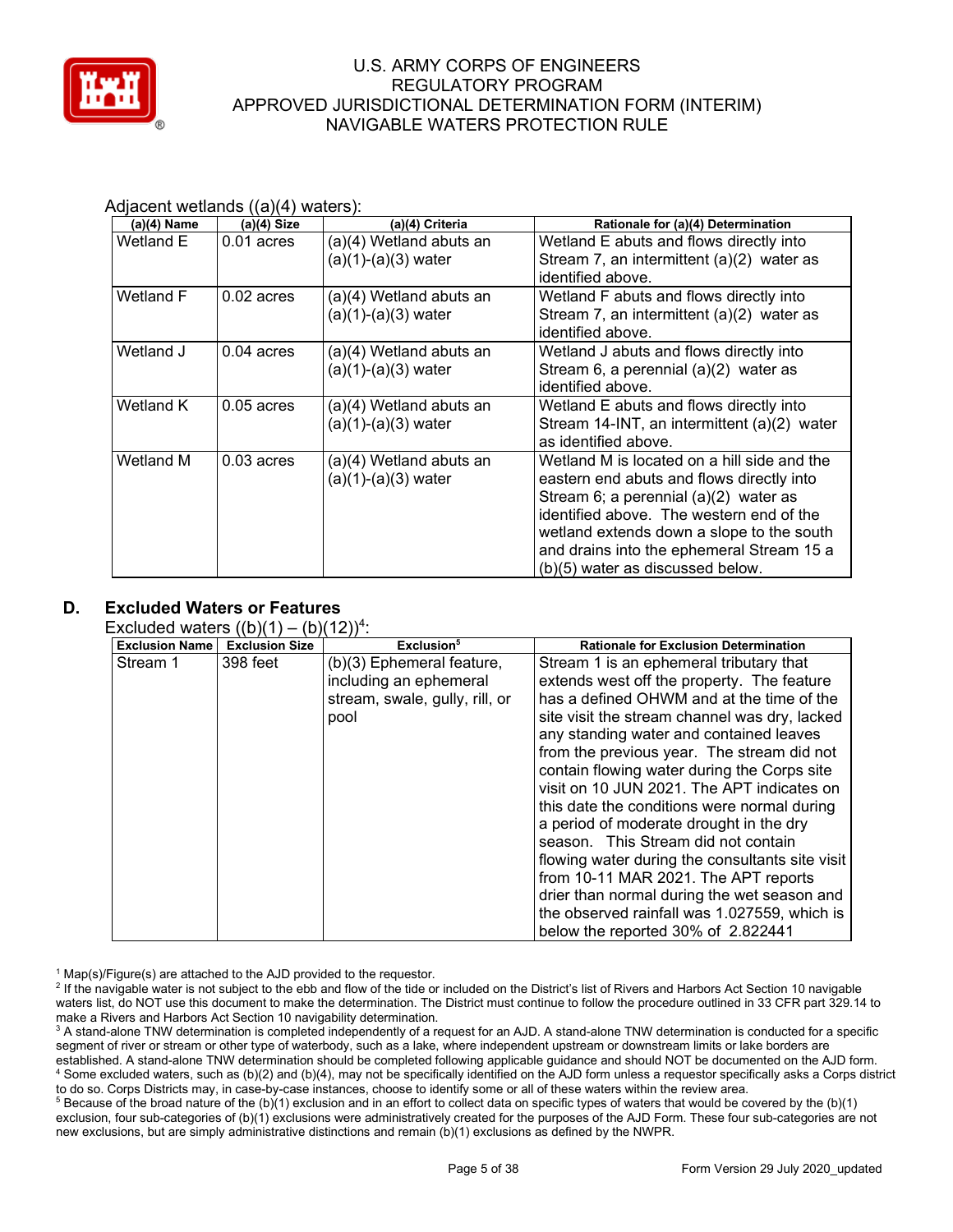

|                         |          |                                                                                               | inches. During the Corps site visit on 10<br>Jun 2021 the APT reports normal conditions<br>during the dry season however the observed<br>rainfall was 2.417323 inches which is below<br>the 30% reported to be 2.822441 inches.<br>The APT indicates that approximate 0.68<br>inches of rain fell during the three days<br>preceding the Corps site visit on 7, 8 and 9<br>of June 2021 and that approximately 0.53<br>inches of rain had occurred on 2 and 3 of<br>June. In addition, there is no strong<br>evidence of the channel containing water on<br>the reviewed aerial photographs. This<br>tributary does not drain any other waters of<br>the United States. The feature drains<br>Wetland A which is an excluded water as<br>described below. This tributary does not<br>drain any other waters of the United States.<br>The nearest downstream $(a)(2)$ water is the<br>East Branch of the Black River, as<br>described above, which is located<br>approximately 1,800 feet to the east. The<br>nearest on site (a)(2) water is Stream 2, as<br>described above which is located<br>approximately 240 feet to the south. Stream<br>1 is not a navigable water $(a)(1)$ or $(a)(2)$<br>water. It is not an impounded water $(a)(3)$<br>and does not contain the necessary wetland<br>criteria to be an (a)(4) water. |
|-------------------------|----------|-----------------------------------------------------------------------------------------------|----------------------------------------------------------------------------------------------------------------------------------------------------------------------------------------------------------------------------------------------------------------------------------------------------------------------------------------------------------------------------------------------------------------------------------------------------------------------------------------------------------------------------------------------------------------------------------------------------------------------------------------------------------------------------------------------------------------------------------------------------------------------------------------------------------------------------------------------------------------------------------------------------------------------------------------------------------------------------------------------------------------------------------------------------------------------------------------------------------------------------------------------------------------------------------------------------------------------------------------------------------------------------------------------------------------------------------|
| Stream 4-<br><b>EPH</b> | 356 feet | (b)(3) Ephemeral feature,<br>including an ephemeral<br>stream, swale, gully, rill, or<br>pool | Stream 4-EPH is an ephemeral tributary that<br>extends west from Swale 8 and is a tributary<br>to Stream 4-INT, as described below.<br>Stream 4-EPH has a defined OHWM in<br>some areas and in some areas the OHWM<br>is not clearly defined. At the time of the site<br>visit the stream channel was dry, lacked any<br>standing water and contained leaves from<br>the previous year. Refer to the APT<br>discussion for Stream 1 as discussed<br>above. This tributary does not drain any<br>other waters of the United States. Stream<br>4-EPH is not a navigable water (a)(1) or                                                                                                                                                                                                                                                                                                                                                                                                                                                                                                                                                                                                                                                                                                                                            |

 $1$  Map(s)/Figure(s) are attached to the AJD provided to the requestor.

<sup>&</sup>lt;sup>2</sup> If the navigable water is not subject to the ebb and flow of the tide or included on the District's list of Rivers and Harbors Act Section 10 navigable waters list, do NOT use this document to make the determination. The District must continue to follow the procedure outlined in 33 CFR part 329.14 to make a Rivers and Harbors Act Section 10 navigability determination.

<sup>&</sup>lt;sup>3</sup> A stand-alone TNW determination is completed independently of a request for an AJD. A stand-alone TNW determination is conducted for a specific segment of river or stream or other type of waterbody, such as a lake, where independent upstream or downstream limits or lake borders are established. A stand-alone TNW determination should be completed following applicable guidance and should NOT be documented on the AJD form. <sup>4</sup> Some excluded waters, such as (b)(2) and (b)(4), may not be specifically identified on the AJD form unless a requestor specifically asks a Corps district to do so. Corps Districts may, in case-by-case instances, choose to identify some or all of these waters within the review area.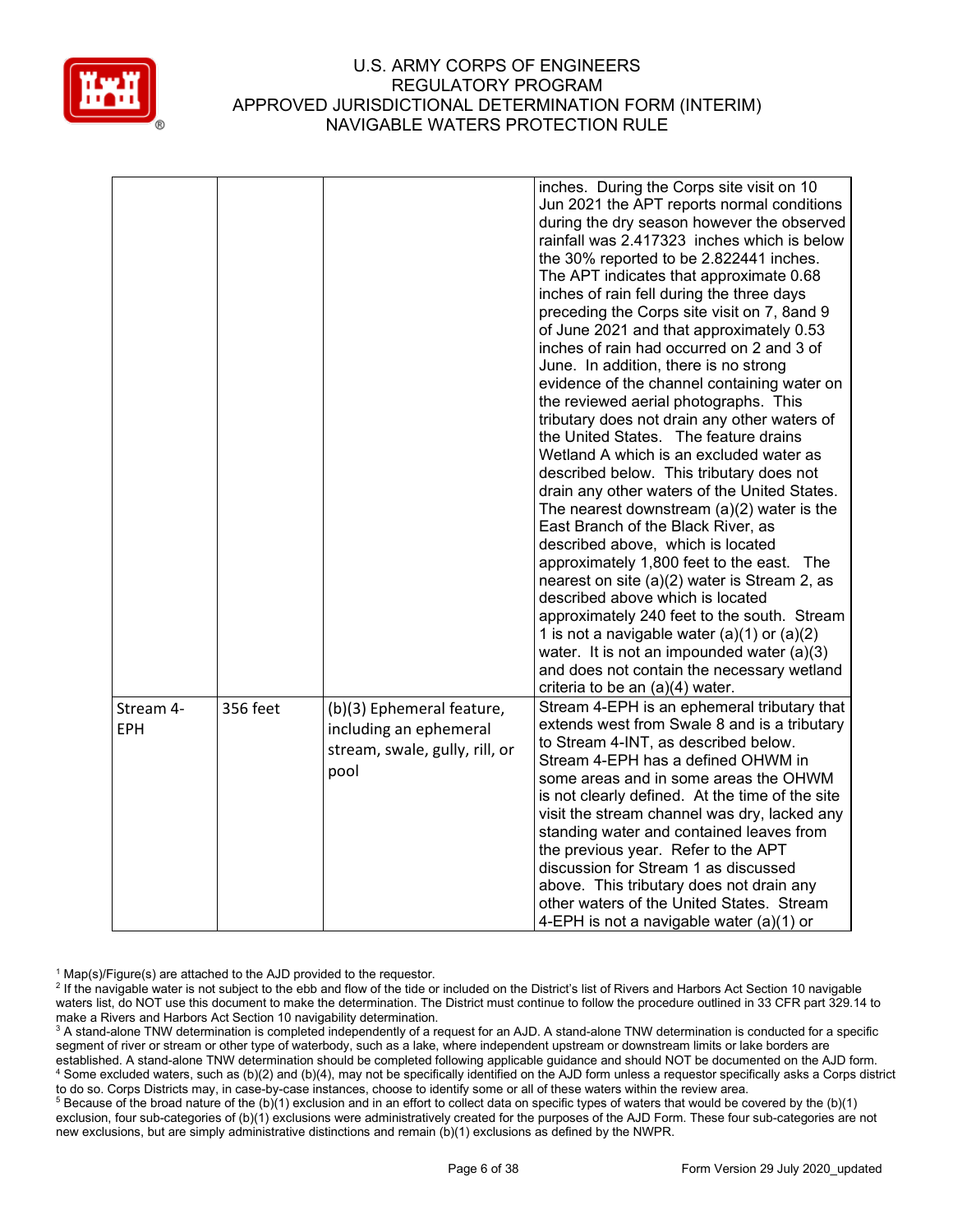

|          |                 |                                                                                               | (a)(2) water. It is not an impounded water<br>(a)(3) and does not contain the necessary<br>wetland criteria to be an $(a)(4)$ water.                                                                                                                                                                                                                                                                                                                                                                                                                                                                                                                                                                                                                                                                                                                                                                                                                                                       |
|----------|-----------------|-----------------------------------------------------------------------------------------------|--------------------------------------------------------------------------------------------------------------------------------------------------------------------------------------------------------------------------------------------------------------------------------------------------------------------------------------------------------------------------------------------------------------------------------------------------------------------------------------------------------------------------------------------------------------------------------------------------------------------------------------------------------------------------------------------------------------------------------------------------------------------------------------------------------------------------------------------------------------------------------------------------------------------------------------------------------------------------------------------|
| Stream 5 | <b>106 feet</b> | (b)(3) Ephemeral feature,<br>including an ephemeral<br>stream, swale, gully, rill, or<br>pool | Stream 5 is an ephemeral tributary that<br>extends west off the property. The feature<br>has a defined OHWM and at the time of the<br>site visit the stream channel was dry, lacked<br>any standing water and contained leaves<br>from the previous year. The feature begins<br>at two trash filled swales, Swales 9 and 10<br>as described below. Refer to the APT<br>discussion for Stream 1 as discussed<br>above. This tributary does not drain any<br>other waters of the United States. The<br>nearest downstream (a)(2) water is The<br>East Branch of the Black River, as<br>described above, which is located<br>approximately 1,500 feet to the east. The<br>nearest on site (a)(2) water is Stream 6, as<br>described above which is located<br>approximately 330 feet to the north. Stream<br>5 is not a navigable water $(a)(1)$ or $(a)(2)$<br>water. It is not an impounded water $(a)(3)$<br>and does not contain the necessary wetland<br>criteria to be an (a)(4) water. |
| Stream 8 | 67 feet         | (b)(3) Ephemeral feature,<br>including an ephemeral<br>stream, swale, gully, rill, or<br>pool | Stream 8 is an ephemeral tributary that<br>extends north to Stream 6-PER, as<br>described above. The feature has a defined<br>OHWM and at the time of the site visit the<br>stream channel was dry, lacked any<br>standing water and contained leaves from<br>the previous year. Refer to the APT<br>discussion for Stream 1 as discussed<br>above. The feature abuts Wetland F, as<br>described below. This tributary does not<br>drain any other waters of the United States.<br>Stream 8 is not a navigable water (a)(1) or<br>(a)(2) water. It is not an impounded water<br>(a)(3) and does not contain the necessary<br>wetland criteria to be an (a)(4) water.                                                                                                                                                                                                                                                                                                                       |
| Stream 9 | 229 feet        | (b)(3) Ephemeral feature,<br>including an ephemeral                                           | Stream 9 is an ephemeral tributary that<br>extends north to Stream 6-PER, as                                                                                                                                                                                                                                                                                                                                                                                                                                                                                                                                                                                                                                                                                                                                                                                                                                                                                                               |

 $1$  Map(s)/Figure(s) are attached to the AJD provided to the requestor.

<sup>&</sup>lt;sup>2</sup> If the navigable water is not subject to the ebb and flow of the tide or included on the District's list of Rivers and Harbors Act Section 10 navigable waters list, do NOT use this document to make the determination. The District must continue to follow the procedure outlined in 33 CFR part 329.14 to make a Rivers and Harbors Act Section 10 navigability determination.

<sup>&</sup>lt;sup>3</sup> A stand-alone TNW determination is completed independently of a request for an AJD. A stand-alone TNW determination is conducted for a specific segment of river or stream or other type of waterbody, such as a lake, where independent upstream or downstream limits or lake borders are established. A stand-alone TNW determination should be completed following applicable guidance and should NOT be documented on the AJD form. <sup>4</sup> Some excluded waters, such as (b)(2) and (b)(4), may not be specifically identified on the AJD form unless a requestor specifically asks a Corps district to do so. Corps Districts may, in case-by-case instances, choose to identify some or all of these waters within the review area.

<sup>&</sup>lt;sup>5</sup> Because of the broad nature of the (b)(1) exclusion and in an effort to collect data on specific types of waters that would be covered by the (b)(1) exclusion, four sub-categories of (b)(1) exclusions were administratively created for the purposes of the AJD Form. These four sub-categories are not new exclusions, but are simply administrative distinctions and remain (b)(1) exclusions as defined by the NWPR.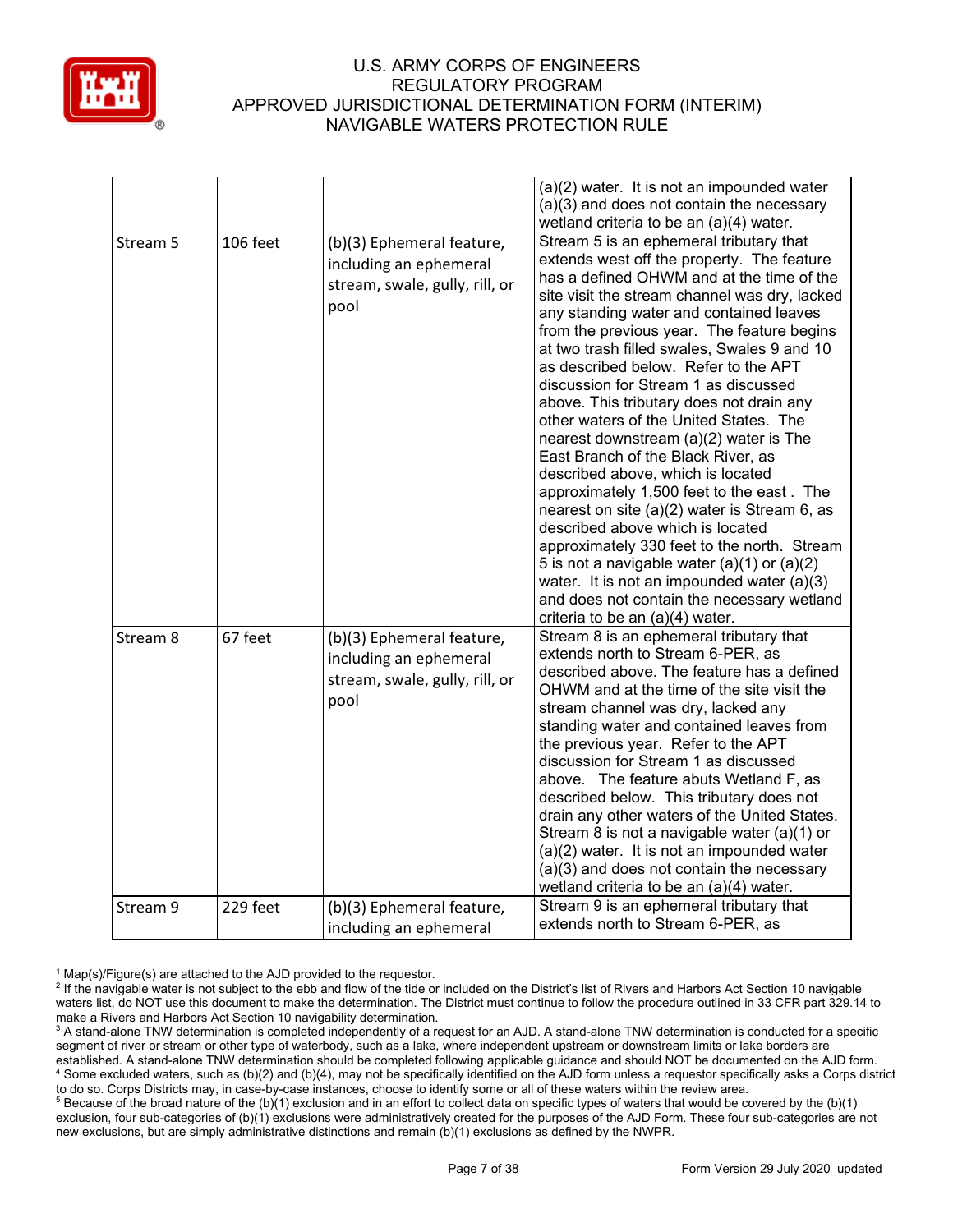

|           |          | stream, swale, gully, rill, or<br>pool                                                        | described above. The feature has a defined<br>OHWM and at the time of the site visit the<br>stream channel was dry, lacked any<br>standing water and contained leaves from<br>the previous year. Refer to the APT<br>discussion for Stream 1 as discussed<br>above. The ephemeral Stream 13 flows into<br>this tributary upstream of the confluence<br>with Stream 6-PER. This tributary does not<br>drain any other waters of the United States.<br>Stream 9 is not a navigable water (a)(1) or<br>(a)(2) water. It is not an impounded water<br>(a)(3) and does not contain the necessary<br>wetland criteria to be an (a)(4) water.                                         |
|-----------|----------|-----------------------------------------------------------------------------------------------|--------------------------------------------------------------------------------------------------------------------------------------------------------------------------------------------------------------------------------------------------------------------------------------------------------------------------------------------------------------------------------------------------------------------------------------------------------------------------------------------------------------------------------------------------------------------------------------------------------------------------------------------------------------------------------|
| Stream 11 | 94 feet  | (b)(3) Ephemeral feature,<br>including an ephemeral<br>stream, swale, gully, rill, or<br>pool | Stream 11 is an ephemeral tributary that<br>extends southeast from Swale 13, as<br>described below and is a tributary to Stream<br>10, as described above. The feature has a<br>defined OHWM. At the time of the site visit<br>the stream channel was dry, lacked any<br>standing water and contained leaves from<br>the previous year. Refer to the APT<br>discussion for Stream 1 as discussed<br>above. This tributary does not drain any<br>other waters of the United States. Stream<br>11 is not a navigable water $(a)(1)$ or $(a)(2)$<br>water. It is not an impounded water $(a)(3)$<br>and does not contain the necessary wetland<br>criteria to be an (a)(4) water. |
| Stream 12 | 344 feet | (b)(3) Ephemeral feature,<br>including an ephemeral<br>stream, swale, gully, rill, or<br>pool | Stream 12 is an ephemeral tributary that<br>extends southeast from Swale 12, as<br>described below and is a tributary to Stream<br>10, as described above. The feature has a<br>defined OHWM. At the time of the site visit<br>the stream channel was dry, lacked any<br>standing water and contained leaves from<br>the previous year. Refer to the APT<br>discussion for Stream 1 as discussed<br>above. This tributary does not drain any<br>other waters of the United States. Stream<br>12 is not a navigable water $(a)(1)$ or $(a)(2)$<br>water. It is not an impounded water $(a)(3)$                                                                                  |

 $1$  Map(s)/Figure(s) are attached to the AJD provided to the requestor.

<sup>&</sup>lt;sup>2</sup> If the navigable water is not subject to the ebb and flow of the tide or included on the District's list of Rivers and Harbors Act Section 10 navigable waters list, do NOT use this document to make the determination. The District must continue to follow the procedure outlined in 33 CFR part 329.14 to make a Rivers and Harbors Act Section 10 navigability determination.

<sup>&</sup>lt;sup>3</sup> A stand-alone TNW determination is completed independently of a request for an AJD. A stand-alone TNW determination is conducted for a specific segment of river or stream or other type of waterbody, such as a lake, where independent upstream or downstream limits or lake borders are established. A stand-alone TNW determination should be completed following applicable guidance and should NOT be documented on the AJD form. <sup>4</sup> Some excluded waters, such as (b)(2) and (b)(4), may not be specifically identified on the AJD form unless a requestor specifically asks a Corps district to do so. Corps Districts may, in case-by-case instances, choose to identify some or all of these waters within the review area.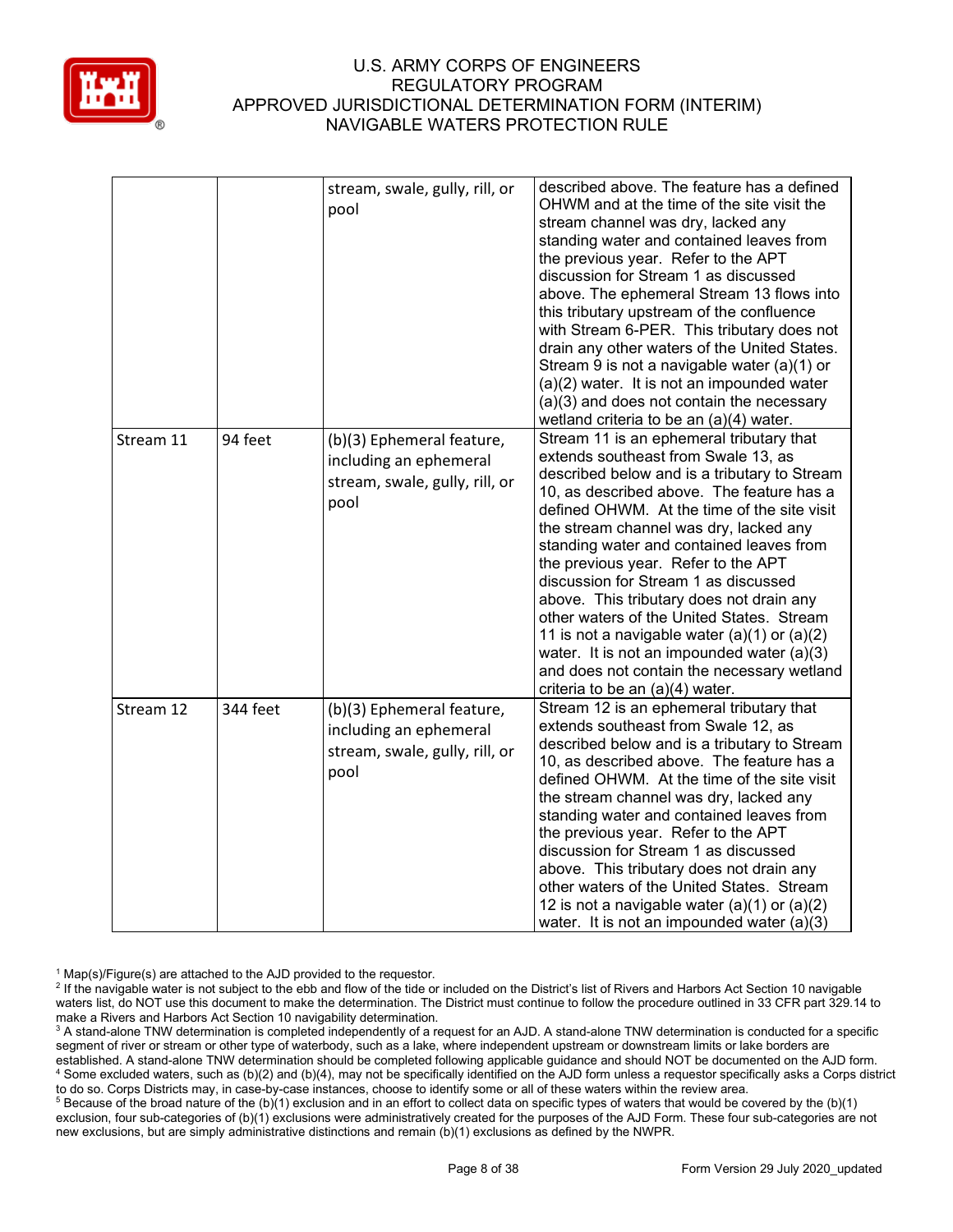

|           |          |                                                                                               | and does not contain the necessary wetland<br>criteria to be an (a)(4) water.                                                                                                                                                                                                                                                                                                                                                                                                                                                                                                                                                                                                                                                                                                                                                                                                                                             |
|-----------|----------|-----------------------------------------------------------------------------------------------|---------------------------------------------------------------------------------------------------------------------------------------------------------------------------------------------------------------------------------------------------------------------------------------------------------------------------------------------------------------------------------------------------------------------------------------------------------------------------------------------------------------------------------------------------------------------------------------------------------------------------------------------------------------------------------------------------------------------------------------------------------------------------------------------------------------------------------------------------------------------------------------------------------------------------|
| Stream 13 | 93 feet  | (b)(3) Ephemeral feature,<br>including an ephemeral<br>stream, swale, gully, rill, or<br>pool | Stream 13 is an ephemeral tributary that<br>extends north to Stream 9 as described<br>above. The feature has a defined OHWM<br>and at the time of the site visit the stream<br>channel was dry, lacked any standing water<br>and contained leaves from the previous<br>year. Refer to the APT discussion for<br>Stream 1 as discussed above. This tributary<br>does not drain any other waters of the<br>United States. Stream 13 is not a<br>navigable water (a)(1) or (a)(2) water. It is<br>not an impounded water (a)(3) and does not<br>contain the necessary wetland criteria to be<br>an $(a)(4)$ water.                                                                                                                                                                                                                                                                                                           |
| Stream 15 | 169 feet | (b)(3) Ephemeral feature,<br>including an ephemeral<br>stream, swale, gully, rill, or<br>pool | Stream 15 is an ephemeral tributary that<br>flows southeast to the ephemeral Stream<br>16, a (b)(3) water, as described below. The<br>feature has a defined OHWM and at the<br>time of the site visit the stream channel was<br>dry, lacked any standing water and<br>contained leaves from the previous year.<br>Refer to the APT discussion for Stream 1 as<br>discussed above. The stream did not<br>contain flowing water during the Corps site<br>visit on 10 JUN 2021 and there is no strong<br>evidence of the channel containing water on<br>the reviewed aerial photographs. The<br>feature abuts Wetland M, a (b)(1) water as<br>described below. This tributary does not<br>drain any other waters of the United States.<br>Stream 15 is not a navigable water (a)(1) or<br>(a)(2) water. It is not an impounded water<br>(a)(3) and does not contain the necessary<br>wetland criteria to be an (a)(4) water. |
| Stream 16 | 170 feet | (b)(3) Ephemeral feature,<br>including an ephemeral<br>stream, swale, gully, rill, or<br>pool | Stream 16 is an ephemeral tributary that<br>extends from Wetland N, a (b)(1) water as<br>described below. The feature has a defined<br>OHWM and at the time of the site visit the<br>stream channel was dry, lacked any<br>standing water and contained leaves from                                                                                                                                                                                                                                                                                                                                                                                                                                                                                                                                                                                                                                                       |

 $1$  Map(s)/Figure(s) are attached to the AJD provided to the requestor.

<sup>&</sup>lt;sup>2</sup> If the navigable water is not subject to the ebb and flow of the tide or included on the District's list of Rivers and Harbors Act Section 10 navigable waters list, do NOT use this document to make the determination. The District must continue to follow the procedure outlined in 33 CFR part 329.14 to make a Rivers and Harbors Act Section 10 navigability determination.

<sup>&</sup>lt;sup>3</sup> A stand-alone TNW determination is completed independently of a request for an AJD. A stand-alone TNW determination is conducted for a specific segment of river or stream or other type of waterbody, such as a lake, where independent upstream or downstream limits or lake borders are established. A stand-alone TNW determination should be completed following applicable guidance and should NOT be documented on the AJD form. <sup>4</sup> Some excluded waters, such as (b)(2) and (b)(4), may not be specifically identified on the AJD form unless a requestor specifically asks a Corps district to do so. Corps Districts may, in case-by-case instances, choose to identify some or all of these waters within the review area.

<sup>&</sup>lt;sup>5</sup> Because of the broad nature of the (b)(1) exclusion and in an effort to collect data on specific types of waters that would be covered by the (b)(1) exclusion, four sub-categories of (b)(1) exclusions were administratively created for the purposes of the AJD Form. These four sub-categories are not new exclusions, but are simply administrative distinctions and remain (b)(1) exclusions as defined by the NWPR.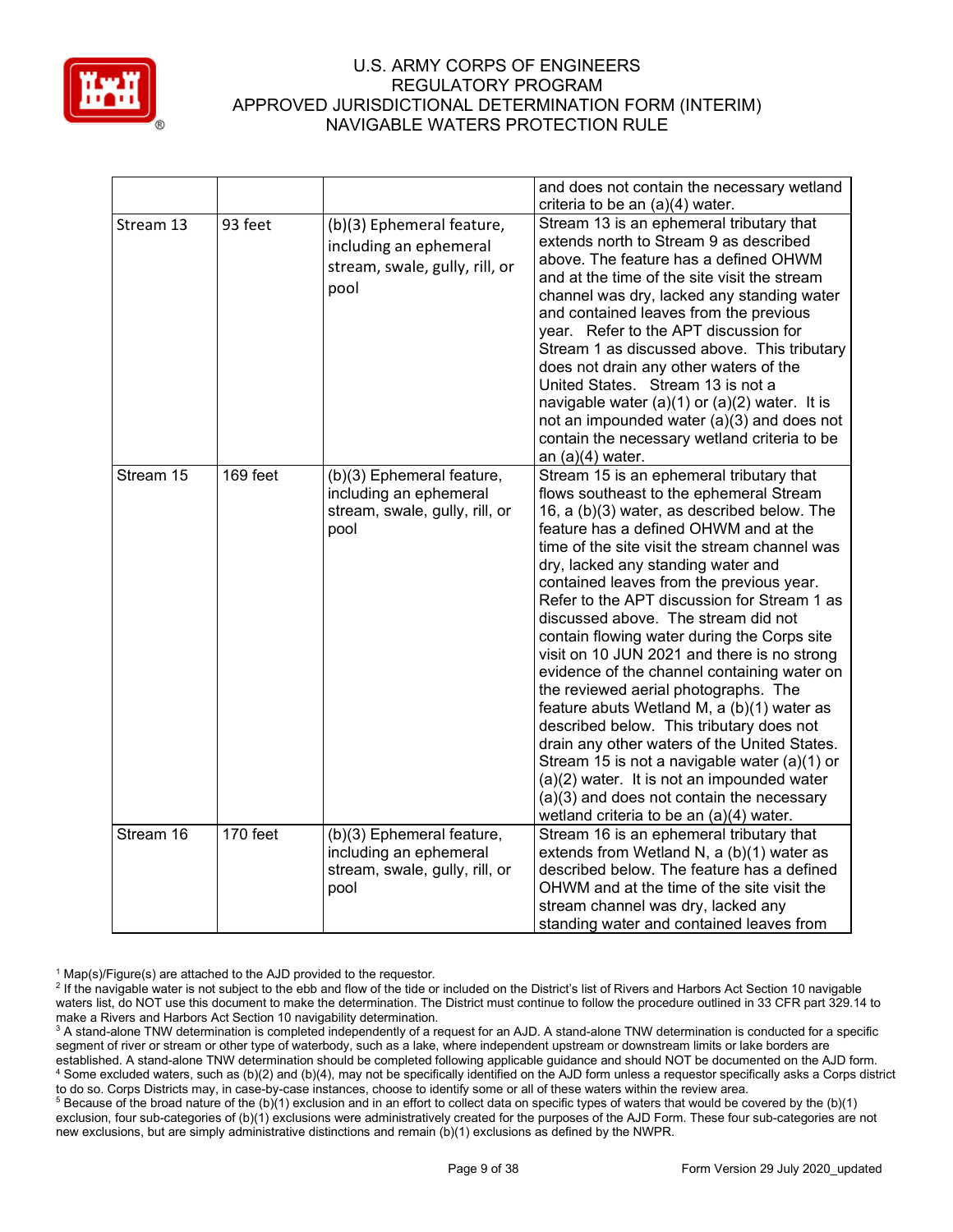

|           |          |                                                                                               | the previous year. This tributary does not<br>drain any other waters of the United States.<br>Refer to the APT discussion for Stream 1 as<br>discussed above. The stream did not<br>contain flowing water during the Corps site<br>visit on 10 JUN 2021 and there is no strong<br>evidence of the channel containing water on<br>the reviewed aerial photographs. Stream 16<br>is not a navigable water $(a)(1)$ or $(a)(2)$<br>water. It is not an impounded water (a)(3)<br>and does not contain the necessary wetland<br>criteria to be an (a)(4) water.                                                                                                                                                                                                                                                                                                                                                                                                                                          |
|-----------|----------|-----------------------------------------------------------------------------------------------|------------------------------------------------------------------------------------------------------------------------------------------------------------------------------------------------------------------------------------------------------------------------------------------------------------------------------------------------------------------------------------------------------------------------------------------------------------------------------------------------------------------------------------------------------------------------------------------------------------------------------------------------------------------------------------------------------------------------------------------------------------------------------------------------------------------------------------------------------------------------------------------------------------------------------------------------------------------------------------------------------|
| Stream 17 | 271 feet | (b)(3) Ephemeral feature,<br>including an ephemeral<br>stream, swale, gully, rill, or<br>pool | Stream 17 is an ephemeral tributary that<br>extends east from the property line, abuts<br>Wetland L, a (b)(1) water as described<br>below and is a tributary to Stream 6-PER, as<br>described above. The feature has a defined<br>OHWM in some areas and in some areas<br>the OHWM is not clearly defined. At the<br>time of the site visit the stream channel was<br>dry, lacked any standing water and<br>contained leaves from the previous year.<br>Refer to the APT discussion for Stream 1 as<br>discussed above. The stream did not<br>contain flowing water during the Corps site<br>visit on 10 JUN 2021 and there is no strong<br>evidence of the channel containing water on<br>the reviewed aerial photographs. This<br>tributary does not drain any other waters of<br>the United States. Stream 17 is not a<br>navigable water $(a)(1)$ or $(a)(2)$ water. It is<br>not an impounded water $(a)(3)$ and does not<br>contain the necessary wetland criteria to be<br>an $(a)(4)$ water. |
| Stream 18 | 62 feet  | (b)(3) Ephemeral feature,<br>including an ephemeral<br>stream, swale, gully, rill, or<br>pool | Stream 18 is an ephemeral tributary that<br>flows south to Stream 6-PER, as described<br>above. The feature has a defined OHWM<br>and at the time of the site visit the stream<br>channel was dry, lacked any standing water<br>and contained leaves from the previous<br>year. Refer to the APT discussion for<br>Stream 1 as discussed above. The stream                                                                                                                                                                                                                                                                                                                                                                                                                                                                                                                                                                                                                                           |

 $1$  Map(s)/Figure(s) are attached to the AJD provided to the requestor.

<sup>&</sup>lt;sup>2</sup> If the navigable water is not subject to the ebb and flow of the tide or included on the District's list of Rivers and Harbors Act Section 10 navigable waters list, do NOT use this document to make the determination. The District must continue to follow the procedure outlined in 33 CFR part 329.14 to make a Rivers and Harbors Act Section 10 navigability determination.

<sup>&</sup>lt;sup>3</sup> A stand-alone TNW determination is completed independently of a request for an AJD. A stand-alone TNW determination is conducted for a specific segment of river or stream or other type of waterbody, such as a lake, where independent upstream or downstream limits or lake borders are established. A stand-alone TNW determination should be completed following applicable guidance and should NOT be documented on the AJD form. <sup>4</sup> Some excluded waters, such as (b)(2) and (b)(4), may not be specifically identified on the AJD form unless a requestor specifically asks a Corps district to do so. Corps Districts may, in case-by-case instances, choose to identify some or all of these waters within the review area.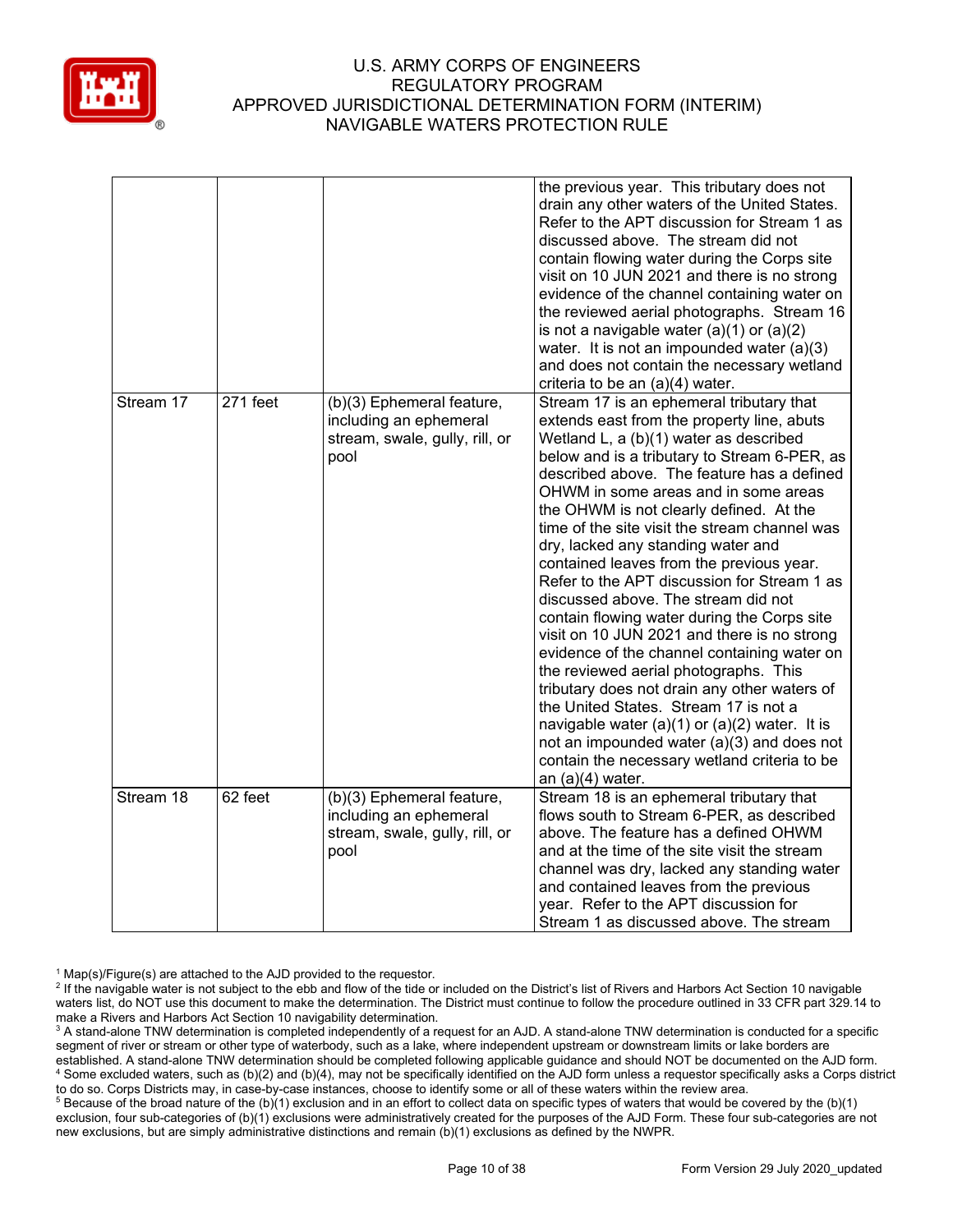

|                  |              |                                                                                               | did not contain flowing water during the<br>Corps site visit on 10 JUN 2021 and there is<br>no strong evidence of the channel<br>containing water on the reviewed aerial<br>photographs. This tributary does not drain<br>any other waters of the United States.<br>Stream 18 is not a navigable water (a)(1) or<br>(a)(2) water. It is not an impounded water<br>(a)(3) and does not contain the necessary<br>wetland criteria to be an (a)(4) water.                                                                                                                                                                                                                                                                                                                                                                                                                                                                                                                                                                                       |
|------------------|--------------|-----------------------------------------------------------------------------------------------|----------------------------------------------------------------------------------------------------------------------------------------------------------------------------------------------------------------------------------------------------------------------------------------------------------------------------------------------------------------------------------------------------------------------------------------------------------------------------------------------------------------------------------------------------------------------------------------------------------------------------------------------------------------------------------------------------------------------------------------------------------------------------------------------------------------------------------------------------------------------------------------------------------------------------------------------------------------------------------------------------------------------------------------------|
| Stream 19        | 218 feet     | (b)(3) Ephemeral feature,<br>including an ephemeral<br>stream, swale, gully, rill, or<br>pool | Stream 19 is an ephemeral tributary located<br>in the southeast corner of the property<br>drains east off the property. The feature has<br>a defined OHWM and at the time of the site<br>visit the stream channel was dry, lacked any<br>standing water and contained leaves from<br>the previous year. Refer to the APT<br>discussion for Stream 1 as discussed<br>above. The nearest downstream (a)(2)<br>water is Stream 2, as described above,<br>which is located approximately 240 feet to<br>the east. The feature abuts Wetland B, as<br>described below. The stream did not<br>contain flowing water during the Corps site<br>visit on 10 JUN 2021 and there is no strong<br>evidence of the channel containing water on<br>the reviewed aerial photographs. This<br>tributary does not drain any other waters of<br>the United States. Stream 19 is not a<br>navigable water $(a)(1)$ or $(a)(2)$ water. It is<br>not an impounded water (a)(3) and does not<br>contain the necessary wetland criteria to be<br>an $(a)(4)$ water. |
| <b>Wetland A</b> | $0.04$ acres | (b)(1) Non-adjacent wetland                                                                   | Wetland A is located along the western<br>property boundary and abuts the ephemeral<br>Stream 1, as discussed above. The wetland<br>is not reported to be located within the 100-<br>year floodplain of an $(a)(1)$ or $(a)(2)$ water.<br>The wetland is reported to be within the<br>Berks silt loam, 25 to 70 percent slopes<br>which has a hydric rating of zero and a<br>flooding frequency rating reported to be                                                                                                                                                                                                                                                                                                                                                                                                                                                                                                                                                                                                                        |

 $1$  Map(s)/Figure(s) are attached to the AJD provided to the requestor.

<sup>&</sup>lt;sup>2</sup> If the navigable water is not subject to the ebb and flow of the tide or included on the District's list of Rivers and Harbors Act Section 10 navigable waters list, do NOT use this document to make the determination. The District must continue to follow the procedure outlined in 33 CFR part 329.14 to make a Rivers and Harbors Act Section 10 navigability determination.

<sup>&</sup>lt;sup>3</sup> A stand-alone TNW determination is completed independently of a request for an AJD. A stand-alone TNW determination is conducted for a specific segment of river or stream or other type of waterbody, such as a lake, where independent upstream or downstream limits or lake borders are established. A stand-alone TNW determination should be completed following applicable guidance and should NOT be documented on the AJD form. <sup>4</sup> Some excluded waters, such as (b)(2) and (b)(4), may not be specifically identified on the AJD form unless a requestor specifically asks a Corps district to do so. Corps Districts may, in case-by-case instances, choose to identify some or all of these waters within the review area.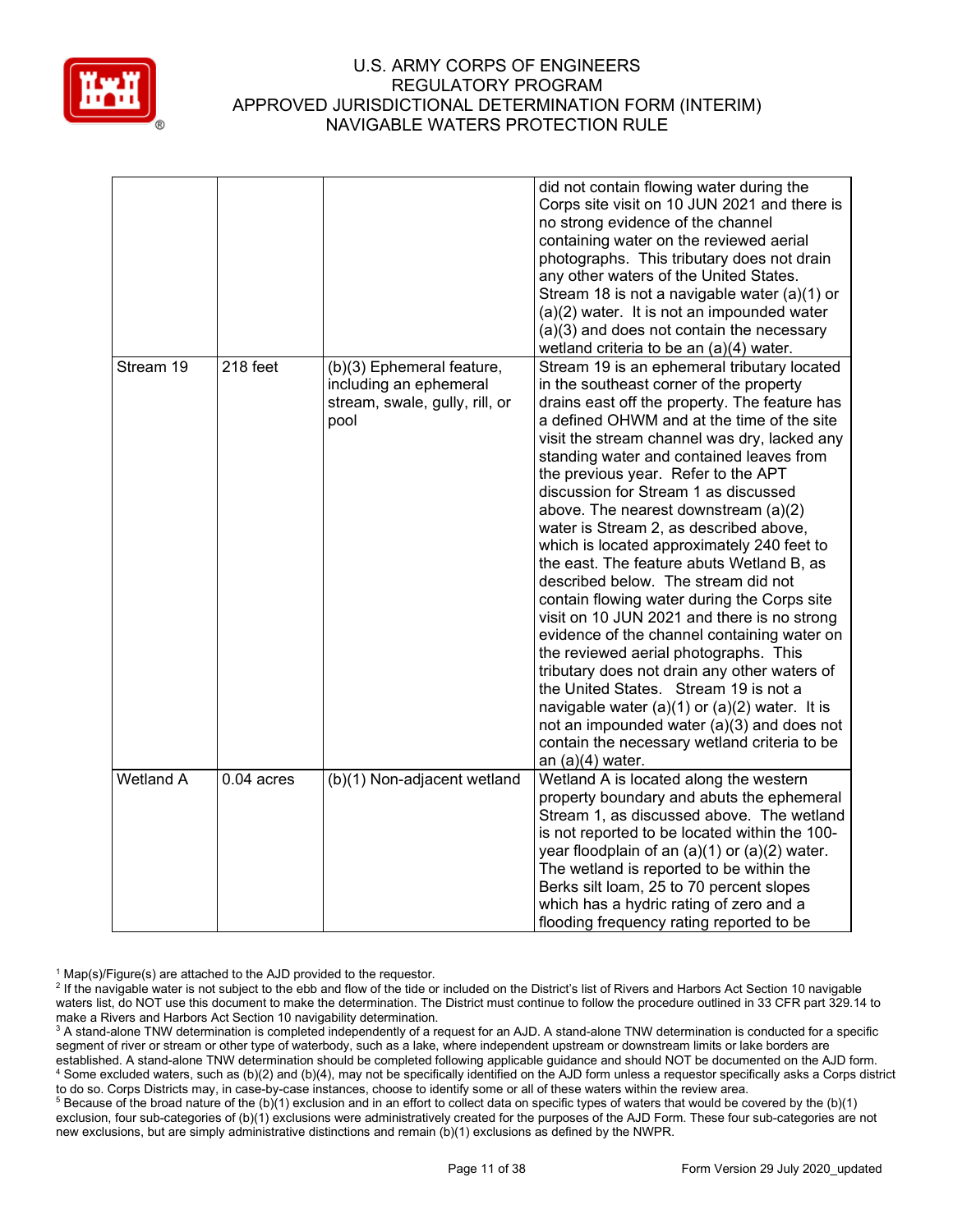

|  | "none".                                                                                                                                                                                                                                                                                                                                                                                                                                                                                                                                                                                                                                                                                                                                                                                                                                                                                               |
|--|-------------------------------------------------------------------------------------------------------------------------------------------------------------------------------------------------------------------------------------------------------------------------------------------------------------------------------------------------------------------------------------------------------------------------------------------------------------------------------------------------------------------------------------------------------------------------------------------------------------------------------------------------------------------------------------------------------------------------------------------------------------------------------------------------------------------------------------------------------------------------------------------------------|
|  | The nearest $(a)(2)$ water is Stream 2 which<br>is located approximately 50 feet to the<br>south. Wetland A is separated from Stream<br>2 by a narrow rise in elevation with the<br>Stream 2 being located on the south side<br>and Wetland A on the north side. A review<br>of the USGS map and aerial photographs do<br>not indicate the presence of any other<br>potential $(a)(1)$ , $(2)$ , or $(3)$ waters near<br>Wetland A.                                                                                                                                                                                                                                                                                                                                                                                                                                                                   |
|  | Wetland A is not an:<br>(a)(1) Assessment: The wetland is not an<br>(a)(1) traditional navigable water or a water<br>subject to the ebb and flow of the tide. The<br>wetland is not on the Buffalo District Section<br>10 list, has not been determined by a<br>Federal Court to be navigable under Federal<br>law, and does not meet the legal definition<br>of navigable-in-fact. The wetland has not<br>been used, is not currently being used, and<br>is not susceptible of being used (with or<br>without reasonable improvements), as a<br>highway for commerce over which trade and<br>travel are, or may be conducted in the<br>customary modes of trade and travel on<br>water. The wetland does not support<br>navigation of any sort and is hundreds of<br>miles from the nearest tidal water.<br>(a)(2) Assessment: The wetland is not a<br>naturally occurring surface water channel, or |
|  | a constructed or excavated channel used to<br>convey water and therefore, is not an $(a)(2)$<br>water.<br>(a)(3) Assessment: The wetland does not<br>meet the definition of an $(a)(3)$ water as it is                                                                                                                                                                                                                                                                                                                                                                                                                                                                                                                                                                                                                                                                                                |
|  | not a lake, pond, or impoundment of a                                                                                                                                                                                                                                                                                                                                                                                                                                                                                                                                                                                                                                                                                                                                                                                                                                                                 |

 $1$  Map(s)/Figure(s) are attached to the AJD provided to the requestor.

<sup>2</sup> If the navigable water is not subject to the ebb and flow of the tide or included on the District's list of Rivers and Harbors Act Section 10 navigable waters list, do NOT use this document to make the determination. The District must continue to follow the procedure outlined in 33 CFR part 329.14 to make a Rivers and Harbors Act Section 10 navigability determination.

<sup>3</sup> A stand-alone TNW determination is completed independently of a request for an AJD. A stand-alone TNW determination is conducted for a specific segment of river or stream or other type of waterbody, such as a lake, where independent upstream or downstream limits or lake borders are established. A stand-alone TNW determination should be completed following applicable guidance and should NOT be documented on the AJD form. <sup>4</sup> Some excluded waters, such as (b)(2) and (b)(4), may not be specifically identified on the AJD form unless a requestor specifically asks a Corps district to do so. Corps Districts may, in case-by-case instances, choose to identify some or all of these waters within the review area.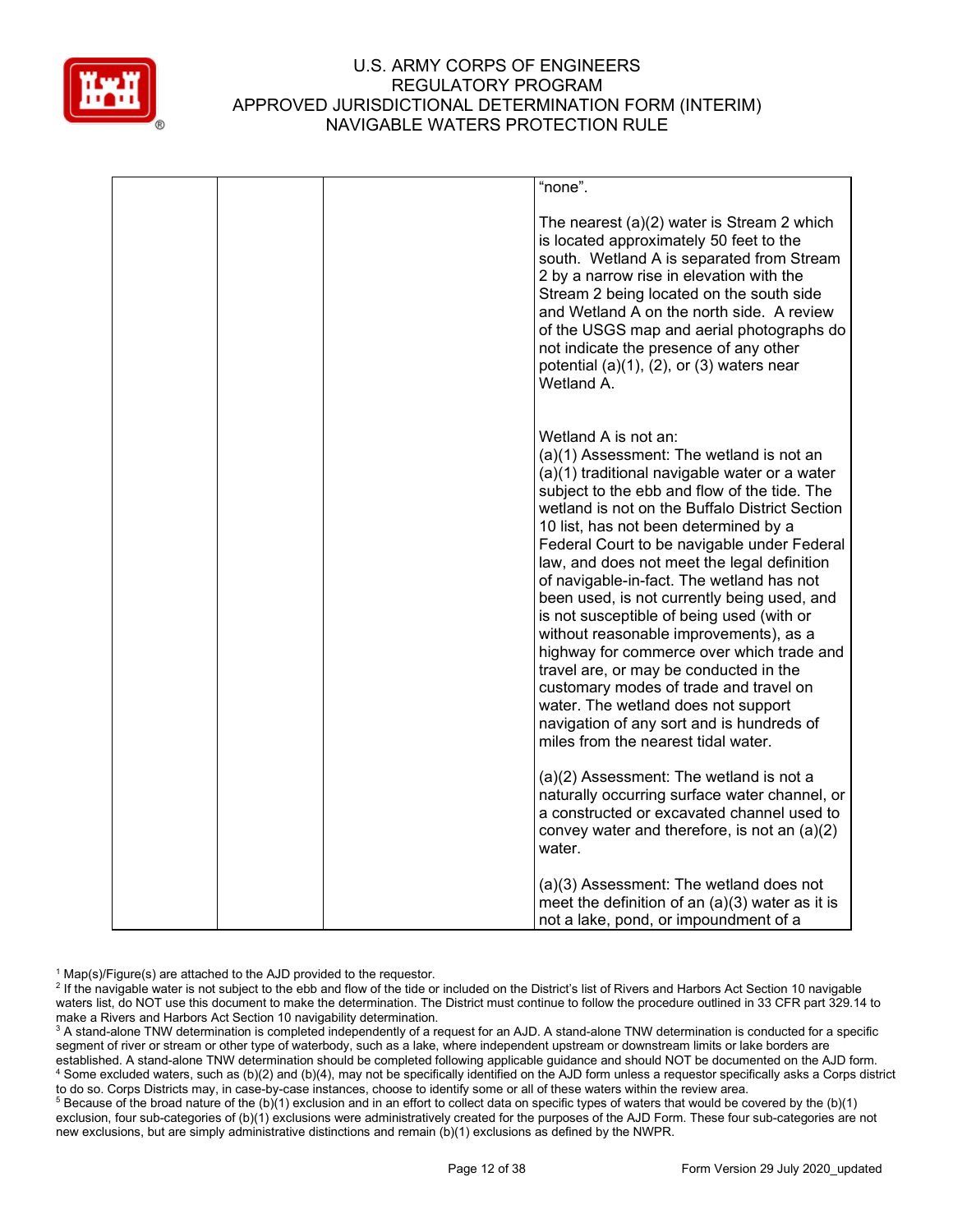

|           |              |                             | jurisdictional water. The wetland is not a<br>standing body of open water. Mapping<br>resources do not indicate that a water of the<br>U.S. previously existed in this location.<br>(a)(4) Assessment: The subject wetland has<br>been determined to not be "adjacent" to a<br>paragraph (a)(1), (2), or (3) water. Each<br>adjacency criteria is assessed below:<br>•(i) The wetland does not abut/touch a water<br>identified in paragraph $(a)(1)$ , $(2)$ , or $(3)$ at<br>any point or any side. The wetland is<br>surrounded by upland on all sides as<br>verified by the Corps in the field during the<br>June 2021 site visit. The nearest potential<br>$(a)(1)$ , $(2)$ , or $(3)$ water is Stream 2, (See<br>Section IIIC)<br>•(ii) The wetland is not inundated by flooding<br>from a water identified in paragraph (a)(1),<br>(2), or (3) in a typical year. The wetland is<br>located within FEMA Flood Zone X (area of<br>minimal flood hazard, usually depicted on<br>FIRMs as above the 500-year flood level).<br>·(iii) The wetland is not physically separated<br>from a water identified in paragraph (a)(1),<br>(2), or (3) only by a natural berm, bank,<br>dune, or similar natural feature.<br>•(iv) The wetland is not physically separated<br>from a water identified in paragraph (a)(1),<br>(2), or (3) only by an artificial dike, barrier, or<br>similar artificial structure. . The wetland is<br>not part of a larger wetland divided by a |
|-----------|--------------|-----------------------------|---------------------------------------------------------------------------------------------------------------------------------------------------------------------------------------------------------------------------------------------------------------------------------------------------------------------------------------------------------------------------------------------------------------------------------------------------------------------------------------------------------------------------------------------------------------------------------------------------------------------------------------------------------------------------------------------------------------------------------------------------------------------------------------------------------------------------------------------------------------------------------------------------------------------------------------------------------------------------------------------------------------------------------------------------------------------------------------------------------------------------------------------------------------------------------------------------------------------------------------------------------------------------------------------------------------------------------------------------------------------------------------------------------------------------------------------------------------------------|
|           |              |                             | road or similar artificial structure.                                                                                                                                                                                                                                                                                                                                                                                                                                                                                                                                                                                                                                                                                                                                                                                                                                                                                                                                                                                                                                                                                                                                                                                                                                                                                                                                                                                                                                     |
| Wetland B | $0.05$ acres | (b)(1) Non-adjacent wetland | Wetland B is located along the eastern<br>property boundary and abuts the ephemeral<br>Stream 19, as discussed above. The<br>wetland is not reported to be located within<br>the 100-year floodplain of an $(a)(1)$ or $(a)(2)$<br>water. The wetland is reported to be within<br>the Orrville silt loam (Or) which has a hydric<br>rating of zero and a flooding frequency<br>rating reported to be "occasional".                                                                                                                                                                                                                                                                                                                                                                                                                                                                                                                                                                                                                                                                                                                                                                                                                                                                                                                                                                                                                                                        |

 $1$  Map(s)/Figure(s) are attached to the AJD provided to the requestor.

<sup>2</sup> If the navigable water is not subject to the ebb and flow of the tide or included on the District's list of Rivers and Harbors Act Section 10 navigable waters list, do NOT use this document to make the determination. The District must continue to follow the procedure outlined in 33 CFR part 329.14 to make a Rivers and Harbors Act Section 10 navigability determination.

<sup>3</sup> A stand-alone TNW determination is completed independently of a request for an AJD. A stand-alone TNW determination is conducted for a specific segment of river or stream or other type of waterbody, such as a lake, where independent upstream or downstream limits or lake borders are established. A stand-alone TNW determination should be completed following applicable guidance and should NOT be documented on the AJD form. <sup>4</sup> Some excluded waters, such as (b)(2) and (b)(4), may not be specifically identified on the AJD form unless a requestor specifically asks a Corps district to do so. Corps Districts may, in case-by-case instances, choose to identify some or all of these waters within the review area.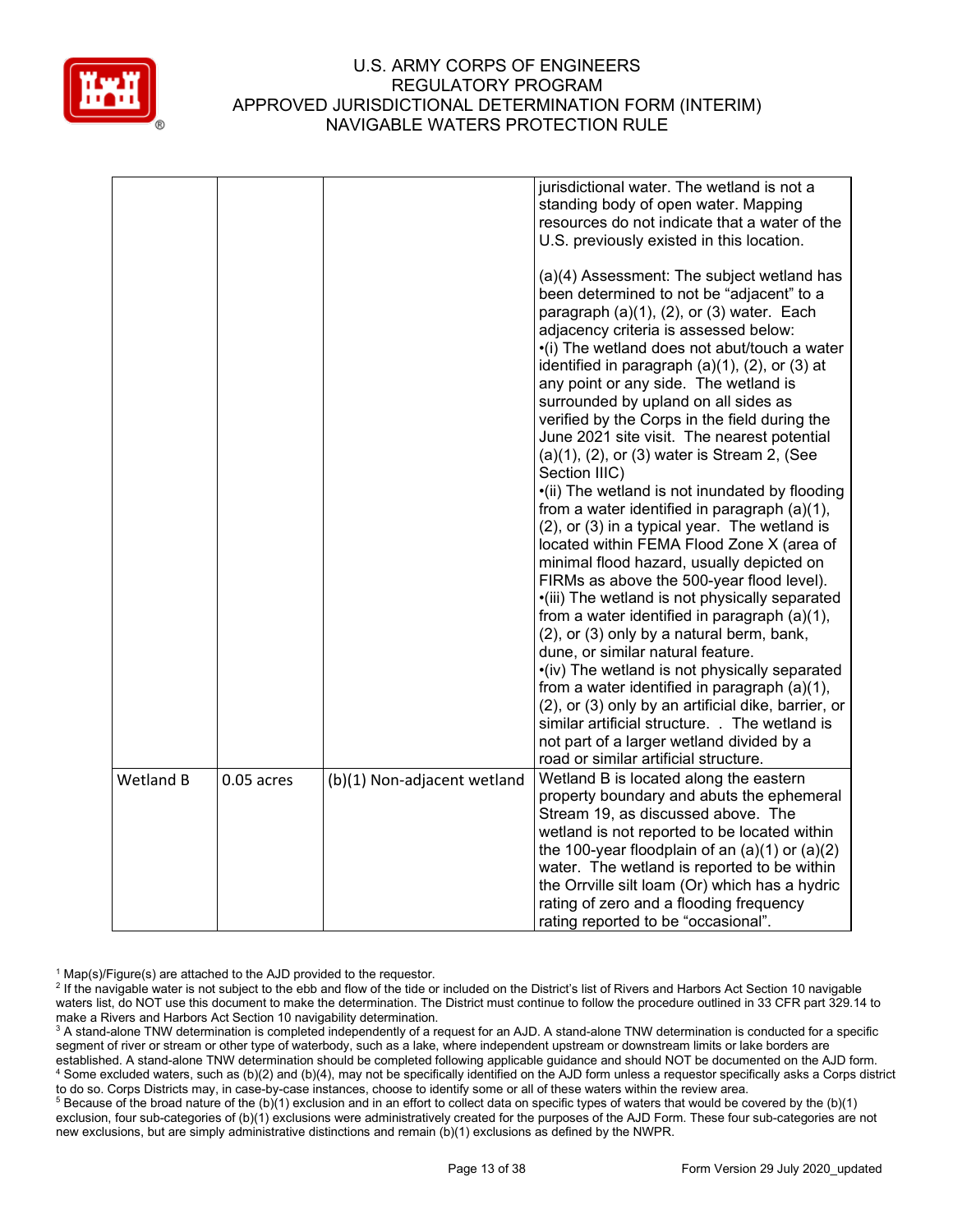

|  | The nearest (a)(2) water is Stream 2 which<br>is located approximately 125 feet to the<br>north. Wetland B is separated from Stream<br>2 by a rise in elevation with the Stream 2<br>being located on the north side and Wetland<br>B on the southside. A review of the USGS<br>map and aerial photographs do not indicate<br>the presence of any other potential $(a)(1)$ ,<br>(2), or (3) waters near Wetland B.                                                                                                                                                                                                                                                                                                                                                                                        |
|--|-----------------------------------------------------------------------------------------------------------------------------------------------------------------------------------------------------------------------------------------------------------------------------------------------------------------------------------------------------------------------------------------------------------------------------------------------------------------------------------------------------------------------------------------------------------------------------------------------------------------------------------------------------------------------------------------------------------------------------------------------------------------------------------------------------------|
|  | Wetland B is not an:<br>(a)(1) Assessment: The wetland is not an<br>(a)(1) traditional navigable water or a water<br>subject to the ebb and flow of the tide. The<br>wetland is not on the Buffalo District Section<br>10 list, has not been determined by a<br>Federal Court to be navigable under Federal<br>law, and does not meet the legal definition<br>of navigable-in-fact. The wetland has not<br>been used, is not currently being used, and<br>is not susceptible of being used (with or<br>without reasonable improvements), as a<br>highway for commerce over which trade and<br>travel are, or may be conducted in the<br>customary modes of trade and travel on<br>water. The wetland does not support<br>navigation of any sort and is hundreds of<br>miles from the nearest tidal water. |
|  | (a)(2) Assessment: The wetland is not a<br>naturally occurring surface water channel, or<br>a constructed or excavated channel used to<br>convey water and therefore, is not an (a)(2)<br>water.                                                                                                                                                                                                                                                                                                                                                                                                                                                                                                                                                                                                          |
|  | (a)(3) Assessment: The wetland does not<br>meet the definition of an $(a)(3)$ water as it is<br>not a lake, pond, or impoundment of a<br>jurisdictional water. The wetland is not a<br>standing body of open water. Mapping<br>resources do not indicate that a water of the                                                                                                                                                                                                                                                                                                                                                                                                                                                                                                                              |

 $1$  Map(s)/Figure(s) are attached to the AJD provided to the requestor.

<sup>2</sup> If the navigable water is not subject to the ebb and flow of the tide or included on the District's list of Rivers and Harbors Act Section 10 navigable waters list, do NOT use this document to make the determination. The District must continue to follow the procedure outlined in 33 CFR part 329.14 to make a Rivers and Harbors Act Section 10 navigability determination.

<sup>3</sup> A stand-alone TNW determination is completed independently of a request for an AJD. A stand-alone TNW determination is conducted for a specific segment of river or stream or other type of waterbody, such as a lake, where independent upstream or downstream limits or lake borders are established. A stand-alone TNW determination should be completed following applicable guidance and should NOT be documented on the AJD form. <sup>4</sup> Some excluded waters, such as (b)(2) and (b)(4), may not be specifically identified on the AJD form unless a requestor specifically asks a Corps district to do so. Corps Districts may, in case-by-case instances, choose to identify some or all of these waters within the review area.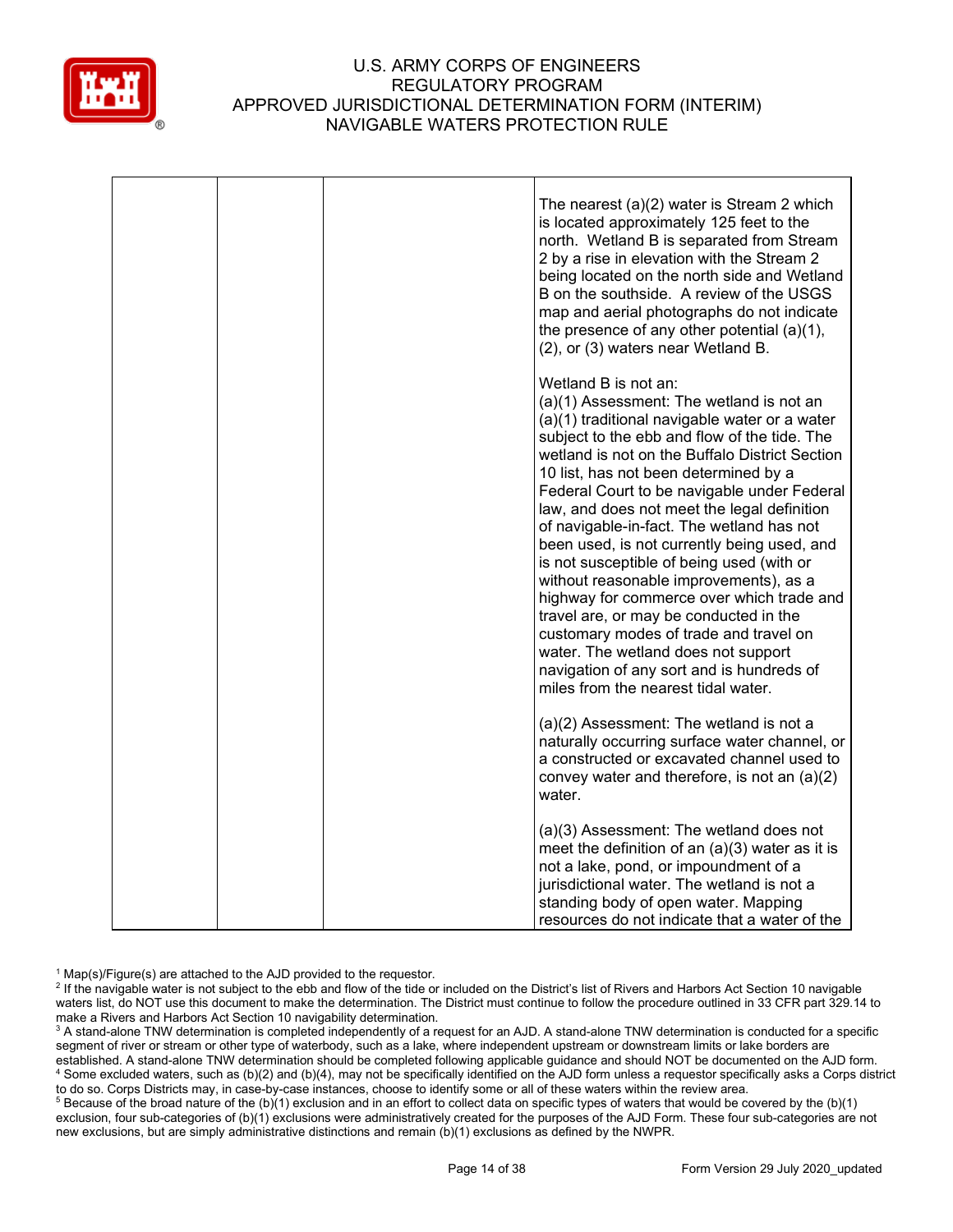

|           |            |                             | U.S. previously existed in this location.                                                                                                                                                                                                                                                                                                                                                                                                                                                                                                                                                                                                                                                                                                                                     |
|-----------|------------|-----------------------------|-------------------------------------------------------------------------------------------------------------------------------------------------------------------------------------------------------------------------------------------------------------------------------------------------------------------------------------------------------------------------------------------------------------------------------------------------------------------------------------------------------------------------------------------------------------------------------------------------------------------------------------------------------------------------------------------------------------------------------------------------------------------------------|
|           |            |                             | (a)(4) Assessment: The subject wetland has<br>been determined to not be "adjacent" to a<br>paragraph $(a)(1)$ , $(2)$ , or $(3)$ water. Each<br>adjacency criteria is assessed below:<br>•(i) The wetland does not abut/touch a water<br>identified in paragraph $(a)(1)$ , $(2)$ , or $(3)$ at<br>any point or any side. The wetland is<br>surrounded by upland on all sides as<br>verified by the Corps in the field during the<br>June 2021 site visit. The nearest potential<br>$(a)(1)$ , $(2)$ , or $(3)$ water is Stream 2, (See<br>Section IIIC)                                                                                                                                                                                                                      |
|           |            |                             | •(ii) The wetland is not inundated by flooding<br>from a water identified in paragraph (a)(1),<br>(2), or (3) in a typical year. The wetland is<br>located within FEMA Flood Zone X (area of<br>minimal flood hazard, usually depicted on<br>FIRMs as above the 500-year flood level).<br>·(iii) The wetland is not physically separated<br>from a water identified in paragraph (a)(1),<br>(2), or (3) only by a natural berm, bank,<br>dune, or similar natural feature.<br>•(iv) The wetland is not physically separated<br>from a water identified in paragraph $(a)(1)$ ,<br>(2), or (3) only by an artificial dike, barrier, or<br>similar artificial structure. . The wetland is<br>not part of a larger wetland divided by a<br>road or similar artificial structure. |
| Wetland D | 0.02 acres | (b)(1) Non-adjacent wetland | Wetland D is located along the eastern<br>property boundary and abuts the ephemeral<br>Swale 8, as discussed below. The wetland<br>is not reported to be located within the 100-<br>year floodplain of an $(a)(1)$ or $(a)(2)$ water.<br>The wetland is reported to be within the<br>Berks silt loam, 25 to 70 percent slope<br>(BrF) which has a hydric rating of zero and a<br>flooding frequency rating reported to be<br>"none".<br>The nearest $(a)(2)$ water is Stream 2 which                                                                                                                                                                                                                                                                                          |
|           |            |                             |                                                                                                                                                                                                                                                                                                                                                                                                                                                                                                                                                                                                                                                                                                                                                                               |

 $1$  Map(s)/Figure(s) are attached to the AJD provided to the requestor.

<sup>2</sup> If the navigable water is not subject to the ebb and flow of the tide or included on the District's list of Rivers and Harbors Act Section 10 navigable waters list, do NOT use this document to make the determination. The District must continue to follow the procedure outlined in 33 CFR part 329.14 to make a Rivers and Harbors Act Section 10 navigability determination.

<sup>3</sup> A stand-alone TNW determination is completed independently of a request for an AJD. A stand-alone TNW determination is conducted for a specific segment of river or stream or other type of waterbody, such as a lake, where independent upstream or downstream limits or lake borders are established. A stand-alone TNW determination should be completed following applicable guidance and should NOT be documented on the AJD form. <sup>4</sup> Some excluded waters, such as (b)(2) and (b)(4), may not be specifically identified on the AJD form unless a requestor specifically asks a Corps district to do so. Corps Districts may, in case-by-case instances, choose to identify some or all of these waters within the review area.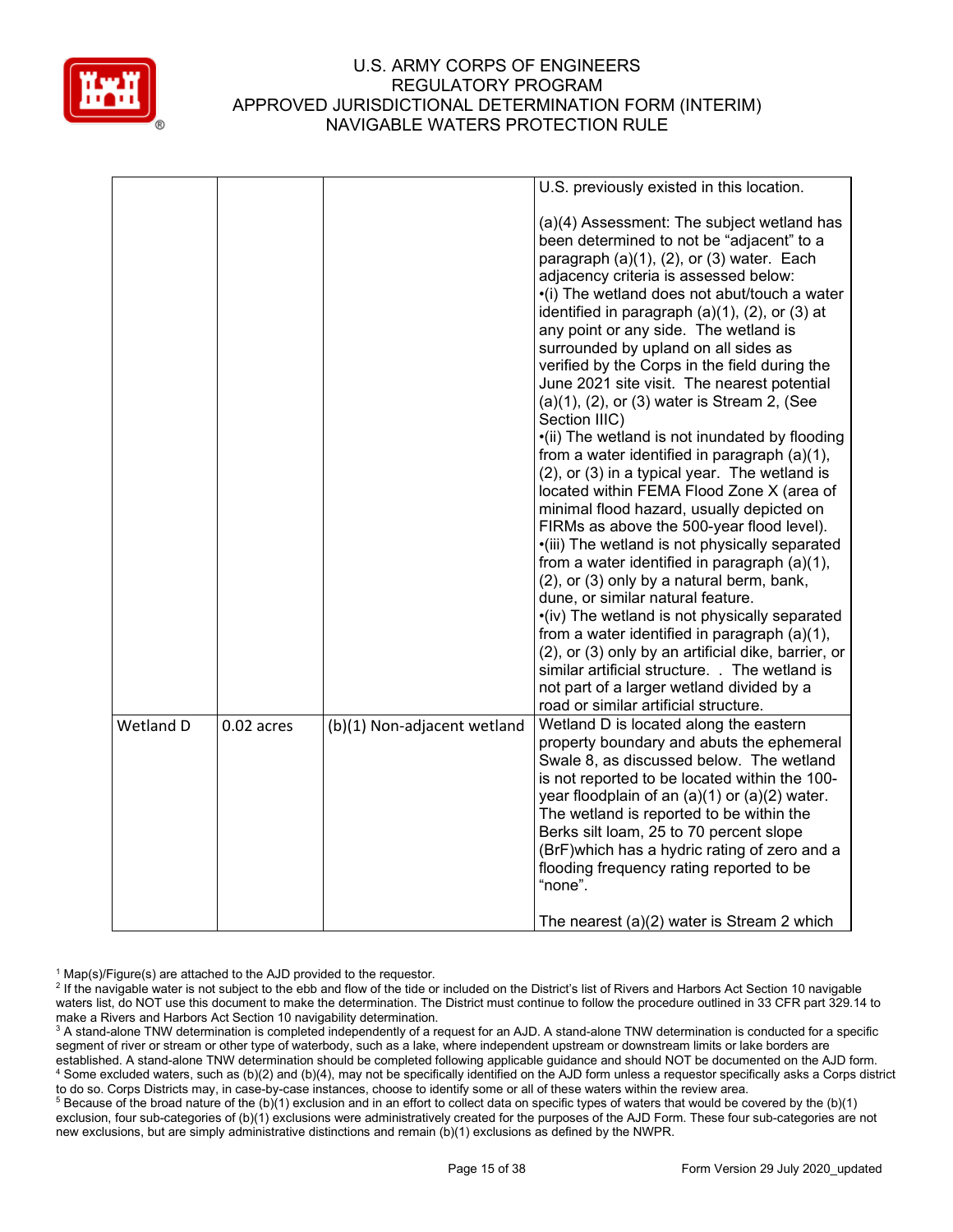

|  | is located approximately 150 feet to the<br>south. Wetland D is separated from Stream<br>2 by a rise in elevation with the Stream 2<br>being located on the south side and Wetland<br>D on the north side. A review of the USGS<br>map and aerial photographs do not indicate<br>the presence of any other potential (a)(1),<br>(2), or (3) waters near Wetland D.                                                                                                                                                                                                                                                                                                                                                                                                                                        |
|--|-----------------------------------------------------------------------------------------------------------------------------------------------------------------------------------------------------------------------------------------------------------------------------------------------------------------------------------------------------------------------------------------------------------------------------------------------------------------------------------------------------------------------------------------------------------------------------------------------------------------------------------------------------------------------------------------------------------------------------------------------------------------------------------------------------------|
|  | Wetland D is not an:<br>(a)(1) Assessment: The wetland is not an<br>(a)(1) traditional navigable water or a water<br>subject to the ebb and flow of the tide. The<br>wetland is not on the Buffalo District Section<br>10 list, has not been determined by a<br>Federal Court to be navigable under Federal<br>law, and does not meet the legal definition<br>of navigable-in-fact. The wetland has not<br>been used, is not currently being used, and<br>is not susceptible of being used (with or<br>without reasonable improvements), as a<br>highway for commerce over which trade and<br>travel are, or may be conducted in the<br>customary modes of trade and travel on<br>water. The wetland does not support<br>navigation of any sort and is hundreds of<br>miles from the nearest tidal water. |
|  | (a)(2) Assessment: The wetland is not a<br>naturally occurring surface water channel, or<br>a constructed or excavated channel used to<br>convey water and therefore, is not an $(a)(2)$<br>water.                                                                                                                                                                                                                                                                                                                                                                                                                                                                                                                                                                                                        |
|  | (a)(3) Assessment: The wetland does not<br>meet the definition of an $(a)(3)$ water as it is<br>not a lake, pond, or impoundment of a<br>jurisdictional water. The wetland is not a<br>standing body of open water. Mapping<br>resources do not indicate that a water of the<br>U.S. previously existed in this location.                                                                                                                                                                                                                                                                                                                                                                                                                                                                                 |

 $1$  Map(s)/Figure(s) are attached to the AJD provided to the requestor.

<sup>&</sup>lt;sup>2</sup> If the navigable water is not subject to the ebb and flow of the tide or included on the District's list of Rivers and Harbors Act Section 10 navigable waters list, do NOT use this document to make the determination. The District must continue to follow the procedure outlined in 33 CFR part 329.14 to make a Rivers and Harbors Act Section 10 navigability determination.

<sup>&</sup>lt;sup>3</sup> A stand-alone TNW determination is completed independently of a request for an AJD. A stand-alone TNW determination is conducted for a specific segment of river or stream or other type of waterbody, such as a lake, where independent upstream or downstream limits or lake borders are established. A stand-alone TNW determination should be completed following applicable guidance and should NOT be documented on the AJD form. <sup>4</sup> Some excluded waters, such as (b)(2) and (b)(4), may not be specifically identified on the AJD form unless a requestor specifically asks a Corps district to do so. Corps Districts may, in case-by-case instances, choose to identify some or all of these waters within the review area.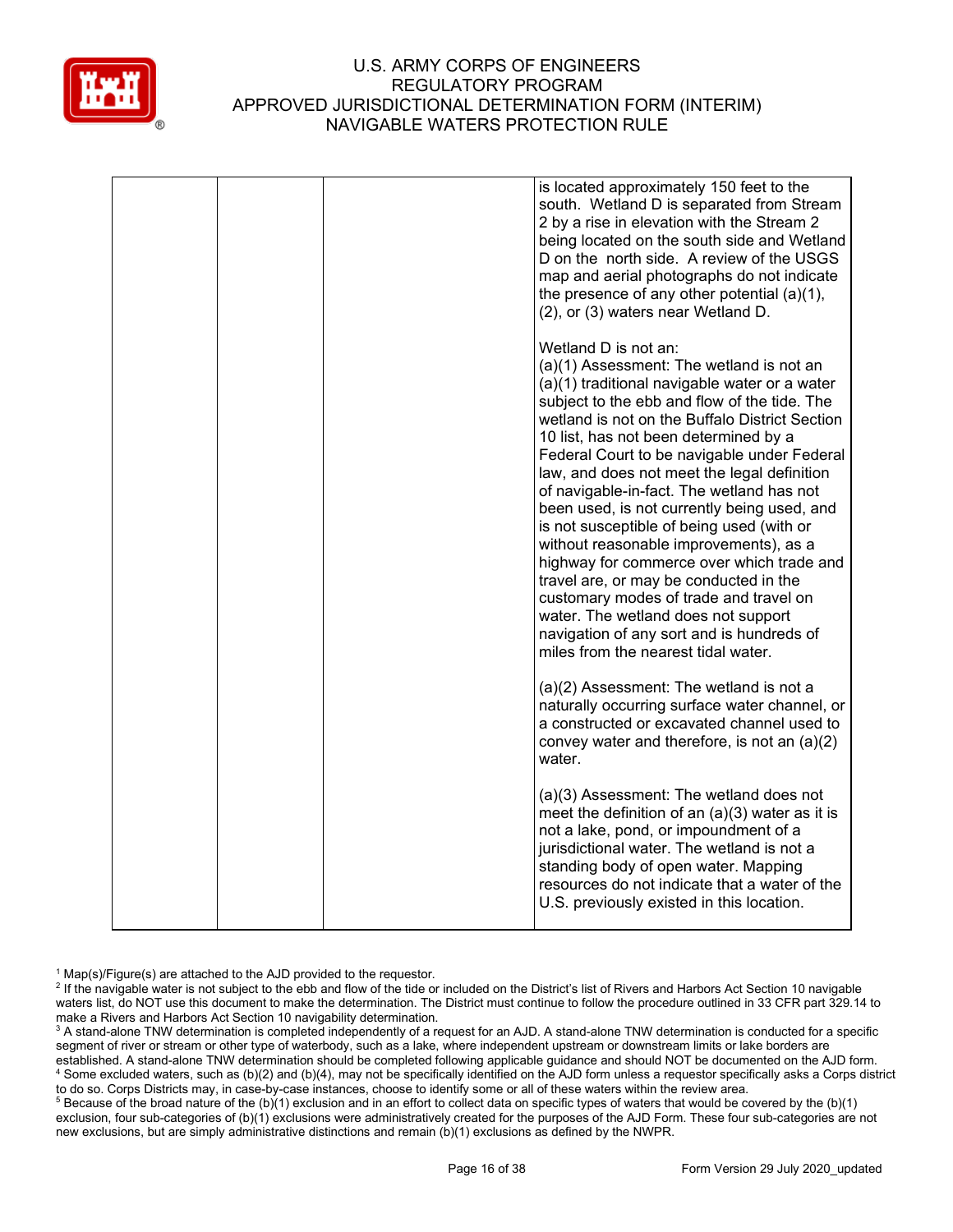

|           |            |                             | (a)(4) Assessment: The subject wetland has<br>been determined to not be "adjacent" to a<br>paragraph $(a)(1)$ , $(2)$ , or $(3)$ water. Each<br>adjacency criteria is assessed below:<br>•(i) The wetland does not abut/touch a water<br>identified in paragraph (a)(1), (2), or (3) at<br>any point or any side. The wetland is<br>surrounded by upland on all sides as<br>verified by the Corps in the field during the<br>June 2021 site visit. The nearest potential<br>$(a)(1)$ , $(2)$ , or $(3)$ water is Stream 2, (See<br>Section IIIC)<br>•(ii) The wetland is not inundated by flooding<br>from a water identified in paragraph (a)(1),<br>(2), or (3) in a typical year. The wetland is<br>located within FEMA Flood Zone X (area of<br>minimal flood hazard, usually depicted on<br>FIRMs as above the 500-year flood level).<br>·(iii) The wetland is not physically separated<br>from a water identified in paragraph (a)(1),<br>(2), or (3) only by a natural berm, bank,<br>dune, or similar natural feature.<br>•(iv) The wetland is not physically separated<br>from a water identified in paragraph (a)(1),<br>(2), or (3) only by an artificial dike, barrier, or<br>similar artificial structure. . The wetland is<br>not part of a larger wetland divided by a<br>road or similar artificial structure. |
|-----------|------------|-----------------------------|--------------------------------------------------------------------------------------------------------------------------------------------------------------------------------------------------------------------------------------------------------------------------------------------------------------------------------------------------------------------------------------------------------------------------------------------------------------------------------------------------------------------------------------------------------------------------------------------------------------------------------------------------------------------------------------------------------------------------------------------------------------------------------------------------------------------------------------------------------------------------------------------------------------------------------------------------------------------------------------------------------------------------------------------------------------------------------------------------------------------------------------------------------------------------------------------------------------------------------------------------------------------------------------------------------------------------------|
| Wetland G | 0.06 acres | (b)(1) Non-adjacent wetland | Wetland G located in the northern portion of<br>the property near the approximate center<br>between the western and eastern property<br>boundaries There is approximately 75 feet<br>north of Stream 6and is separated from<br>Stream 6 by a wooded upland area. the<br>wetland is not located within the 100-year<br>floodplain of an $(a)(1)$ or $(a)(2)$ water. The<br>wetland is reported to be within the<br>Ellsworth silt loam, 25 to 70 percent slopes<br>(EIF) which has a hydric soils rating of 0 and<br>flooding frequency rating reported to be<br>"none".                                                                                                                                                                                                                                                                                                                                                                                                                                                                                                                                                                                                                                                                                                                                                        |

 $1$  Map(s)/Figure(s) are attached to the AJD provided to the requestor.

<sup>2</sup> If the navigable water is not subject to the ebb and flow of the tide or included on the District's list of Rivers and Harbors Act Section 10 navigable waters list, do NOT use this document to make the determination. The District must continue to follow the procedure outlined in 33 CFR part 329.14 to make a Rivers and Harbors Act Section 10 navigability determination.

<sup>3</sup> A stand-alone TNW determination is completed independently of a request for an AJD. A stand-alone TNW determination is conducted for a specific segment of river or stream or other type of waterbody, such as a lake, where independent upstream or downstream limits or lake borders are established. A stand-alone TNW determination should be completed following applicable guidance and should NOT be documented on the AJD form. <sup>4</sup> Some excluded waters, such as (b)(2) and (b)(4), may not be specifically identified on the AJD form unless a requestor specifically asks a Corps district to do so. Corps Districts may, in case-by-case instances, choose to identify some or all of these waters within the review area.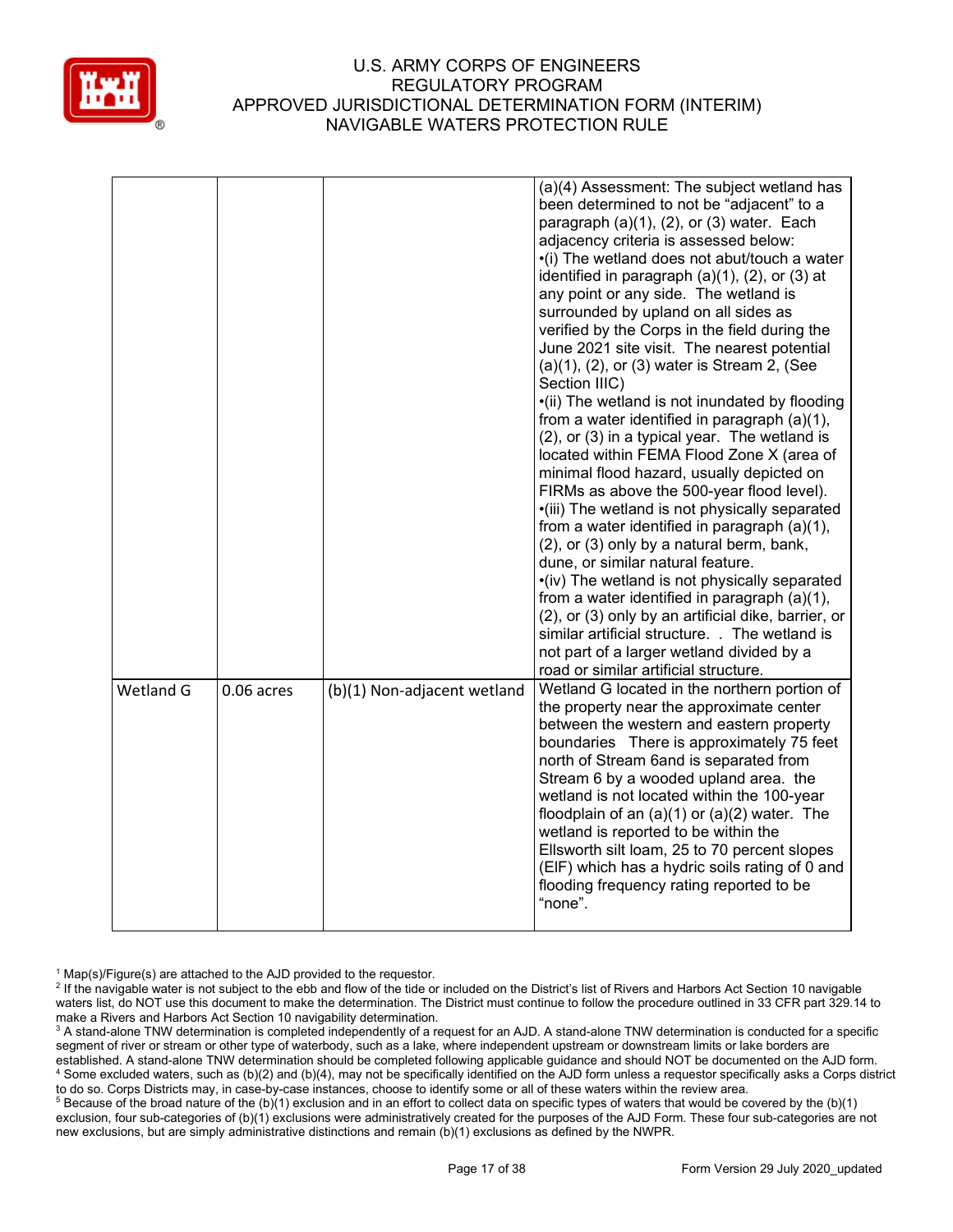

|  | Wetland G is not an:                                                                                                                                                                     |
|--|------------------------------------------------------------------------------------------------------------------------------------------------------------------------------------------|
|  | (a)(1) Assessment: The wetland is not an                                                                                                                                                 |
|  | (a)(1) traditional navigable water or a water                                                                                                                                            |
|  | subject to the ebb and flow of the tide. The                                                                                                                                             |
|  | wetland is not on the Buffalo District Section                                                                                                                                           |
|  | 10 list, has not been determined by a                                                                                                                                                    |
|  | Federal Court to be navigable under Federal                                                                                                                                              |
|  | law, and does not meet the legal definition                                                                                                                                              |
|  | of navigable-in-fact. The wetland has not                                                                                                                                                |
|  | been used, is not currently being used, and                                                                                                                                              |
|  | is not susceptible of being used (with or                                                                                                                                                |
|  |                                                                                                                                                                                          |
|  | without reasonable improvements), as a                                                                                                                                                   |
|  | highway for commerce over which trade and                                                                                                                                                |
|  | travel are, or may be conducted in the                                                                                                                                                   |
|  | customary modes of trade and travel on                                                                                                                                                   |
|  | water. The wetland does not support                                                                                                                                                      |
|  | navigation of any sort and is hundreds of                                                                                                                                                |
|  | miles from the nearest tidal water.                                                                                                                                                      |
|  |                                                                                                                                                                                          |
|  | $(a)(2)$ Assessment: The wetland is not a                                                                                                                                                |
|  | naturally occurring surface water channel, or<br>a constructed or excavated channel used to                                                                                              |
|  |                                                                                                                                                                                          |
|  | convey water and therefore, is not an (a)(2)<br>water.                                                                                                                                   |
|  |                                                                                                                                                                                          |
|  | (a)(3) Assessment: The wetland does not                                                                                                                                                  |
|  | meet the definition of an $(a)(3)$ water as it is                                                                                                                                        |
|  | not a lake, pond, or impoundment of a                                                                                                                                                    |
|  | jurisdictional water. The wetland is not a                                                                                                                                               |
|  | standing body of open water. Mapping                                                                                                                                                     |
|  | resources do not indicate that a water of the                                                                                                                                            |
|  | U.S. previously existed in this location.                                                                                                                                                |
|  |                                                                                                                                                                                          |
|  | (a)(4) Assessment: The subject wetland has                                                                                                                                               |
|  | been determined to not be "adjacent" to a                                                                                                                                                |
|  | paragraph $(a)(1)$ , $(2)$ , or $(3)$ water. Each                                                                                                                                        |
|  | adjacency criteria is assessed below:                                                                                                                                                    |
|  | •(i) The wetland does not abut/touch a water                                                                                                                                             |
|  |                                                                                                                                                                                          |
|  |                                                                                                                                                                                          |
|  |                                                                                                                                                                                          |
|  |                                                                                                                                                                                          |
|  | identified in paragraph $(a)(1)$ , $(2)$ , or $(3)$ at<br>any point or any side. The wetland is<br>surrounded by upland on all sides as<br>verified by the Corps in the field during the |

 $1$  Map(s)/Figure(s) are attached to the AJD provided to the requestor.

<sup>2</sup> If the navigable water is not subject to the ebb and flow of the tide or included on the District's list of Rivers and Harbors Act Section 10 navigable waters list, do NOT use this document to make the determination. The District must continue to follow the procedure outlined in 33 CFR part 329.14 to make a Rivers and Harbors Act Section 10 navigability determination.

<sup>3</sup> A stand-alone TNW determination is completed independently of a request for an AJD. A stand-alone TNW determination is conducted for a specific segment of river or stream or other type of waterbody, such as a lake, where independent upstream or downstream limits or lake borders are established. A stand-alone TNW determination should be completed following applicable guidance and should NOT be documented on the AJD form. <sup>4</sup> Some excluded waters, such as (b)(2) and (b)(4), may not be specifically identified on the AJD form unless a requestor specifically asks a Corps district to do so. Corps Districts may, in case-by-case instances, choose to identify some or all of these waters within the review area.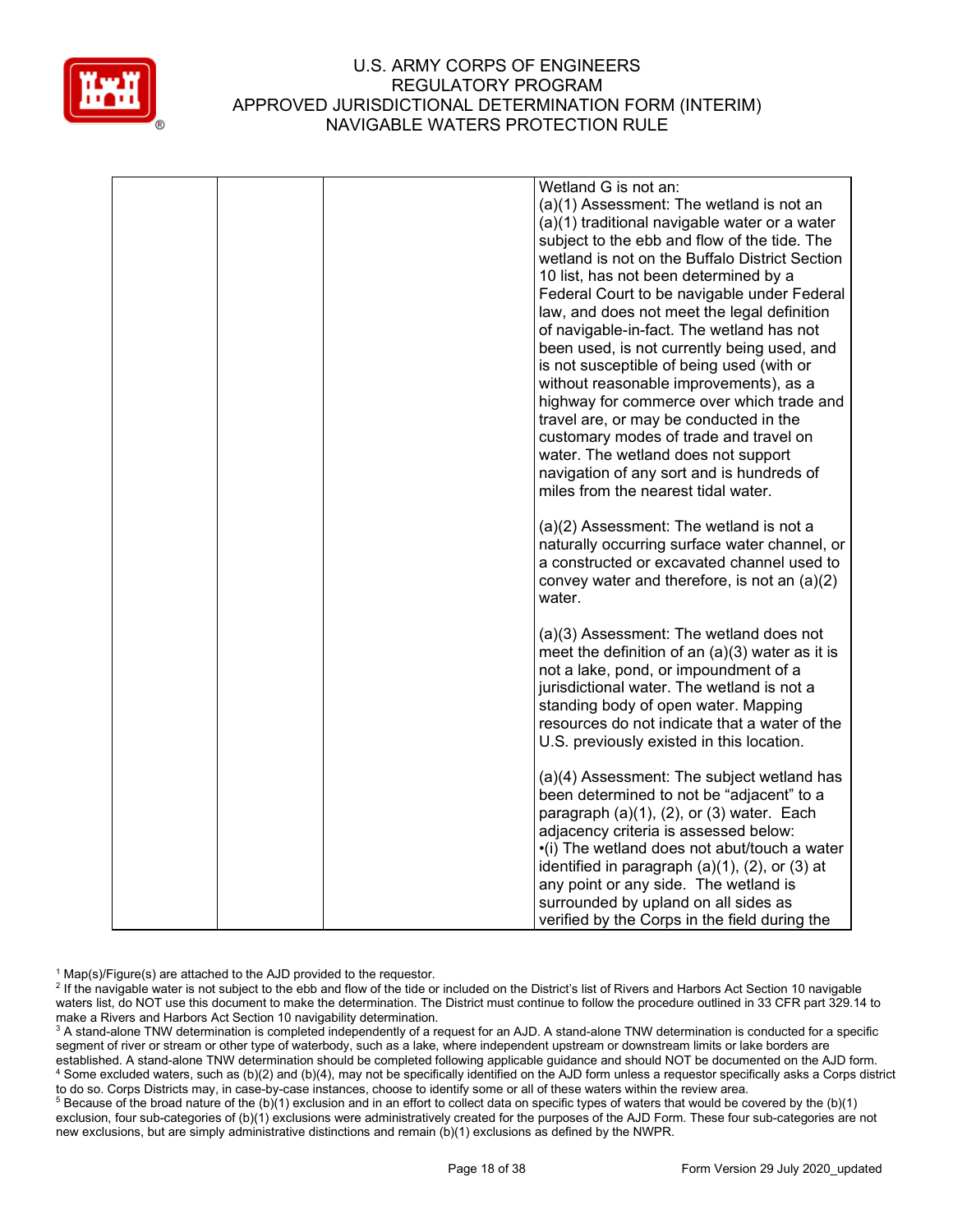

|           |              |                             | June 2021 site visit. The nearest potential<br>$(a)(1)$ , $(2)$ , or $(3)$ water is Stream 6, (See<br>Section IIIC)<br>•(ii) The wetland is not inundated by flooding<br>from a water identified in paragraph (a)(1),<br>(2), or (3) in a typical year. The wetland is<br>located within FEMA Flood Zone X (area of<br>minimal flood hazard, usually depicted on<br>FIRMs as above the 500-year flood level).<br>•(iii) The wetland is not physically separated<br>from a water identified in paragraph $(a)(1)$ ,<br>(2), or (3) only by a natural berm, bank,<br>dune, or similar natural feature.<br>•(iv) The wetland is not physically separated<br>from a water identified in paragraph (a)(1),<br>(2), or (3) only by an artificial dike, barrier, or<br>similar artificial structure. . The wetland is<br>not part of a larger wetland divided by a<br>road or similar artificial structure.                                                                                |
|-----------|--------------|-----------------------------|-------------------------------------------------------------------------------------------------------------------------------------------------------------------------------------------------------------------------------------------------------------------------------------------------------------------------------------------------------------------------------------------------------------------------------------------------------------------------------------------------------------------------------------------------------------------------------------------------------------------------------------------------------------------------------------------------------------------------------------------------------------------------------------------------------------------------------------------------------------------------------------------------------------------------------------------------------------------------------------|
| Wetland H | $0.03$ acres | (b)(1) Non-adjacent wetland | Wetland H located in eastern portion of the<br>property There is approximately 50 feet<br>south of Stream 6 and is separated from<br>Stream 6 by a wooded upland area. The<br>wetland is not located within the 100-year<br>floodplain of an $(a)(1)$ or $(a)(2)$ water. The<br>wetland is reported to be within the<br>Ellsworth silt loam, 25 to 70 percent slopes<br>(EIF) which has a hydric soils rating of 0 and<br>flooding frequency rating reported to be<br>"none".<br>Wetland His not an:<br>(a)(1) Assessment: The wetland is not an<br>(a)(1) traditional navigable water or a water<br>subject to the ebb and flow of the tide. The<br>wetland is not on the Buffalo District Section<br>10 list, has not been determined by a<br>Federal Court to be navigable under Federal<br>law, and does not meet the legal definition<br>of navigable-in-fact. The wetland has not<br>been used, is not currently being used, and<br>is not susceptible of being used (with or |

 $1$  Map(s)/Figure(s) are attached to the AJD provided to the requestor.

<sup>&</sup>lt;sup>2</sup> If the navigable water is not subject to the ebb and flow of the tide or included on the District's list of Rivers and Harbors Act Section 10 navigable waters list, do NOT use this document to make the determination. The District must continue to follow the procedure outlined in 33 CFR part 329.14 to make a Rivers and Harbors Act Section 10 navigability determination.

<sup>&</sup>lt;sup>3</sup> A stand-alone TNW determination is completed independently of a request for an AJD. A stand-alone TNW determination is conducted for a specific segment of river or stream or other type of waterbody, such as a lake, where independent upstream or downstream limits or lake borders are established. A stand-alone TNW determination should be completed following applicable guidance and should NOT be documented on the AJD form. <sup>4</sup> Some excluded waters, such as (b)(2) and (b)(4), may not be specifically identified on the AJD form unless a requestor specifically asks a Corps district to do so. Corps Districts may, in case-by-case instances, choose to identify some or all of these waters within the review area.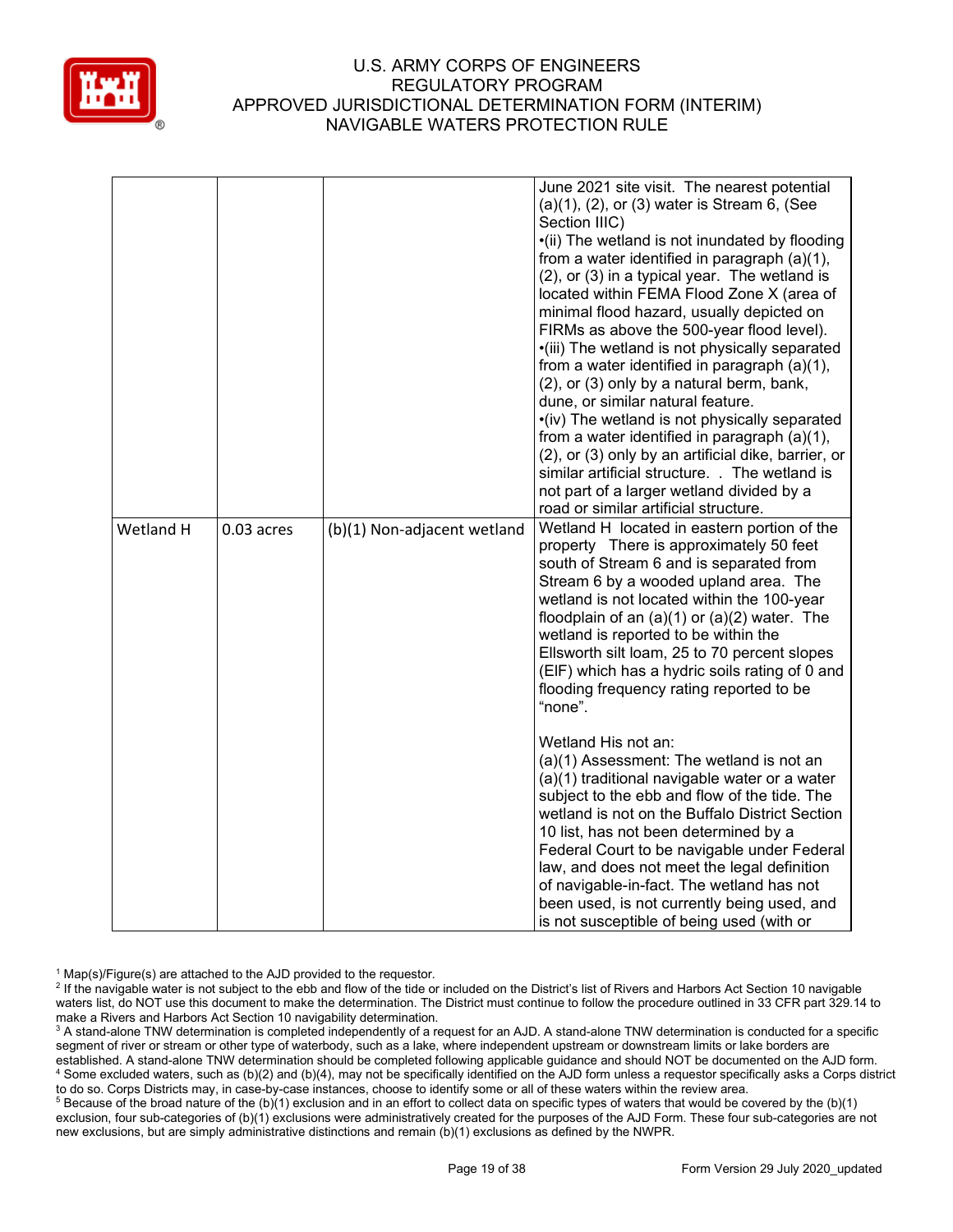

|  | without reasonable improvements), as a<br>highway for commerce over which trade and<br>travel are, or may be conducted in the<br>customary modes of trade and travel on<br>water. The wetland does not support<br>navigation of any sort and is hundreds of<br>miles from the nearest tidal water.                                                                                                                                                                                                                                                       |
|--|----------------------------------------------------------------------------------------------------------------------------------------------------------------------------------------------------------------------------------------------------------------------------------------------------------------------------------------------------------------------------------------------------------------------------------------------------------------------------------------------------------------------------------------------------------|
|  | (a)(2) Assessment: The wetland is not a<br>naturally occurring surface water channel, or<br>a constructed or excavated channel used to<br>convey water and therefore, is not an $(a)(2)$<br>water.                                                                                                                                                                                                                                                                                                                                                       |
|  | (a)(3) Assessment: The wetland does not<br>meet the definition of an $(a)(3)$ water as it is<br>not a lake, pond, or impoundment of a<br>jurisdictional water. The wetland is not a<br>standing body of open water. Mapping<br>resources do not indicate that a water of the<br>U.S. previously existed in this location.                                                                                                                                                                                                                                |
|  | (a)(4) Assessment: The subject wetland has<br>been determined to not be "adjacent" to a<br>paragraph $(a)(1)$ , $(2)$ , or $(3)$ water. Each<br>adjacency criteria is assessed below:<br>•(i) The wetland does not abut/touch a water<br>identified in paragraph $(a)(1)$ , $(2)$ , or $(3)$ at<br>any point or any side. The wetland is<br>surrounded by upland on all sides as<br>verified by the Corps in the field during the<br>June 2021 site visit. The nearest potential<br>$(a)(1)$ , $(2)$ , or $(3)$ water is Stream 6, (See<br>Section IIIC) |
|  | •(ii) The wetland is not inundated by flooding<br>from a water identified in paragraph (a)(1),<br>(2), or (3) in a typical year. The wetland is<br>located within FEMA Flood Zone X (area of<br>minimal flood hazard, usually depicted on<br>FIRMs as above the 500-year flood level).<br>•(iii) The wetland is not physically separated<br>from a water identified in paragraph (a)(1),                                                                                                                                                                 |

 $1$  Map(s)/Figure(s) are attached to the AJD provided to the requestor.

<sup>2</sup> If the navigable water is not subject to the ebb and flow of the tide or included on the District's list of Rivers and Harbors Act Section 10 navigable waters list, do NOT use this document to make the determination. The District must continue to follow the procedure outlined in 33 CFR part 329.14 to make a Rivers and Harbors Act Section 10 navigability determination.

<sup>3</sup> A stand-alone TNW determination is completed independently of a request for an AJD. A stand-alone TNW determination is conducted for a specific segment of river or stream or other type of waterbody, such as a lake, where independent upstream or downstream limits or lake borders are established. A stand-alone TNW determination should be completed following applicable guidance and should NOT be documented on the AJD form. <sup>4</sup> Some excluded waters, such as (b)(2) and (b)(4), may not be specifically identified on the AJD form unless a requestor specifically asks a Corps district to do so. Corps Districts may, in case-by-case instances, choose to identify some or all of these waters within the review area.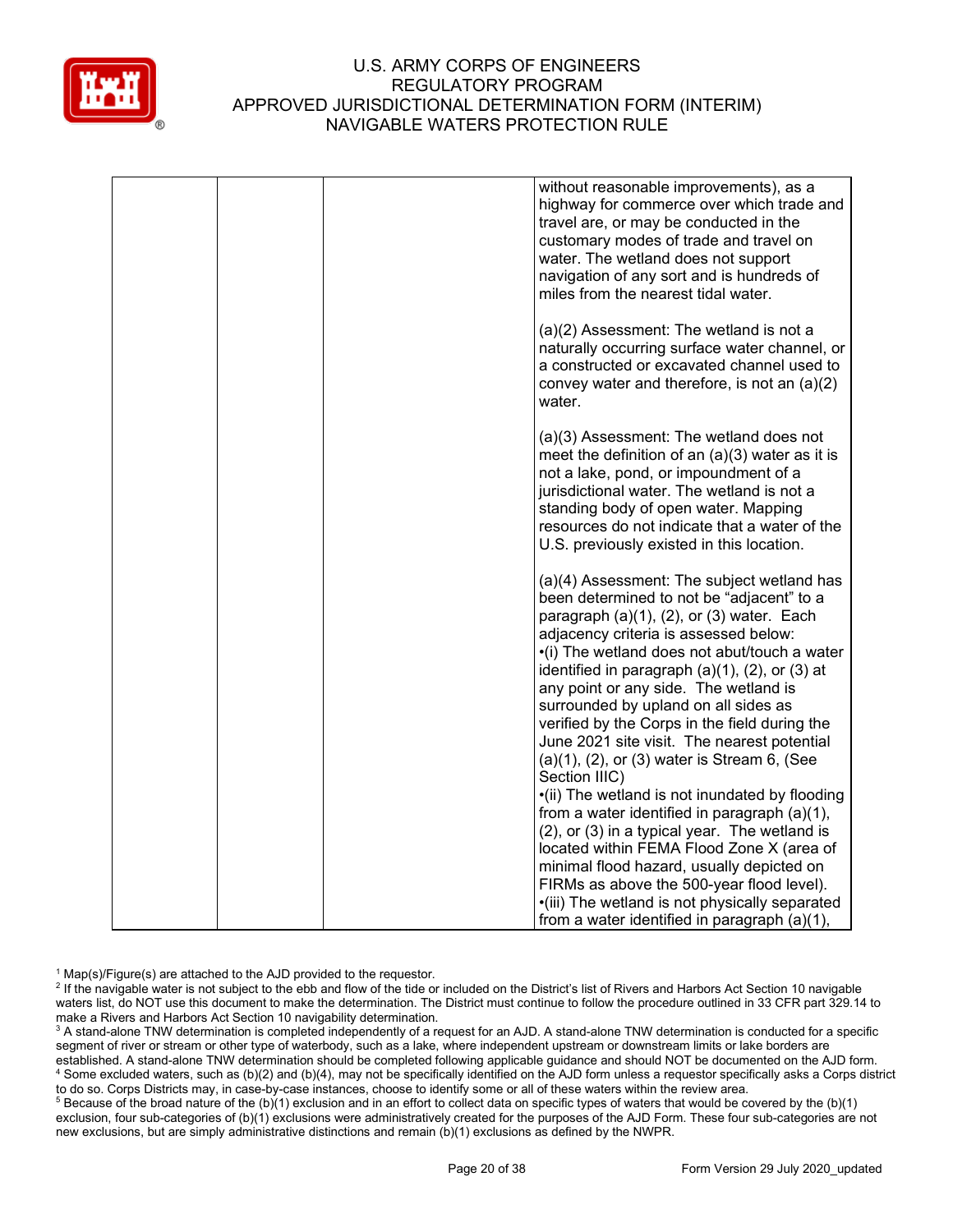

|           |            |                             | (2), or (3) only by a natural berm, bank,<br>dune, or similar natural feature.<br>•(iv) The wetland is not physically separated<br>from a water identified in paragraph (a)(1),<br>(2), or (3) only by an artificial dike, barrier, or<br>similar artificial structure. . The wetland is<br>not part of a larger wetland divided by a<br>road or similar artificial structure.                                                                                                                                                                                                                                                                                                                                                                                                                                                                                                                                                                                                                                                                                                                                                                                                                                                                                                                                                                                                                                                       |
|-----------|------------|-----------------------------|--------------------------------------------------------------------------------------------------------------------------------------------------------------------------------------------------------------------------------------------------------------------------------------------------------------------------------------------------------------------------------------------------------------------------------------------------------------------------------------------------------------------------------------------------------------------------------------------------------------------------------------------------------------------------------------------------------------------------------------------------------------------------------------------------------------------------------------------------------------------------------------------------------------------------------------------------------------------------------------------------------------------------------------------------------------------------------------------------------------------------------------------------------------------------------------------------------------------------------------------------------------------------------------------------------------------------------------------------------------------------------------------------------------------------------------|
| Wetland I | 0.02 acres | (b)(1) Non-adjacent wetland | Wetland I located in eastern portion of the<br>property There is approximately 60 feet<br>south of Stream 6 and is separated from<br>Stream 6 by a wooded upland area. The<br>wetland is not located within the 100-year<br>floodplain of an $(a)(1)$ or $(a)(2)$ water. The<br>wetland is reported to be within the<br>Ellsworth silt loam, 25 to 70 percent slopes<br>(EIF) which has a hydric soils rating of 0 and<br>flooding frequency rating reported to be<br>"none".<br>Wetland I is not an:<br>(a)(1) Assessment: The wetland is not an<br>(a)(1) traditional navigable water or a water<br>subject to the ebb and flow of the tide. The<br>wetland is not on the Buffalo District Section<br>10 list, has not been determined by a<br>Federal Court to be navigable under Federal<br>law, and does not meet the legal definition<br>of navigable-in-fact. The wetland has not<br>been used, is not currently being used, and<br>is not susceptible of being used (with or<br>without reasonable improvements), as a<br>highway for commerce over which trade and<br>travel are, or may be conducted in the<br>customary modes of trade and travel on<br>water. The wetland does not support<br>navigation of any sort and is hundreds of<br>miles from the nearest tidal water.<br>(a)(2) Assessment: The wetland is not a<br>naturally occurring surface water channel, or<br>a constructed or excavated channel used to |

 $1$  Map(s)/Figure(s) are attached to the AJD provided to the requestor.

<sup>2</sup> If the navigable water is not subject to the ebb and flow of the tide or included on the District's list of Rivers and Harbors Act Section 10 navigable waters list, do NOT use this document to make the determination. The District must continue to follow the procedure outlined in 33 CFR part 329.14 to make a Rivers and Harbors Act Section 10 navigability determination.

<sup>3</sup> A stand-alone TNW determination is completed independently of a request for an AJD. A stand-alone TNW determination is conducted for a specific segment of river or stream or other type of waterbody, such as a lake, where independent upstream or downstream limits or lake borders are established. A stand-alone TNW determination should be completed following applicable guidance and should NOT be documented on the AJD form. <sup>4</sup> Some excluded waters, such as (b)(2) and (b)(4), may not be specifically identified on the AJD form unless a requestor specifically asks a Corps district to do so. Corps Districts may, in case-by-case instances, choose to identify some or all of these waters within the review area.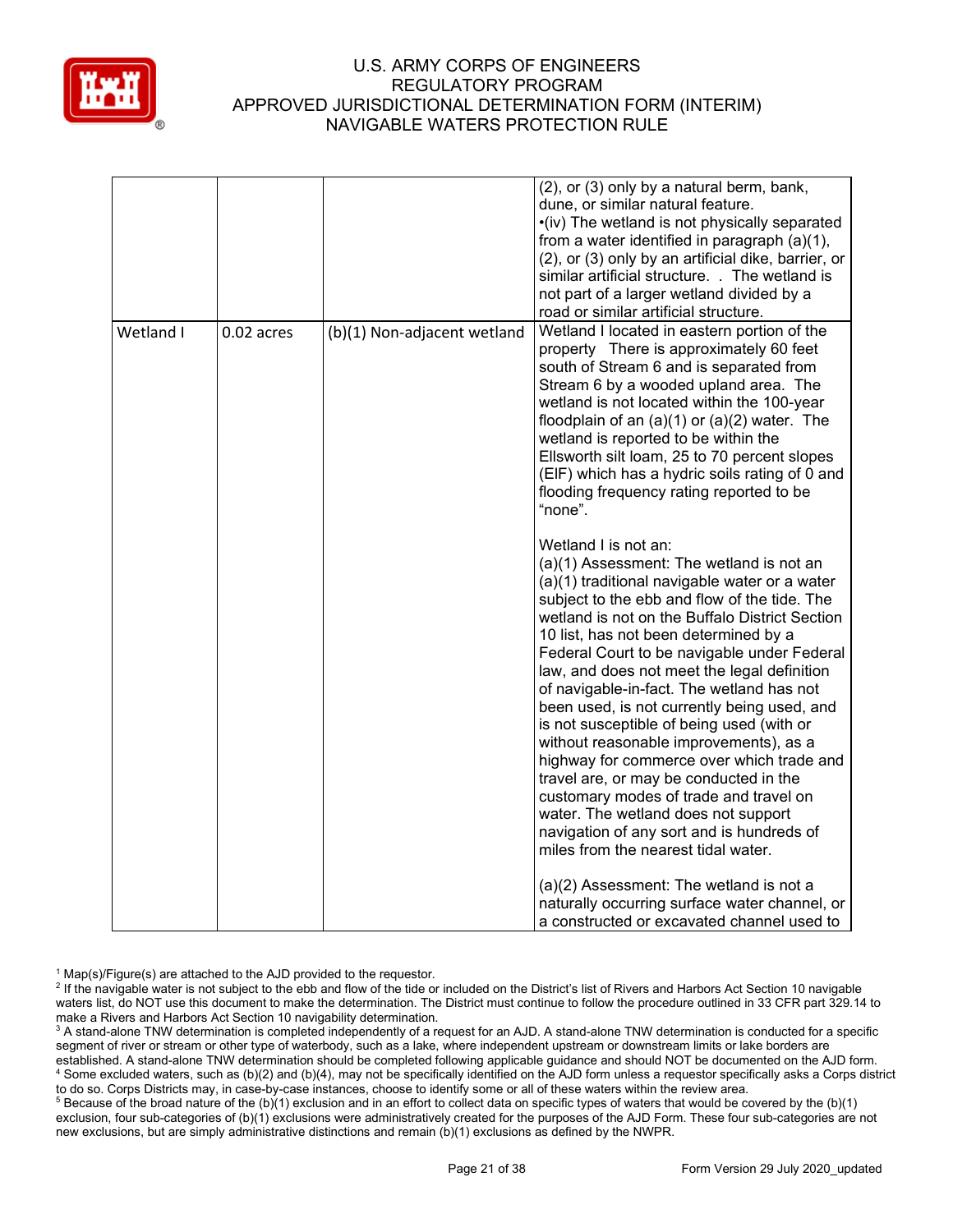

|           |            |                             | convey water and therefore, is not an $(a)(2)$<br>water.                                                                                                                                                                                                                                                                                                                                                                                                                                                                                                                                                                                                                                                                                                                                                                                                                                                                                                                                                                                                                                                                                                                                                                                                                                                                       |
|-----------|------------|-----------------------------|--------------------------------------------------------------------------------------------------------------------------------------------------------------------------------------------------------------------------------------------------------------------------------------------------------------------------------------------------------------------------------------------------------------------------------------------------------------------------------------------------------------------------------------------------------------------------------------------------------------------------------------------------------------------------------------------------------------------------------------------------------------------------------------------------------------------------------------------------------------------------------------------------------------------------------------------------------------------------------------------------------------------------------------------------------------------------------------------------------------------------------------------------------------------------------------------------------------------------------------------------------------------------------------------------------------------------------|
|           |            |                             | (a)(3) Assessment: The wetland does not<br>meet the definition of an $(a)(3)$ water as it is<br>not a lake, pond, or impoundment of a<br>jurisdictional water. The wetland is not a<br>standing body of open water. Mapping<br>resources do not indicate that a water of the<br>U.S. previously existed in this location.                                                                                                                                                                                                                                                                                                                                                                                                                                                                                                                                                                                                                                                                                                                                                                                                                                                                                                                                                                                                      |
|           |            |                             | (a)(4) Assessment: The subject wetland has<br>been determined to not be "adjacent" to a<br>paragraph $(a)(1)$ , $(2)$ , or $(3)$ water. Each<br>adjacency criteria is assessed below:<br>•(i) The wetland does not abut/touch a water<br>identified in paragraph (a)(1), (2), or (3) at<br>any point or any side. The wetland is<br>surrounded by upland on all sides as<br>verified by the Corps in the field during the<br>June 2021 site visit. The nearest potential<br>$(a)(1)$ , $(2)$ , or $(3)$ water is Stream 6, (See<br>Section IIIC)<br>•(ii) The wetland is not inundated by flooding<br>from a water identified in paragraph (a)(1),<br>(2), or (3) in a typical year. The wetland is<br>located within FEMA Flood Zone X (area of<br>minimal flood hazard, usually depicted on<br>FIRMs as above the 500-year flood level).<br>•(iii) The wetland is not physically separated<br>from a water identified in paragraph (a)(1),<br>(2), or (3) only by a natural berm, bank,<br>dune, or similar natural feature.<br>•(iv) The wetland is not physically separated<br>from a water identified in paragraph (a)(1),<br>(2), or (3) only by an artificial dike, barrier, or<br>similar artificial structure. . The wetland is<br>not part of a larger wetland divided by a<br>road or similar artificial structure. |
| Wetland L | 0.05 acres | (b)(1) Non-adjacent wetland | Wetland L is in the eastern half of the                                                                                                                                                                                                                                                                                                                                                                                                                                                                                                                                                                                                                                                                                                                                                                                                                                                                                                                                                                                                                                                                                                                                                                                                                                                                                        |
|           |            |                             | property and abuts the ephemeral Stream<br>14-EPH, as discussed below. The wetland                                                                                                                                                                                                                                                                                                                                                                                                                                                                                                                                                                                                                                                                                                                                                                                                                                                                                                                                                                                                                                                                                                                                                                                                                                             |

 $1$  Map(s)/Figure(s) are attached to the AJD provided to the requestor.

<sup>&</sup>lt;sup>2</sup> If the navigable water is not subject to the ebb and flow of the tide or included on the District's list of Rivers and Harbors Act Section 10 navigable waters list, do NOT use this document to make the determination. The District must continue to follow the procedure outlined in 33 CFR part 329.14 to make a Rivers and Harbors Act Section 10 navigability determination.

<sup>&</sup>lt;sup>3</sup> A stand-alone TNW determination is completed independently of a request for an AJD. A stand-alone TNW determination is conducted for a specific segment of river or stream or other type of waterbody, such as a lake, where independent upstream or downstream limits or lake borders are established. A stand-alone TNW determination should be completed following applicable guidance and should NOT be documented on the AJD form. <sup>4</sup> Some excluded waters, such as (b)(2) and (b)(4), may not be specifically identified on the AJD form unless a requestor specifically asks a Corps district to do so. Corps Districts may, in case-by-case instances, choose to identify some or all of these waters within the review area.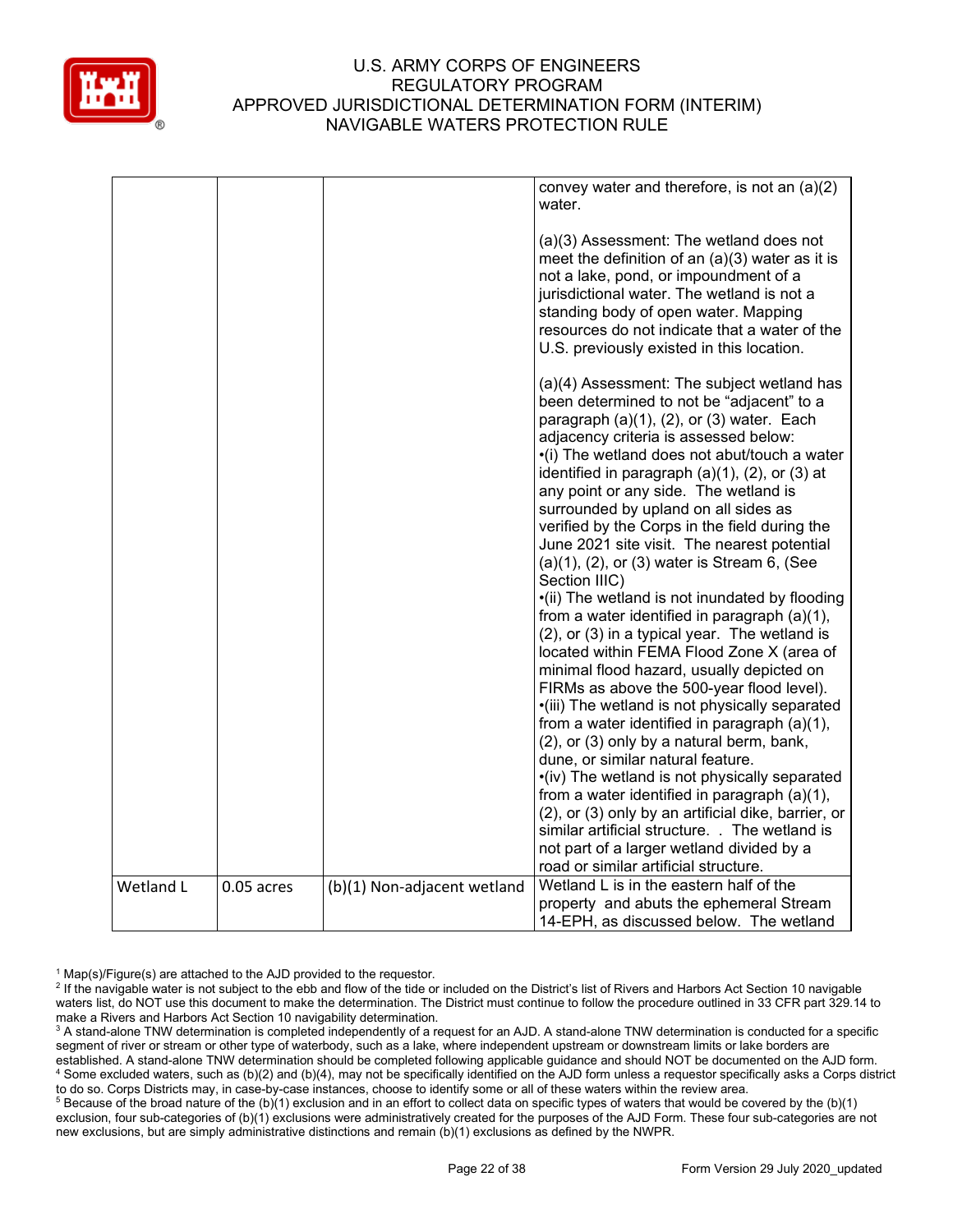

|  | is not reported to be located within the 100-<br>year floodplain of an $(a)(1)$ or $(a)(2)$ water.<br>The wetland is reported to be within the<br>Ellsworth silt loam, 12 to 25 percent slopes,<br>eroded (EIE2), which has a hydric rating of<br>zero and a flooding frequency rating<br>reported to be "none".                                                                                                                                                                                                                                                                                                                                                                                                                                                                                          |
|--|-----------------------------------------------------------------------------------------------------------------------------------------------------------------------------------------------------------------------------------------------------------------------------------------------------------------------------------------------------------------------------------------------------------------------------------------------------------------------------------------------------------------------------------------------------------------------------------------------------------------------------------------------------------------------------------------------------------------------------------------------------------------------------------------------------------|
|  | The nearest (a)(2) water is Stream 2 which<br>is located approximately 250 feet to the<br>northeast. Wetland L is separated from<br>Stream 2 by a rise in elevation, an upland<br>wooded area and Wetland K, a (a)(4) water,<br>as discussed above. A review of the USGS<br>map and aerial photographs do not indicate<br>the presence of any other potential $(a)(1)$ ,<br>(2), or (3) waters near Wetland L.                                                                                                                                                                                                                                                                                                                                                                                            |
|  | Wetland L is not an:<br>(a)(1) Assessment: The wetland is not an<br>(a)(1) traditional navigable water or a water<br>subject to the ebb and flow of the tide. The<br>wetland is not on the Buffalo District Section<br>10 list, has not been determined by a<br>Federal Court to be navigable under Federal<br>law, and does not meet the legal definition<br>of navigable-in-fact. The wetland has not<br>been used, is not currently being used, and<br>is not susceptible of being used (with or<br>without reasonable improvements), as a<br>highway for commerce over which trade and<br>travel are, or may be conducted in the<br>customary modes of trade and travel on<br>water. The wetland does not support<br>navigation of any sort and is hundreds of<br>miles from the nearest tidal water. |
|  | (a)(2) Assessment: The wetland is not a<br>naturally occurring surface water channel, or<br>a constructed or excavated channel used to<br>convey water and therefore, is not an $(a)(2)$<br>water.                                                                                                                                                                                                                                                                                                                                                                                                                                                                                                                                                                                                        |

 $1$  Map(s)/Figure(s) are attached to the AJD provided to the requestor.

<sup>&</sup>lt;sup>2</sup> If the navigable water is not subject to the ebb and flow of the tide or included on the District's list of Rivers and Harbors Act Section 10 navigable waters list, do NOT use this document to make the determination. The District must continue to follow the procedure outlined in 33 CFR part 329.14 to make a Rivers and Harbors Act Section 10 navigability determination.

<sup>&</sup>lt;sup>3</sup> A stand-alone TNW determination is completed independently of a request for an AJD. A stand-alone TNW determination is conducted for a specific segment of river or stream or other type of waterbody, such as a lake, where independent upstream or downstream limits or lake borders are established. A stand-alone TNW determination should be completed following applicable guidance and should NOT be documented on the AJD form. <sup>4</sup> Some excluded waters, such as (b)(2) and (b)(4), may not be specifically identified on the AJD form unless a requestor specifically asks a Corps district to do so. Corps Districts may, in case-by-case instances, choose to identify some or all of these waters within the review area.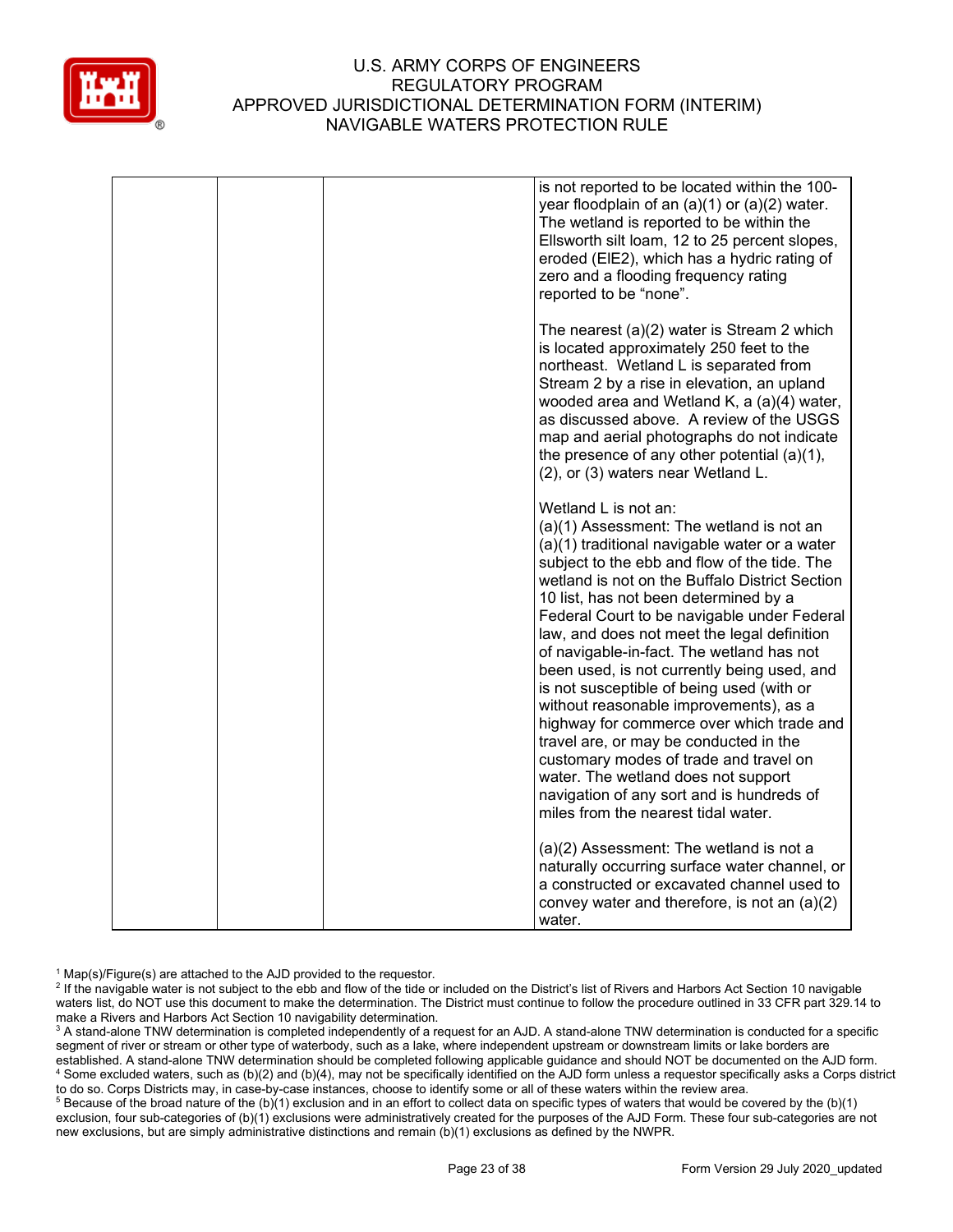

|                                                        | (a)(4) Assessment: The subject wetland has<br>been determined to not be "adjacent" to a<br>paragraph $(a)(1)$ , $(2)$ , or $(3)$ water. Each<br>adjacency criteria is assessed below:                                                                                                                                                                                                                                                                                                                                                                                                                                                                                                                                                                                                                                                                                                                                                                                                                                                                                               |
|--------------------------------------------------------|-------------------------------------------------------------------------------------------------------------------------------------------------------------------------------------------------------------------------------------------------------------------------------------------------------------------------------------------------------------------------------------------------------------------------------------------------------------------------------------------------------------------------------------------------------------------------------------------------------------------------------------------------------------------------------------------------------------------------------------------------------------------------------------------------------------------------------------------------------------------------------------------------------------------------------------------------------------------------------------------------------------------------------------------------------------------------------------|
| Section IIIC)                                          | •(i) The wetland does not abut/touch a water<br>identified in paragraph $(a)(1)$ , $(2)$ , or $(3)$ at<br>any point or any side. The wetland is<br>surrounded by upland on all sides as<br>verified by the Corps in the field during the<br>June 2021 site visit. The nearest potential<br>$(a)(1)$ , $(2)$ , or $(3)$ water is Stream 2, (See<br>•(ii) The wetland is not inundated by flooding<br>from a water identified in paragraph (a)(1),<br>(2), or (3) in a typical year. The wetland is<br>located within FEMA Flood Zone X (area of<br>minimal flood hazard, usually depicted on<br>FIRMs as above the 500-year flood level).<br>•(iii) The wetland is not physically separated<br>from a water identified in paragraph (a)(1),<br>(2), or (3) only by a natural berm, bank,<br>dune, or similar natural feature.<br>•(iv) The wetland is not physically separated<br>from a water identified in paragraph (a)(1),<br>(2), or (3) only by an artificial dike, barrier, or<br>similar artificial structure. . The wetland is<br>not part of a larger wetland divided by a |
| Wetland N<br>(b)(1) Non-adjacent wetland<br>0.04 acres | road or similar artificial structure.<br>Wetland N is in the eastern half of the<br>property and abuts the ephemeral Swale<br>16, a (b)(3) water, as discussed below. The<br>wetland is not reported to be located within<br>the 100-year floodplain of an $(a)(1)$ or $(a)(2)$                                                                                                                                                                                                                                                                                                                                                                                                                                                                                                                                                                                                                                                                                                                                                                                                     |

 $1$  Map(s)/Figure(s) are attached to the AJD provided to the requestor.

<sup>&</sup>lt;sup>2</sup> If the navigable water is not subject to the ebb and flow of the tide or included on the District's list of Rivers and Harbors Act Section 10 navigable waters list, do NOT use this document to make the determination. The District must continue to follow the procedure outlined in 33 CFR part 329.14 to make a Rivers and Harbors Act Section 10 navigability determination.

<sup>&</sup>lt;sup>3</sup> A stand-alone TNW determination is completed independently of a request for an AJD. A stand-alone TNW determination is conducted for a specific segment of river or stream or other type of waterbody, such as a lake, where independent upstream or downstream limits or lake borders are established. A stand-alone TNW determination should be completed following applicable guidance and should NOT be documented on the AJD form. <sup>4</sup> Some excluded waters, such as (b)(2) and (b)(4), may not be specifically identified on the AJD form unless a requestor specifically asks a Corps district to do so. Corps Districts may, in case-by-case instances, choose to identify some or all of these waters within the review area.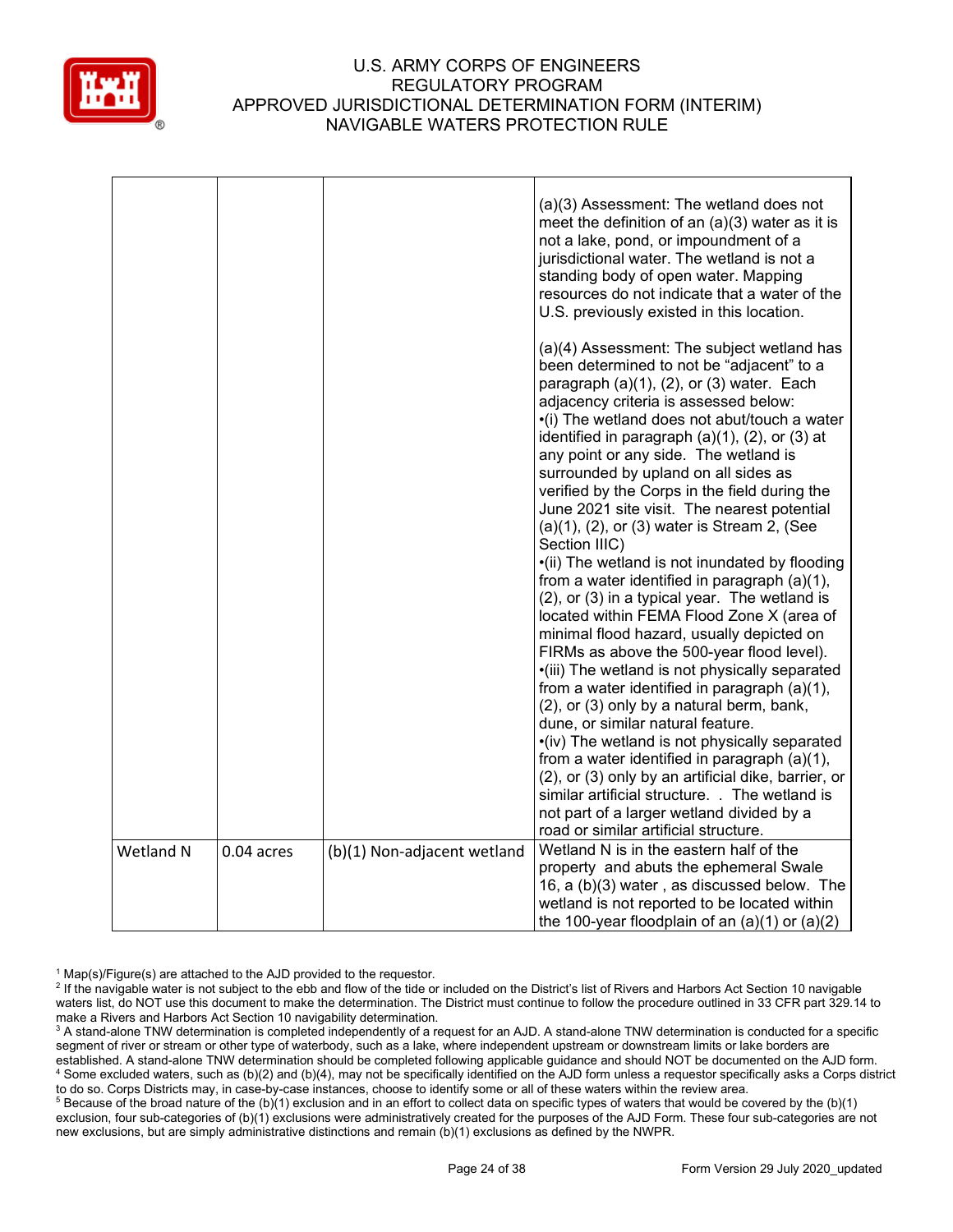

|  | water. The wetland is reported to be within<br>the Ellsworth silt loam, 12 to 25 percent<br>slopes, eroded (EIE2), which has a hydric<br>rating of zero and a flooding frequency<br>rating reported to be "none".                                                                                                                                                                                                                                                                                                                                                                                                                                                                                                                                                                                         |
|--|-----------------------------------------------------------------------------------------------------------------------------------------------------------------------------------------------------------------------------------------------------------------------------------------------------------------------------------------------------------------------------------------------------------------------------------------------------------------------------------------------------------------------------------------------------------------------------------------------------------------------------------------------------------------------------------------------------------------------------------------------------------------------------------------------------------|
|  | The nearest $(a)(2)$ water is Stream 2 which<br>is located approximately 200 feet to the<br>east. Wetland N is separated from Stream 2<br>by an upland wooded area. A review of the<br>USGS map and aerial photographs do not<br>indicate the presence of any other potential<br>$(a)(1)$ , $(2)$ , or $(3)$ waters near Wetland N.                                                                                                                                                                                                                                                                                                                                                                                                                                                                       |
|  | Wetland N is not an:<br>(a)(1) Assessment: The wetland is not an<br>(a)(1) traditional navigable water or a water<br>subject to the ebb and flow of the tide. The<br>wetland is not on the Buffalo District Section<br>10 list, has not been determined by a<br>Federal Court to be navigable under Federal<br>law, and does not meet the legal definition<br>of navigable-in-fact. The wetland has not<br>been used, is not currently being used, and<br>is not susceptible of being used (with or<br>without reasonable improvements), as a<br>highway for commerce over which trade and<br>travel are, or may be conducted in the<br>customary modes of trade and travel on<br>water. The wetland does not support<br>navigation of any sort and is hundreds of<br>miles from the nearest tidal water. |
|  | (a)(2) Assessment: The wetland is not a<br>naturally occurring surface water channel, or<br>a constructed or excavated channel used to<br>convey water and therefore, is not an $(a)(2)$<br>water.                                                                                                                                                                                                                                                                                                                                                                                                                                                                                                                                                                                                        |
|  | (a)(3) Assessment: The wetland does not<br>meet the definition of an $(a)(3)$ water as it is<br>not a lake, pond, or impoundment of a                                                                                                                                                                                                                                                                                                                                                                                                                                                                                                                                                                                                                                                                     |

 $1$  Map(s)/Figure(s) are attached to the AJD provided to the requestor.

<sup>2</sup> If the navigable water is not subject to the ebb and flow of the tide or included on the District's list of Rivers and Harbors Act Section 10 navigable waters list, do NOT use this document to make the determination. The District must continue to follow the procedure outlined in 33 CFR part 329.14 to make a Rivers and Harbors Act Section 10 navigability determination.

<sup>3</sup> A stand-alone TNW determination is completed independently of a request for an AJD. A stand-alone TNW determination is conducted for a specific segment of river or stream or other type of waterbody, such as a lake, where independent upstream or downstream limits or lake borders are established. A stand-alone TNW determination should be completed following applicable guidance and should NOT be documented on the AJD form. <sup>4</sup> Some excluded waters, such as (b)(2) and (b)(4), may not be specifically identified on the AJD form unless a requestor specifically asks a Corps district to do so. Corps Districts may, in case-by-case instances, choose to identify some or all of these waters within the review area.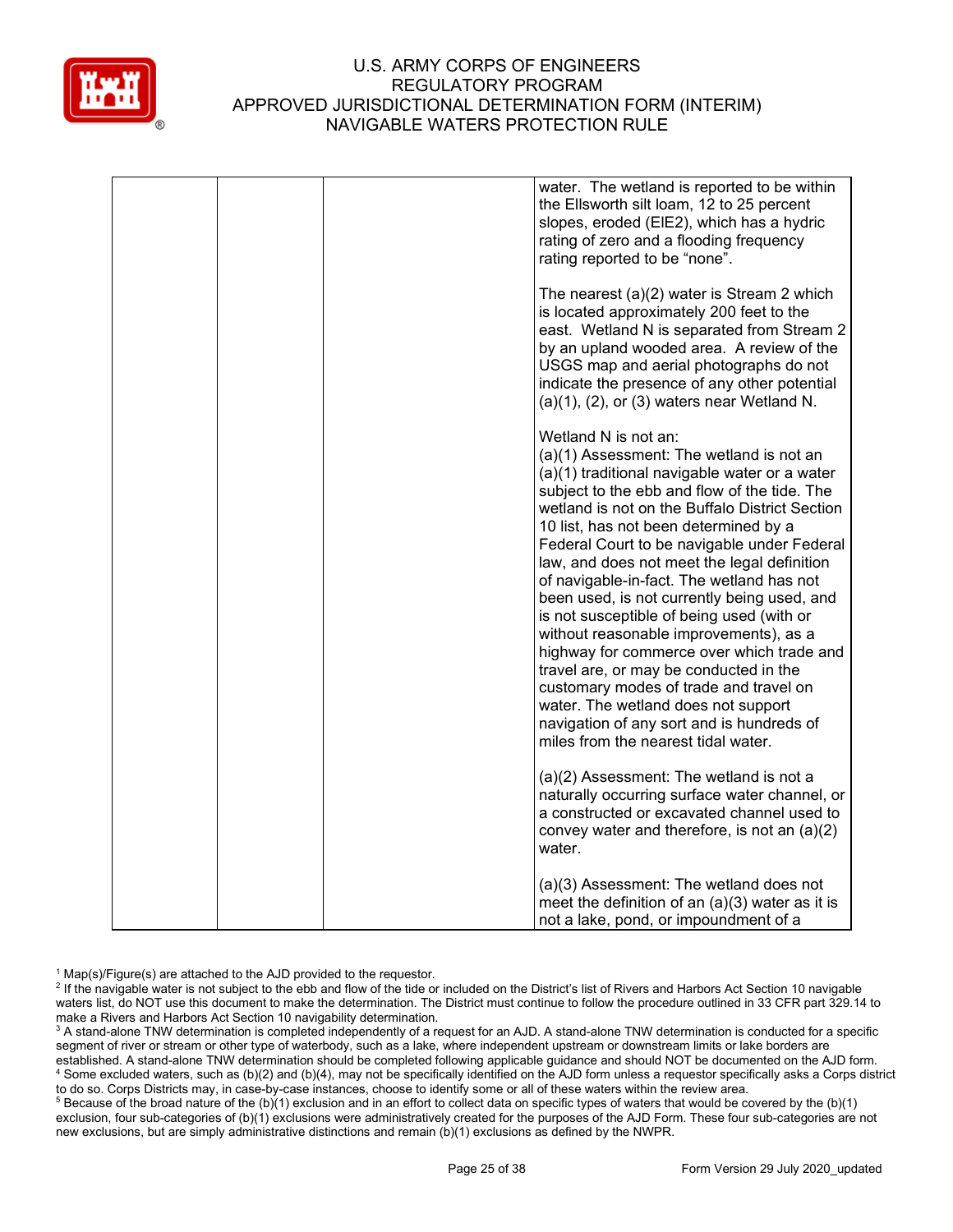

|         |         |                                        | jurisdictional water. The wetland is not a<br>standing body of open water. Mapping<br>resources do not indicate that a water of the<br>U.S. previously existed in this location.<br>(a)(4) Assessment: The subject wetland has<br>been determined to not be "adjacent" to a<br>paragraph $(a)(1)$ , $(2)$ , or $(3)$ water. Each<br>adjacency criteria is assessed below:<br>•(i) The wetland does not abut/touch a water<br>identified in paragraph $(a)(1)$ , $(2)$ , or $(3)$ at<br>any point or any side. The wetland is<br>surrounded by upland on all sides as<br>verified by the Corps in the field during the<br>June 2021 site visit. The nearest potential<br>$(a)(1)$ , $(2)$ , or $(3)$ water is Stream 2, (See<br>Section IIIC)<br>•(ii) The wetland is not inundated by flooding<br>from a water identified in paragraph (a)(1),<br>(2), or (3) in a typical year. The wetland is<br>located within FEMA Flood Zone X (area of<br>minimal flood hazard, usually depicted on<br>FIRMs as above the 500-year flood level).<br>·(iii) The wetland is not physically separated<br>from a water identified in paragraph $(a)(1)$ ,<br>(2), or (3) only by a natural berm, bank,<br>dune, or similar natural feature.<br>•(iv) The wetland is not physically separated<br>from a water identified in paragraph (a)(1),<br>(2), or (3) only by an artificial dike, barrier, or<br>similar artificial structure. . The wetland is<br>not part of a larger wetland divided by a |
|---------|---------|----------------------------------------|--------------------------------------------------------------------------------------------------------------------------------------------------------------------------------------------------------------------------------------------------------------------------------------------------------------------------------------------------------------------------------------------------------------------------------------------------------------------------------------------------------------------------------------------------------------------------------------------------------------------------------------------------------------------------------------------------------------------------------------------------------------------------------------------------------------------------------------------------------------------------------------------------------------------------------------------------------------------------------------------------------------------------------------------------------------------------------------------------------------------------------------------------------------------------------------------------------------------------------------------------------------------------------------------------------------------------------------------------------------------------------------------------------------------------------------------------------------------------------------|
| Swale 1 | 63 feet | (b)(3) Ephemeral feature,              | road or similar artificial structure.<br>Swale 1 is a hillside erosion channel that                                                                                                                                                                                                                                                                                                                                                                                                                                                                                                                                                                                                                                                                                                                                                                                                                                                                                                                                                                                                                                                                                                                                                                                                                                                                                                                                                                                                  |
|         |         | including an ephemeral                 | lacks vegetation. This feature lacks any                                                                                                                                                                                                                                                                                                                                                                                                                                                                                                                                                                                                                                                                                                                                                                                                                                                                                                                                                                                                                                                                                                                                                                                                                                                                                                                                                                                                                                             |
|         |         | stream, swale, gully, rill, or<br>pool | indicators of bed and bank, and an OHWM.<br>The swale did not contain flowing water                                                                                                                                                                                                                                                                                                                                                                                                                                                                                                                                                                                                                                                                                                                                                                                                                                                                                                                                                                                                                                                                                                                                                                                                                                                                                                                                                                                                  |
|         |         |                                        | during the Corps site visit on 10 JUN 2021,                                                                                                                                                                                                                                                                                                                                                                                                                                                                                                                                                                                                                                                                                                                                                                                                                                                                                                                                                                                                                                                                                                                                                                                                                                                                                                                                                                                                                                          |
|         |         |                                        | it was dry, lacked any standing water and                                                                                                                                                                                                                                                                                                                                                                                                                                                                                                                                                                                                                                                                                                                                                                                                                                                                                                                                                                                                                                                                                                                                                                                                                                                                                                                                                                                                                                            |
|         |         |                                        | there is no strong evidence of the feature                                                                                                                                                                                                                                                                                                                                                                                                                                                                                                                                                                                                                                                                                                                                                                                                                                                                                                                                                                                                                                                                                                                                                                                                                                                                                                                                                                                                                                           |
|         |         |                                        | containing water on the reviewed aerial                                                                                                                                                                                                                                                                                                                                                                                                                                                                                                                                                                                                                                                                                                                                                                                                                                                                                                                                                                                                                                                                                                                                                                                                                                                                                                                                                                                                                                              |
|         |         |                                        | photographs. Refer to the APT discussion                                                                                                                                                                                                                                                                                                                                                                                                                                                                                                                                                                                                                                                                                                                                                                                                                                                                                                                                                                                                                                                                                                                                                                                                                                                                                                                                                                                                                                             |

 $1$  Map(s)/Figure(s) are attached to the AJD provided to the requestor.

<sup>&</sup>lt;sup>2</sup> If the navigable water is not subject to the ebb and flow of the tide or included on the District's list of Rivers and Harbors Act Section 10 navigable waters list, do NOT use this document to make the determination. The District must continue to follow the procedure outlined in 33 CFR part 329.14 to make a Rivers and Harbors Act Section 10 navigability determination.

<sup>&</sup>lt;sup>3</sup> A stand-alone TNW determination is completed independently of a request for an AJD. A stand-alone TNW determination is conducted for a specific segment of river or stream or other type of waterbody, such as a lake, where independent upstream or downstream limits or lake borders are established. A stand-alone TNW determination should be completed following applicable guidance and should NOT be documented on the AJD form. <sup>4</sup> Some excluded waters, such as (b)(2) and (b)(4), may not be specifically identified on the AJD form unless a requestor specifically asks a Corps district to do so. Corps Districts may, in case-by-case instances, choose to identify some or all of these waters within the review area.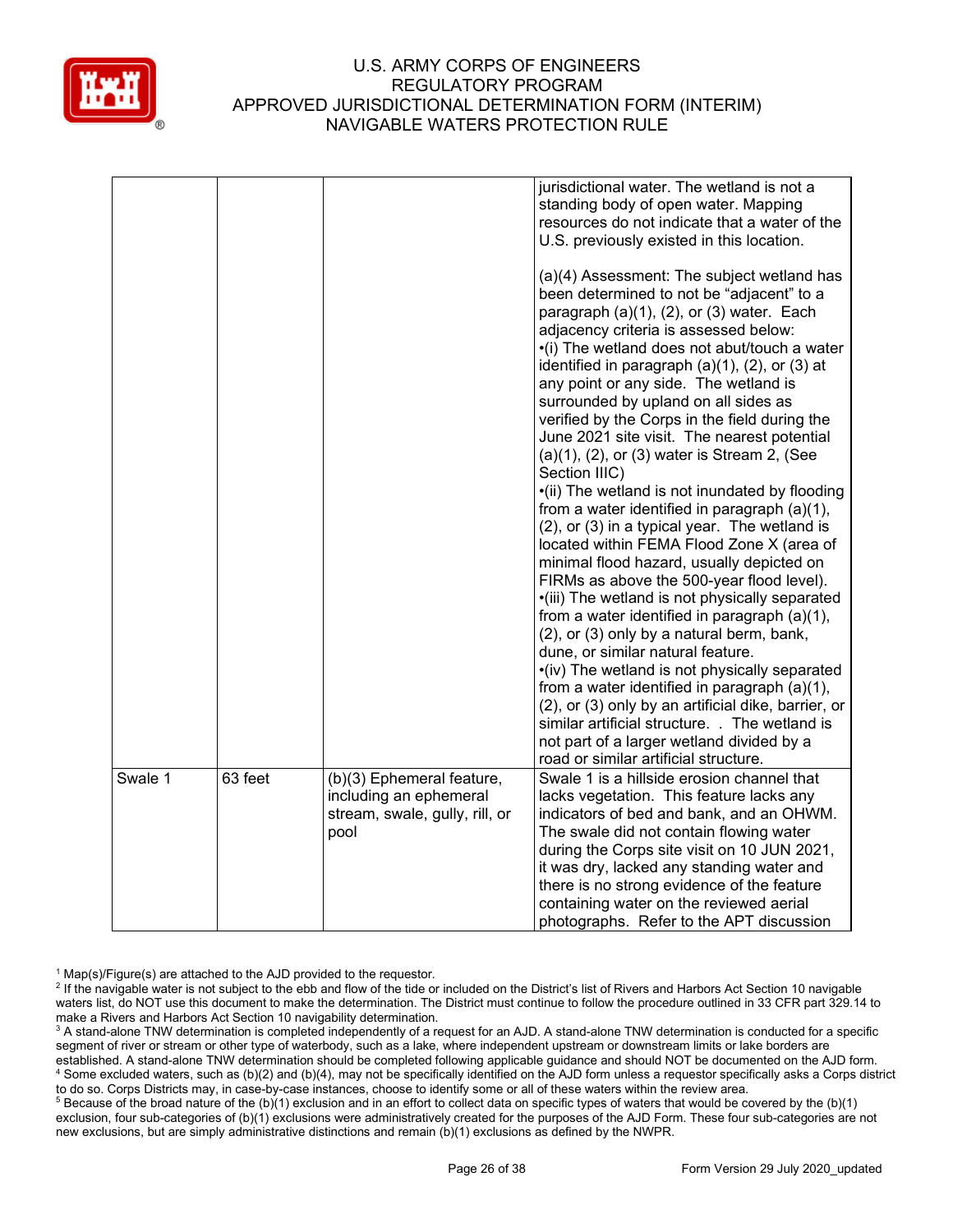

|         |         |                                                                                               | for Stream 1 as discussed above. This<br>feature is within 100 feet of Stream 2 an<br>(a)(2) water, as described above. This<br>feature reported consists of the Berks silt<br>loam, 25 to 70 percent slope (BrF) which<br>has a hydric soils rating of 0 and flooding<br>frequency rating reported to be "none".<br>There was no evidenced in the reviewed<br>historical mapping or aerials that indicated<br>this feature is a relocated tributary, that it<br>was constructed within a tributary or a<br>wetland.                                                                                                                                                                                                                                                                                                                                                                                                    |
|---------|---------|-----------------------------------------------------------------------------------------------|-------------------------------------------------------------------------------------------------------------------------------------------------------------------------------------------------------------------------------------------------------------------------------------------------------------------------------------------------------------------------------------------------------------------------------------------------------------------------------------------------------------------------------------------------------------------------------------------------------------------------------------------------------------------------------------------------------------------------------------------------------------------------------------------------------------------------------------------------------------------------------------------------------------------------|
| Swale 2 | 66 feet | (b)(3) Ephemeral feature,<br>including an ephemeral<br>stream, swale, gully, rill, or<br>pool | Swale 2 is a hillside erosion channel that<br>lacks vegetation. This feature lacks any<br>indicators of bed and bank, and an OHWM.<br>The swale did not contain flowing water<br>during the Corps site visit on 10 JUN 2021,<br>it was dry, lacked any standing water and<br>there is no strong evidence of the feature<br>containing water on the reviewed aerial<br>photographs. Refer to the APT discussion<br>for Stream 1 as discussed above. This<br>feature drains to Stream 2 an (a)(2) water,<br>as described above. This feature reported<br>consists of the Berks silt loam, 25 to 70<br>percent slope (BrF) which has a hydric soils<br>rating of 0 and flooding frequency rating<br>reported to be "none". There was no<br>evidenced in the reviewed historical<br>mapping or aerials that indicated this feature<br>is a relocated tributary, that it was<br>constructed within a tributary or a wetland. |
| Swale 3 | 62 feet | (b)(3) Ephemeral feature,<br>including an ephemeral<br>stream, swale, gully, rill, or<br>pool | Swale 3 is a hillside erosion channel that<br>lacks vegetation. This feature lacks any<br>indicators of bed and bank, and an OHWM.<br>The swale did not contain flowing water<br>during the Corps site visit on 10 JUN 2021,<br>it was dry, lacked any standing water and<br>there is no strong evidence of the feature<br>containing water on the reviewed aerial<br>photographs. Refer to the APT discussion<br>for Stream 1 as discussed above. . This                                                                                                                                                                                                                                                                                                                                                                                                                                                               |

 $1$  Map(s)/Figure(s) are attached to the AJD provided to the requestor.

<sup>&</sup>lt;sup>2</sup> If the navigable water is not subject to the ebb and flow of the tide or included on the District's list of Rivers and Harbors Act Section 10 navigable waters list, do NOT use this document to make the determination. The District must continue to follow the procedure outlined in 33 CFR part 329.14 to make a Rivers and Harbors Act Section 10 navigability determination.

<sup>&</sup>lt;sup>3</sup> A stand-alone TNW determination is completed independently of a request for an AJD. A stand-alone TNW determination is conducted for a specific segment of river or stream or other type of waterbody, such as a lake, where independent upstream or downstream limits or lake borders are established. A stand-alone TNW determination should be completed following applicable guidance and should NOT be documented on the AJD form. <sup>4</sup> Some excluded waters, such as (b)(2) and (b)(4), may not be specifically identified on the AJD form unless a requestor specifically asks a Corps district to do so. Corps Districts may, in case-by-case instances, choose to identify some or all of these waters within the review area.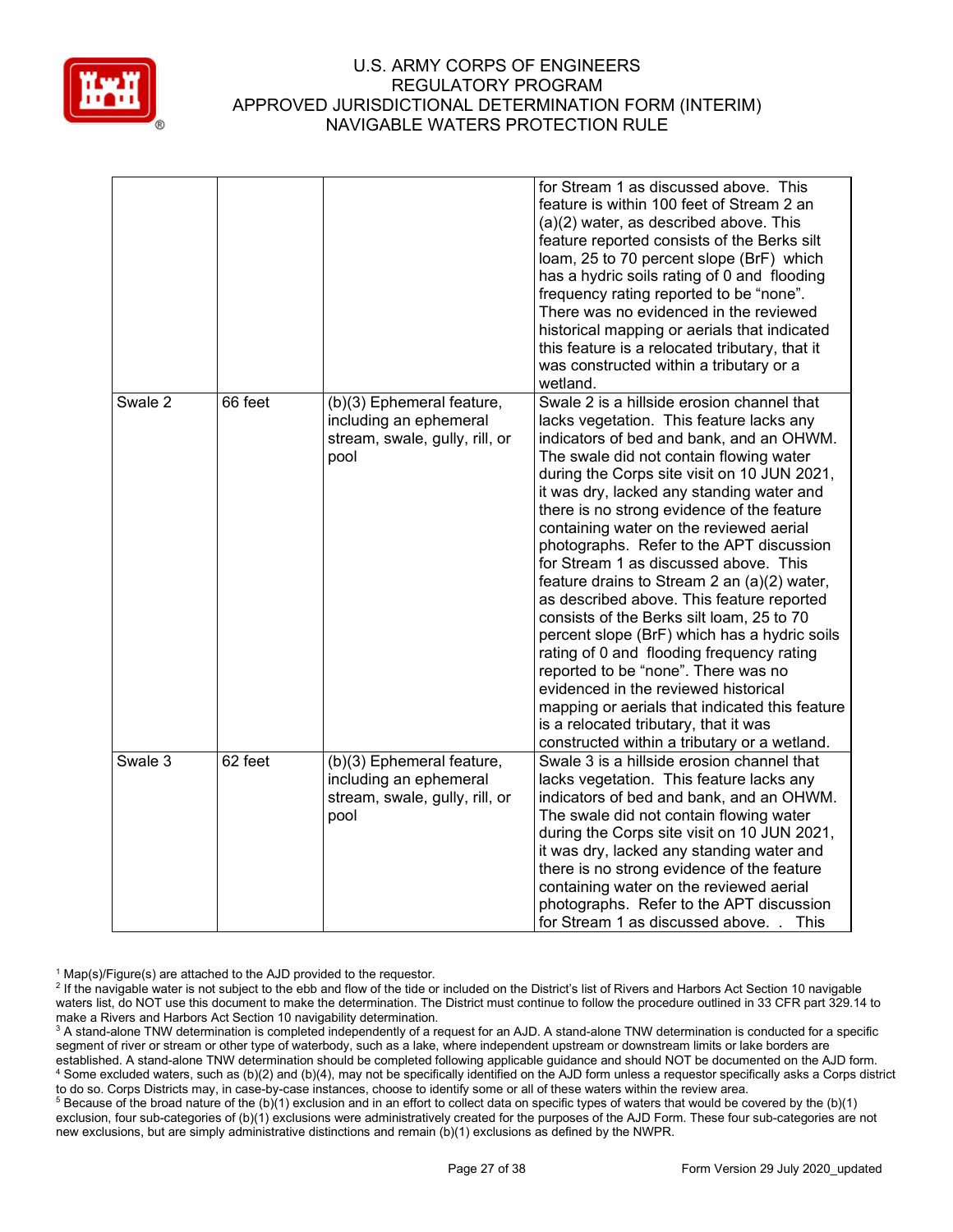

|         |         |                                                                                               | feature drains to Stream 2 an (a)(2) water,<br>as described above. This feature reported<br>consists of the Berks silt loam, 25 to 70<br>percent slope (BrF) which has a hydric soils<br>rating of 0 and flooding frequency rating<br>reported to be "none". There was no<br>evidenced in the reviewed historical<br>mapping or aerials that indicated this feature<br>is a relocated tributary, that it was<br>constructed within a tributary or a wetland.                                                                                                                                                                                                                                                                                                                                                                                                                                              |
|---------|---------|-----------------------------------------------------------------------------------------------|-----------------------------------------------------------------------------------------------------------------------------------------------------------------------------------------------------------------------------------------------------------------------------------------------------------------------------------------------------------------------------------------------------------------------------------------------------------------------------------------------------------------------------------------------------------------------------------------------------------------------------------------------------------------------------------------------------------------------------------------------------------------------------------------------------------------------------------------------------------------------------------------------------------|
| Swale 4 | 56 feet | (b)(3) Ephemeral feature,<br>including an ephemeral<br>stream, swale, gully, rill, or<br>pool | Swale 4 is a hillside erosion channel that<br>lacks vegetation. This feature lacks any<br>indicators of bed and bank, and an OHWM.<br>The swale did not contain flowing water<br>during the Corps site visit on 10 JUN 2021,<br>it was dry, lacked any standing water and<br>there is no strong evidence of the feature<br>containing water on the reviewed aerial<br>photographs. Refer to the APT discussion<br>for Stream 1 as discussed above.<br>This<br>feature drains to Swale 5, as described<br>below. This feature reported consists of the<br>Berks silt loam, 25 to 70 percent slope (BrF)<br>which has a hydric soils rating of 0 and<br>flooding frequency rating reported to be<br>"none". There was no evidenced in the<br>reviewed historical mapping or aerials that<br>indicated this feature is a relocated tributary,<br>that it was constructed within a tributary or a<br>wetland. |
| Swale 5 | 85 feet | (b)(3) Ephemeral feature,<br>including an ephemeral<br>stream, swale, gully, rill, or<br>pool | Swale 5 is a hillside erosion channel that<br>lacks vegetation. This feature lacks any<br>indicators of bed and bank, and an OHWM.<br>The swale did not contain flowing water<br>during the Corps site visit on 10 JUN 2021,<br>it was dry, lacked any standing water and<br>there is no strong evidence of the feature<br>containing water on the reviewed aerial<br>photographs. Refer to the APT discussion<br>for Stream 1 as discussed above. This<br>feature drains to Stream 2 an (a)(2) water,<br>as described above. This feature reported                                                                                                                                                                                                                                                                                                                                                       |

 $1$  Map(s)/Figure(s) are attached to the AJD provided to the requestor.

<sup>&</sup>lt;sup>2</sup> If the navigable water is not subject to the ebb and flow of the tide or included on the District's list of Rivers and Harbors Act Section 10 navigable waters list, do NOT use this document to make the determination. The District must continue to follow the procedure outlined in 33 CFR part 329.14 to make a Rivers and Harbors Act Section 10 navigability determination.

<sup>&</sup>lt;sup>3</sup> A stand-alone TNW determination is completed independently of a request for an AJD. A stand-alone TNW determination is conducted for a specific segment of river or stream or other type of waterbody, such as a lake, where independent upstream or downstream limits or lake borders are established. A stand-alone TNW determination should be completed following applicable guidance and should NOT be documented on the AJD form. <sup>4</sup> Some excluded waters, such as (b)(2) and (b)(4), may not be specifically identified on the AJD form unless a requestor specifically asks a Corps district to do so. Corps Districts may, in case-by-case instances, choose to identify some or all of these waters within the review area.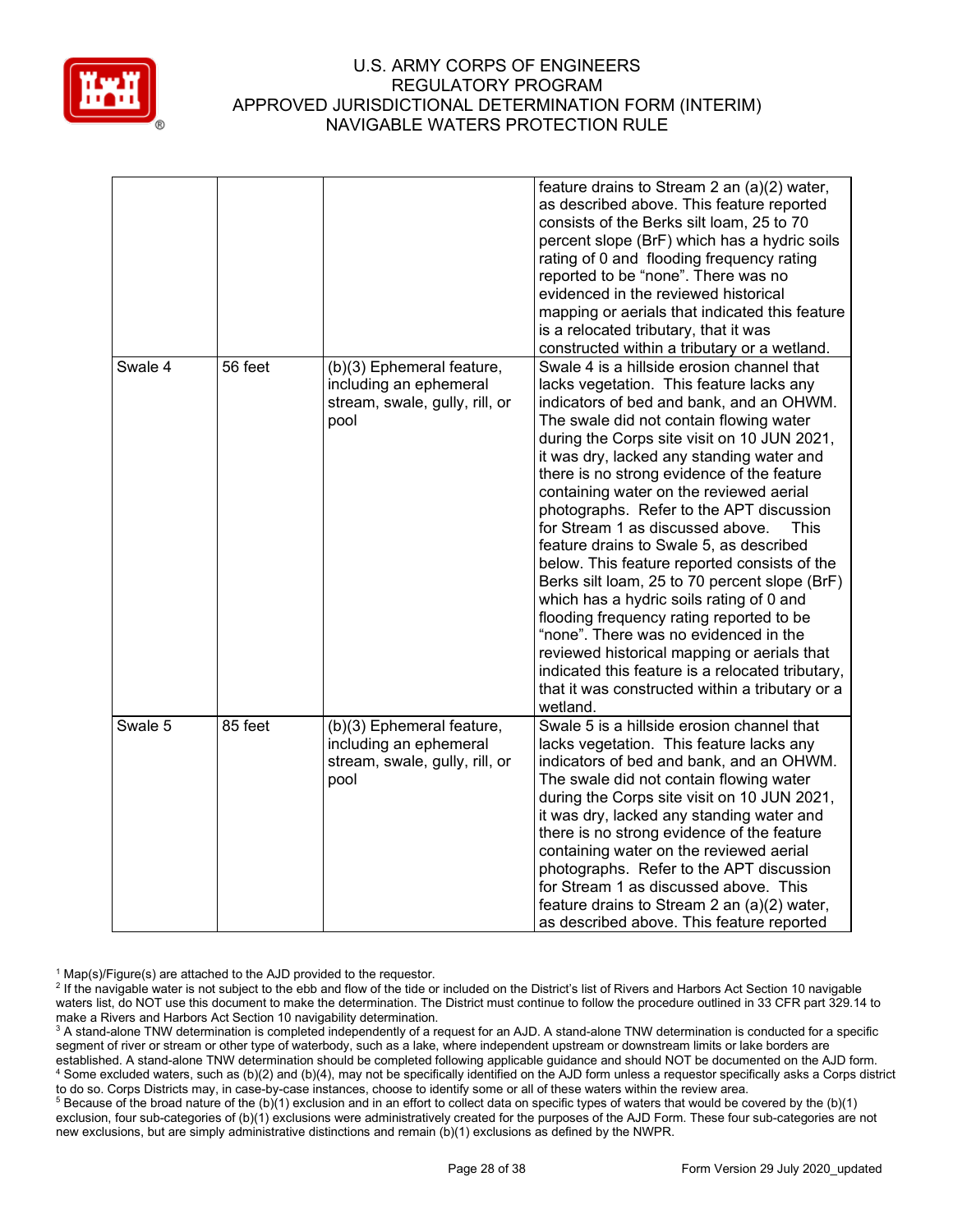

|         |         |                                                                                               | consists of the Berks silt loam, 25 to 70<br>percent slope (BrF) which has a hydric soils<br>rating of 0 and flooding frequency rating<br>reported to be "none". There was no<br>evidenced in the reviewed historical<br>mapping or aerials that indicated this feature<br>is a relocated tributary, that it was<br>constructed within a tributary or a wetland.                                                                                                                                                                                                                                                                                                                                                                                                                                                                                                                                                                            |
|---------|---------|-----------------------------------------------------------------------------------------------|---------------------------------------------------------------------------------------------------------------------------------------------------------------------------------------------------------------------------------------------------------------------------------------------------------------------------------------------------------------------------------------------------------------------------------------------------------------------------------------------------------------------------------------------------------------------------------------------------------------------------------------------------------------------------------------------------------------------------------------------------------------------------------------------------------------------------------------------------------------------------------------------------------------------------------------------|
| Swale 6 | 80 feet | (b)(3) Ephemeral feature,<br>including an ephemeral<br>stream, swale, gully, rill, or<br>pool | Swale 6 is a hillside erosion channel that<br>lacks vegetation. This feature lacks any<br>indicators of bed and bank, and an OHWM.<br>The swale did not contain flowing water<br>during the Corps site visit on 10 JUN 2021,<br>it was dry, lacked any standing water and<br>there is no strong evidence of the feature<br>containing water on the reviewed aerial<br>photographs. Refer to the APT discussion<br>for Stream 1 as discussed above. This<br>feature drains to the intermittent Stream 4<br>an (a)(2) water, as described above. This<br>feature reported consists of the Berks silt<br>loam, 25 to 70 percent slope (BrF) which<br>has a hydric soils rating of 0 and flooding<br>frequency rating reported to be "none".<br>There was no evidenced in the reviewed<br>historical mapping or aerials that indicated<br>this feature is a relocated tributary, that it<br>was constructed within a tributary or a<br>wetland. |
| Swale 7 | 30 feet | (b)(3) Ephemeral feature,<br>including an ephemeral<br>stream, swale, gully, rill, or<br>pool | Swale 7 is a hillside erosion channel that<br>lacks vegetation. This feature lacks any<br>indicators of bed and bank, and an OHWM.<br>The swale did not contain flowing water<br>during the Corps site visit on 10 JUN 2021,<br>it was dry, lacked any standing water and<br>there is no strong evidence of the feature<br>containing water on the reviewed aerial<br>photographs. Refer to the APT discussion<br>for Stream 1 as discussed above. This<br>feature drains to Swale 6, as described<br>above. This feature reported consists of the<br>Berks silt loam, 25 to 70 percent slope                                                                                                                                                                                                                                                                                                                                               |

 $1$  Map(s)/Figure(s) are attached to the AJD provided to the requestor.

<sup>&</sup>lt;sup>2</sup> If the navigable water is not subject to the ebb and flow of the tide or included on the District's list of Rivers and Harbors Act Section 10 navigable waters list, do NOT use this document to make the determination. The District must continue to follow the procedure outlined in 33 CFR part 329.14 to make a Rivers and Harbors Act Section 10 navigability determination.

<sup>&</sup>lt;sup>3</sup> A stand-alone TNW determination is completed independently of a request for an AJD. A stand-alone TNW determination is conducted for a specific segment of river or stream or other type of waterbody, such as a lake, where independent upstream or downstream limits or lake borders are established. A stand-alone TNW determination should be completed following applicable guidance and should NOT be documented on the AJD form. <sup>4</sup> Some excluded waters, such as (b)(2) and (b)(4), may not be specifically identified on the AJD form unless a requestor specifically asks a Corps district to do so. Corps Districts may, in case-by-case instances, choose to identify some or all of these waters within the review area.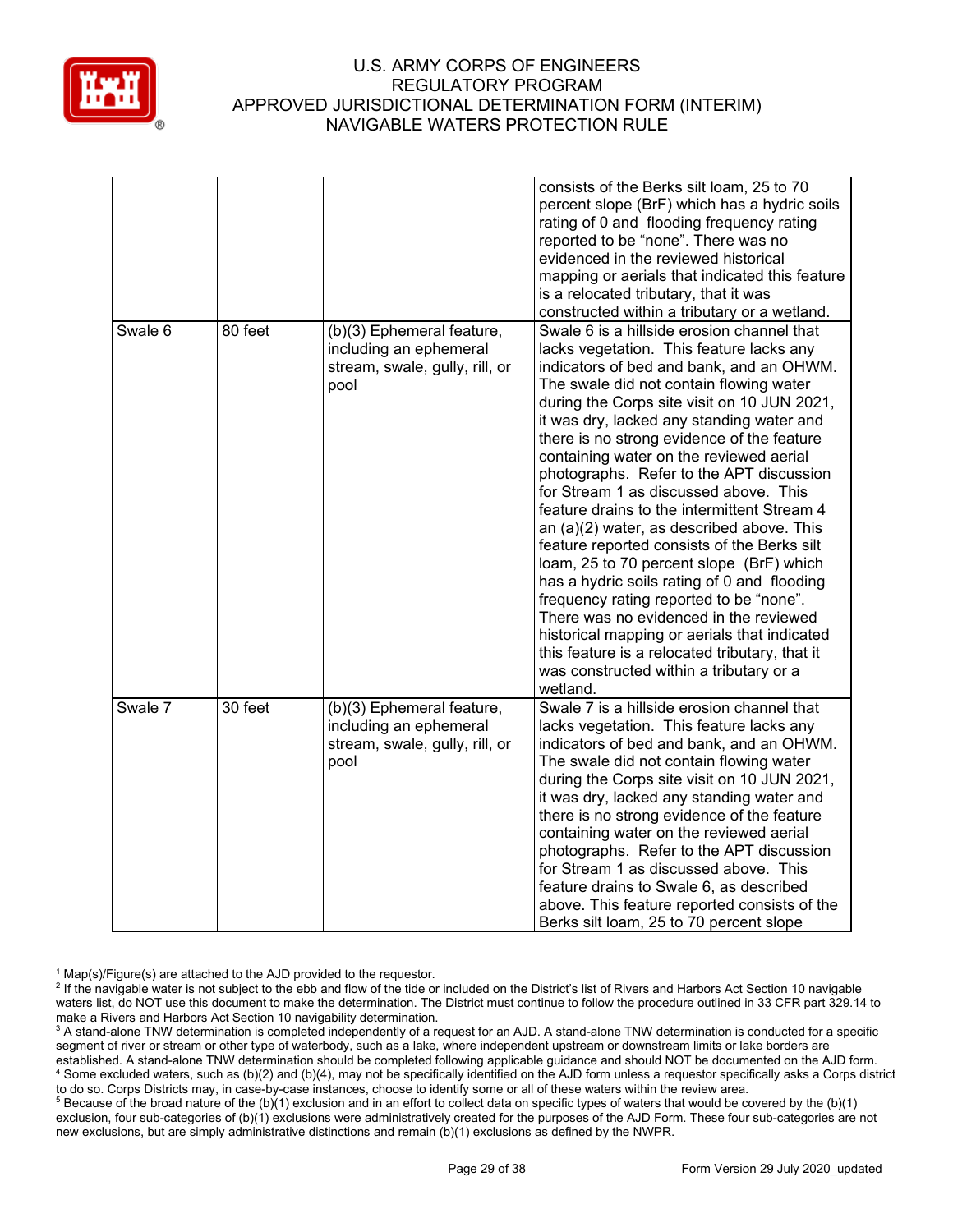

|         |          |                                                                                               | which has a hydric soils rating of 0 (BrF) and<br>flooding frequency rating reported to be<br>"none". There was no evidenced in the<br>reviewed historical mapping or aerials that<br>indicated this feature is a relocated tributary,<br>that it was constructed within a tributary or a<br>wetland.                                                                                                                                                                                                                                                                                                                                                                                                                                                                                                                                                                                                                                                       |
|---------|----------|-----------------------------------------------------------------------------------------------|-------------------------------------------------------------------------------------------------------------------------------------------------------------------------------------------------------------------------------------------------------------------------------------------------------------------------------------------------------------------------------------------------------------------------------------------------------------------------------------------------------------------------------------------------------------------------------------------------------------------------------------------------------------------------------------------------------------------------------------------------------------------------------------------------------------------------------------------------------------------------------------------------------------------------------------------------------------|
| Swale 8 | 149 feet | (b)(3) Ephemeral feature,<br>including an ephemeral<br>stream, swale, gully, rill, or<br>pool | Swale 8 is a hillside erosion channel that<br>lacks vegetation. This feature lacks any<br>indicators of bed and bank, and an OHWM.<br>The swale did not contain flowing water<br>during the Corps site visit on 10 JUN 2021,<br>it was dry, lacked any standing water and<br>there is no strong evidence of the feature<br>containing water on the reviewed aerial<br>photographs. Refer to the APT discussion<br>for Stream 1 as discussed above. This<br>feature drains to the ephemeral portion of<br>Stream 4-EPH, a (b)(3) water, as described<br>above. This feature reported consists of the<br>Ellsworth silt loam, 6 to 12 percent slopes<br>(EIC) which has a hydric soils rating of 0 and<br>flooding frequency rating reported to be<br>"none". There was no evidenced in the<br>reviewed historical mapping or aerials that<br>indicated this feature is a relocated tributary,<br>that it was constructed within a tributary or a<br>wetland. |
| Swale 9 | 73 feet  | (b)(3) Ephemeral feature,<br>including an ephemeral<br>stream, swale, gully, rill, or<br>pool | Swale 9 is a hillside erosion channel that if<br>full of discard trash that lacks vegetation.<br>This feature lacks any indicators of bed and<br>bank, and an OHWM. The swale did not<br>contain flowing water during the Corps site<br>visit on 10 JUN 2021, it was dry, lacked any<br>standing water and there is no strong<br>evidence of the feature containing water on<br>the reviewed aerial photographs. Refer to<br>the APT discussion for Stream 1 as<br>This feature combines<br>discussed above.<br>with Swale 10 to from ephemeral Stream 5 a<br>(b)(3) water, as described above. This<br>feature reported consists of the Ellsworth silt                                                                                                                                                                                                                                                                                                     |

 $1$  Map(s)/Figure(s) are attached to the AJD provided to the requestor.

<sup>&</sup>lt;sup>2</sup> If the navigable water is not subject to the ebb and flow of the tide or included on the District's list of Rivers and Harbors Act Section 10 navigable waters list, do NOT use this document to make the determination. The District must continue to follow the procedure outlined in 33 CFR part 329.14 to make a Rivers and Harbors Act Section 10 navigability determination.

<sup>&</sup>lt;sup>3</sup> A stand-alone TNW determination is completed independently of a request for an AJD. A stand-alone TNW determination is conducted for a specific segment of river or stream or other type of waterbody, such as a lake, where independent upstream or downstream limits or lake borders are established. A stand-alone TNW determination should be completed following applicable guidance and should NOT be documented on the AJD form. <sup>4</sup> Some excluded waters, such as (b)(2) and (b)(4), may not be specifically identified on the AJD form unless a requestor specifically asks a Corps district to do so. Corps Districts may, in case-by-case instances, choose to identify some or all of these waters within the review area.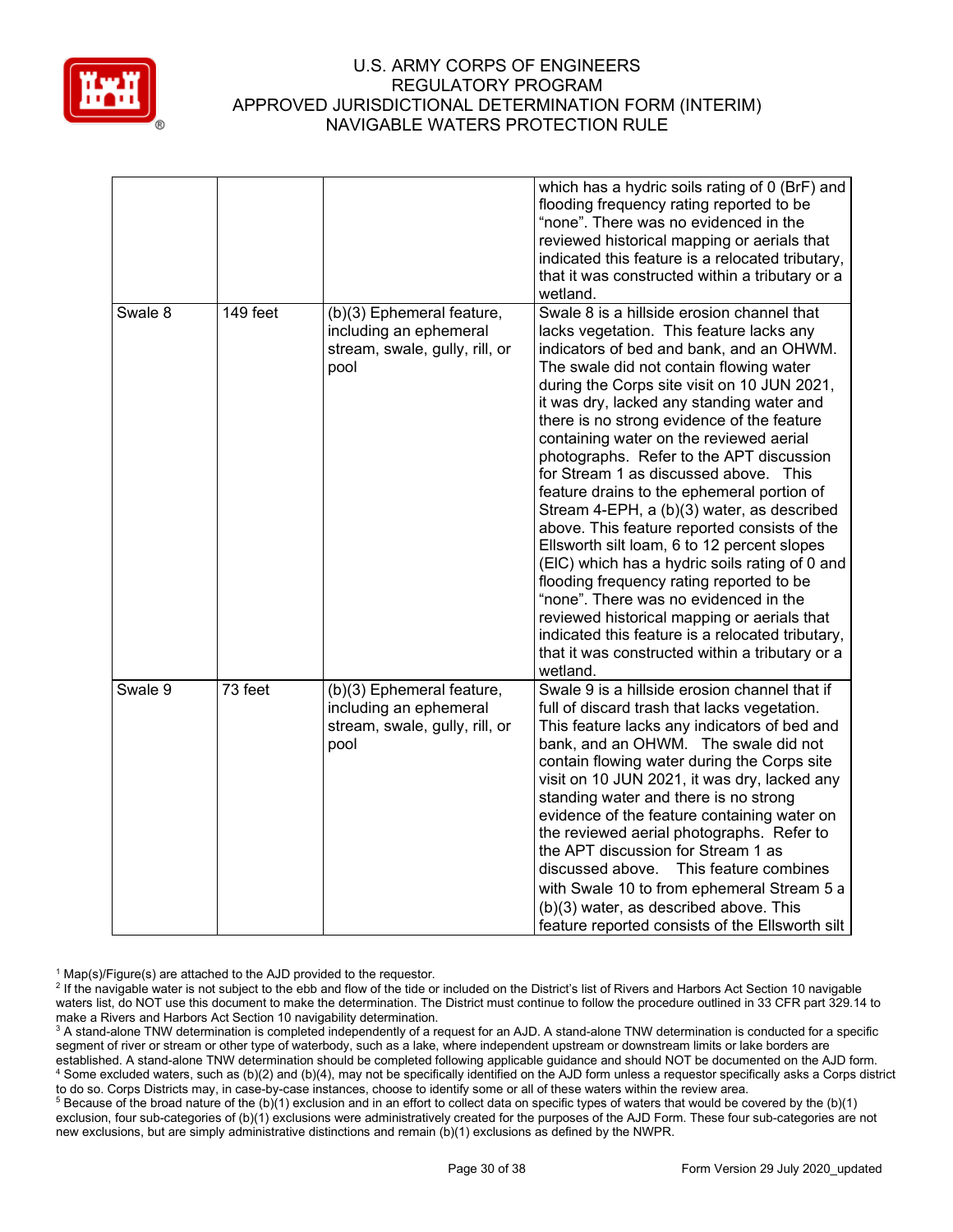

|          |           |                                                                                               | loam, 25 to 70 percent slopes (EIF) which<br>has a hydric soils rating of 0 and flooding<br>frequency rating reported to be "none".<br>There was no evidenced in the reviewed<br>historical mapping or aerials that indicated<br>this feature is a relocated tributary, that it<br>was constructed within a tributary or a<br>wetland.                                                                                                                                                                                                                                                                                                                                                                                                                                                                                                                                                                                                                                                         |
|----------|-----------|-----------------------------------------------------------------------------------------------|------------------------------------------------------------------------------------------------------------------------------------------------------------------------------------------------------------------------------------------------------------------------------------------------------------------------------------------------------------------------------------------------------------------------------------------------------------------------------------------------------------------------------------------------------------------------------------------------------------------------------------------------------------------------------------------------------------------------------------------------------------------------------------------------------------------------------------------------------------------------------------------------------------------------------------------------------------------------------------------------|
| Swale 10 | 109 feet  | (b)(3) Ephemeral feature,<br>including an ephemeral<br>stream, swale, gully, rill, or<br>pool | Swale 10 is a hillside erosion channel that if<br>full of discard trash that lacks vegetation.<br>This feature lacks any indicators of bed and<br>bank, and an OHWM. The swale did not<br>contain flowing water during the Corps site<br>visit on 10 JUN 2021, it was dry, lacked any<br>standing water and there is no strong<br>evidence of the feature containing water on<br>the reviewed aerial photographs. Refer to<br>the APT discussion for Stream 1 as<br>discussed above. This feature combines<br>with Swale 9 to from ephemeral Stream 5 a<br>(b)(3) water, as described above. This<br>feature reported consists of the Ellsworth silt<br>loam, 25 to 70 percent slopes (EIF) which<br>has a hydric soils rating of 0 and flooding<br>frequency rating reported to be "none".<br>There was no evidenced in the reviewed<br>historical mapping or aerials that indicated<br>this feature is a relocated tributary, that it<br>was constructed within a tributary or a<br>wetland. |
| Swale 11 | $63$ feet | (b)(3) Ephemeral feature,<br>including an ephemeral<br>stream, swale, gully, rill, or<br>pool | Swale 11 is a hillside erosion channel that<br>lacks vegetation. This feature lacks any<br>indicators of bed and bank, and an OHWM.<br>The swale did not contain flowing water<br>during the Corps site visit on 10 JUN 2021,<br>it was dry, lacked any standing water and<br>there is no strong evidence of the feature<br>containing water on the reviewed aerial<br>photographs. Refer to the APT discussion<br>for Stream 1 as discussed above.<br><b>This</b><br>feature drains to perennial Stream 6, a<br>(a)(2) water, as described above. Ellsworth                                                                                                                                                                                                                                                                                                                                                                                                                                   |

 $1$  Map(s)/Figure(s) are attached to the AJD provided to the requestor.

<sup>&</sup>lt;sup>2</sup> If the navigable water is not subject to the ebb and flow of the tide or included on the District's list of Rivers and Harbors Act Section 10 navigable waters list, do NOT use this document to make the determination. The District must continue to follow the procedure outlined in 33 CFR part 329.14 to make a Rivers and Harbors Act Section 10 navigability determination.

<sup>&</sup>lt;sup>3</sup> A stand-alone TNW determination is completed independently of a request for an AJD. A stand-alone TNW determination is conducted for a specific segment of river or stream or other type of waterbody, such as a lake, where independent upstream or downstream limits or lake borders are established. A stand-alone TNW determination should be completed following applicable guidance and should NOT be documented on the AJD form. <sup>4</sup> Some excluded waters, such as (b)(2) and (b)(4), may not be specifically identified on the AJD form unless a requestor specifically asks a Corps district to do so. Corps Districts may, in case-by-case instances, choose to identify some or all of these waters within the review area.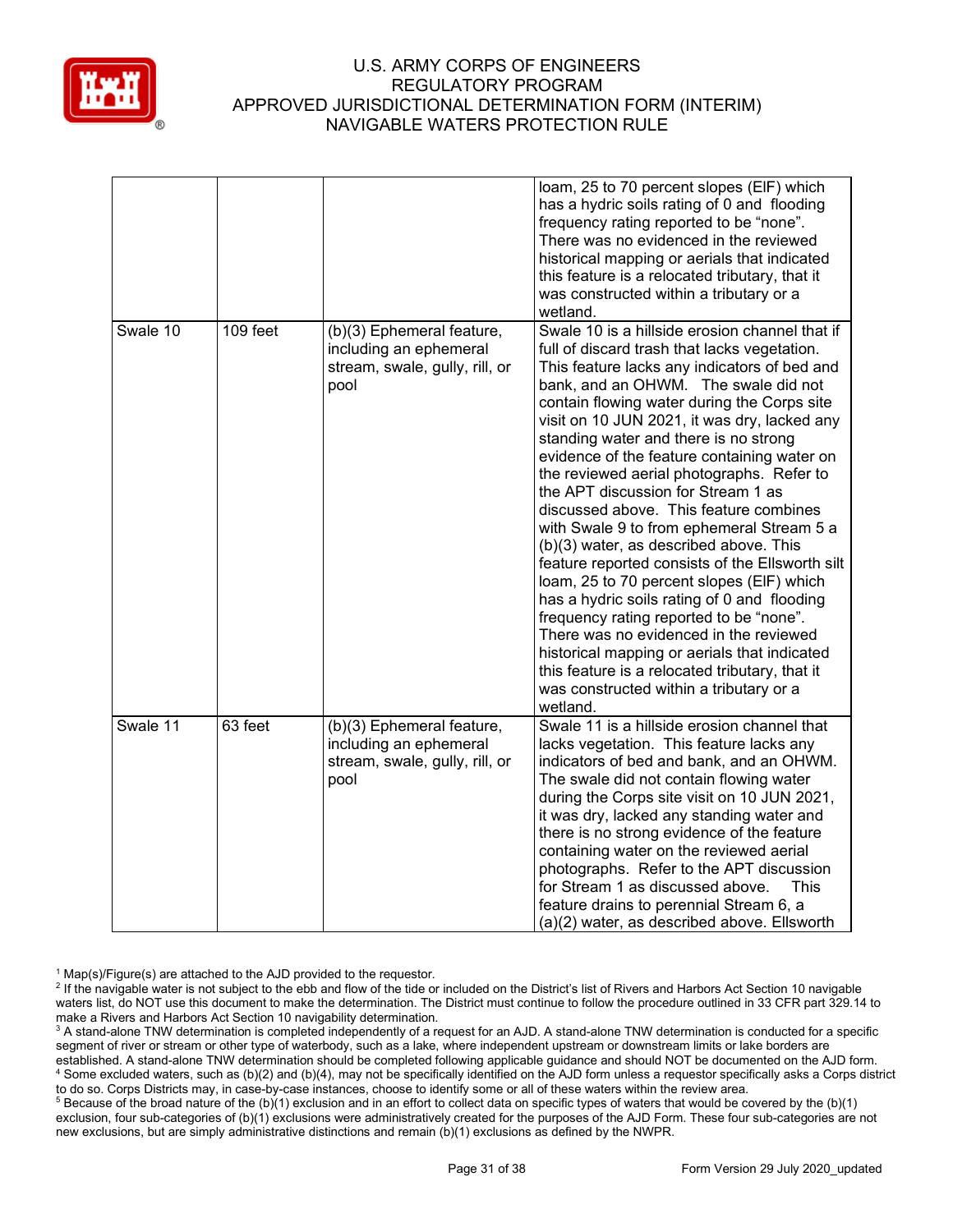

|                     |                                                                                               | silt loam, 25 to 70 percent slopes (EIF)<br>which has a hydric soils rating of 0 and<br>flooding frequency rating reported to be<br>"none". There was no evidenced in the<br>reviewed historical mapping or aerials that<br>indicated this feature is a relocated tributary,<br>that it was constructed within a tributary or a<br>wetland.                                                                                                                                                                                                                                                                                                                                                                                                                                                                                                                                                                                           |
|---------------------|-----------------------------------------------------------------------------------------------|---------------------------------------------------------------------------------------------------------------------------------------------------------------------------------------------------------------------------------------------------------------------------------------------------------------------------------------------------------------------------------------------------------------------------------------------------------------------------------------------------------------------------------------------------------------------------------------------------------------------------------------------------------------------------------------------------------------------------------------------------------------------------------------------------------------------------------------------------------------------------------------------------------------------------------------|
| Swale 12<br>26 feet | (b)(3) Ephemeral feature,<br>including an ephemeral<br>stream, swale, gully, rill, or<br>pool | Swale 12 is an erosion channel that lacks<br>any vegetation. This feature lacks any<br>indicators of bed and bank, and an OHWM.<br>The swale did not contain flowing water<br>during the Corps site visit on 10 JUN 2021,<br>it was dry, lacked any standing water and<br>there is no strong evidence of the feature<br>containing water on the reviewed aerial<br>photographs. Refer to the APT discussion<br>for Stream 1 as discussed above. This<br>feature drains to ephemeral Stream 12, a<br>(b)(3) water, as described above. This<br>feature reported consists of the<br>Ellsworth silt loam, 2 to 6 percent slopes<br>which has a hydric soils rating of 5 (EIB) and<br>flooding frequency rating reported to be<br>"none". There was no evidenced in the<br>reviewed historical mapping or aerials that<br>indicated this feature is a relocated tributary,<br>that it was constructed within a tributary or a<br>wetland. |
| Swale 13<br>97 feet | (b)(3) Ephemeral feature,<br>including an ephemeral<br>stream, swale, gully, rill, or<br>pool | Swale 13 is a hillside erosion channel that<br>lacks any vegetation. This feature lacks any<br>indicators of bed and bank, and an OHWM.<br>The swale did not contain flowing water<br>during the Corps site visit on 10 JUN 2021,<br>it was dry, lacked any standing water and<br>there is no strong evidence of the feature<br>containing water on the reviewed aerial<br>photographs. Refer to the APT discussion<br>for Stream 1 as discussed above. This<br>feature drains to ephemeral Stream 11, a<br>(b)(3) water as described above. This<br>feature reported consists of the Ellsworth silt                                                                                                                                                                                                                                                                                                                                  |

 $1$  Map(s)/Figure(s) are attached to the AJD provided to the requestor.

<sup>&</sup>lt;sup>2</sup> If the navigable water is not subject to the ebb and flow of the tide or included on the District's list of Rivers and Harbors Act Section 10 navigable waters list, do NOT use this document to make the determination. The District must continue to follow the procedure outlined in 33 CFR part 329.14 to make a Rivers and Harbors Act Section 10 navigability determination.

<sup>&</sup>lt;sup>3</sup> A stand-alone TNW determination is completed independently of a request for an AJD. A stand-alone TNW determination is conducted for a specific segment of river or stream or other type of waterbody, such as a lake, where independent upstream or downstream limits or lake borders are established. A stand-alone TNW determination should be completed following applicable guidance and should NOT be documented on the AJD form. <sup>4</sup> Some excluded waters, such as (b)(2) and (b)(4), may not be specifically identified on the AJD form unless a requestor specifically asks a Corps district to do so. Corps Districts may, in case-by-case instances, choose to identify some or all of these waters within the review area.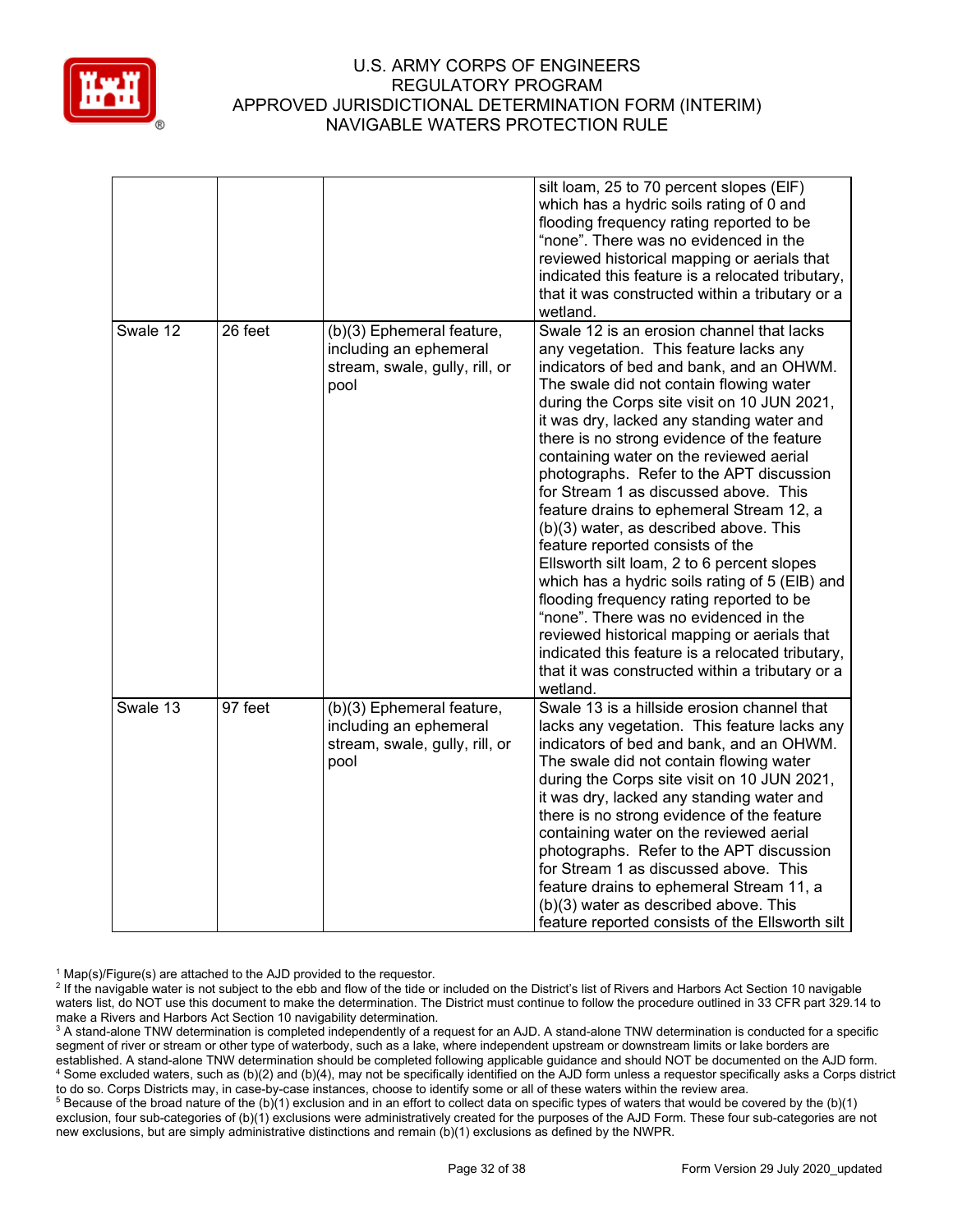

|          |         |                                                                                               | loam, 25 to 70 percent slopes (EIF) which<br>has a hydric soils rating of 0 and flooding<br>frequency rating reported to be "none".<br>There was no evidenced in the reviewed<br>historical mapping or aerials that indicated<br>this feature is a relocated tributary, that it<br>was constructed within a tributary or a<br>wetland.                                                                                                                                                                                                                                                                                                                                                                                                                                                                                                                                        |
|----------|---------|-----------------------------------------------------------------------------------------------|-------------------------------------------------------------------------------------------------------------------------------------------------------------------------------------------------------------------------------------------------------------------------------------------------------------------------------------------------------------------------------------------------------------------------------------------------------------------------------------------------------------------------------------------------------------------------------------------------------------------------------------------------------------------------------------------------------------------------------------------------------------------------------------------------------------------------------------------------------------------------------|
| Swale 14 | 63 feet | (b)(3) Ephemeral feature,<br>including an ephemeral<br>stream, swale, gully, rill, or<br>pool | Swale 14 is a hillside erosion channel that<br>drains offsite to the east. This swale lacks<br>any vegetation. any indicators of bed and<br>bank, and an OHWM. The swale did not<br>contain flowing water during the Corps site<br>visit on 10 JUN 2021, it was dry, lacked any<br>standing water and there is no strong<br>evidence of the feature containing water on<br>the reviewed aerial photographs. Refer to<br>the APT discussion for Stream 1 as<br>discussed above. This feature reported<br>consists of the Ellsworth silt loam, 25 to 70<br>percent slopes (EIF) which has a hydric soils<br>rating of 0 and flooding frequency rating<br>reported to be "none". There was no<br>evidenced in the reviewed historical<br>mapping or aerials that indicated this feature<br>is a relocated tributary, that it was<br>constructed within a tributary or a wetland. |
| Swale 15 | 99 feet | (b)(3) Ephemeral feature,<br>including an ephemeral<br>stream, swale, gully, rill, or<br>pool | Swale 15 is a hillside erosion channel that<br>lacks vegetation. This feature lacks any<br>indicators of bed and bank, an OHWM.<br>The swale did not contain flowing water<br>during the Corps site visit on 10 JUN 2021,<br>it was dry, lacked any standing water and<br>there is no strong evidence of the feature<br>containing water on the reviewed aerial<br>photographs. Refer to the APT discussion<br>for Stream 1 as discussed above. This<br>feature drains to Swale 18, as described<br>below. This feature reported consists of the<br>Ellsworth silt loam, 25 to 70 percent slopes<br>(EIF) which has a hydric soils rating of 0<br>and flooding frequency rating reported to be                                                                                                                                                                                |

 $1$  Map(s)/Figure(s) are attached to the AJD provided to the requestor.

<sup>&</sup>lt;sup>2</sup> If the navigable water is not subject to the ebb and flow of the tide or included on the District's list of Rivers and Harbors Act Section 10 navigable waters list, do NOT use this document to make the determination. The District must continue to follow the procedure outlined in 33 CFR part 329.14 to make a Rivers and Harbors Act Section 10 navigability determination.

<sup>&</sup>lt;sup>3</sup> A stand-alone TNW determination is completed independently of a request for an AJD. A stand-alone TNW determination is conducted for a specific segment of river or stream or other type of waterbody, such as a lake, where independent upstream or downstream limits or lake borders are established. A stand-alone TNW determination should be completed following applicable guidance and should NOT be documented on the AJD form. <sup>4</sup> Some excluded waters, such as (b)(2) and (b)(4), may not be specifically identified on the AJD form unless a requestor specifically asks a Corps district to do so. Corps Districts may, in case-by-case instances, choose to identify some or all of these waters within the review area.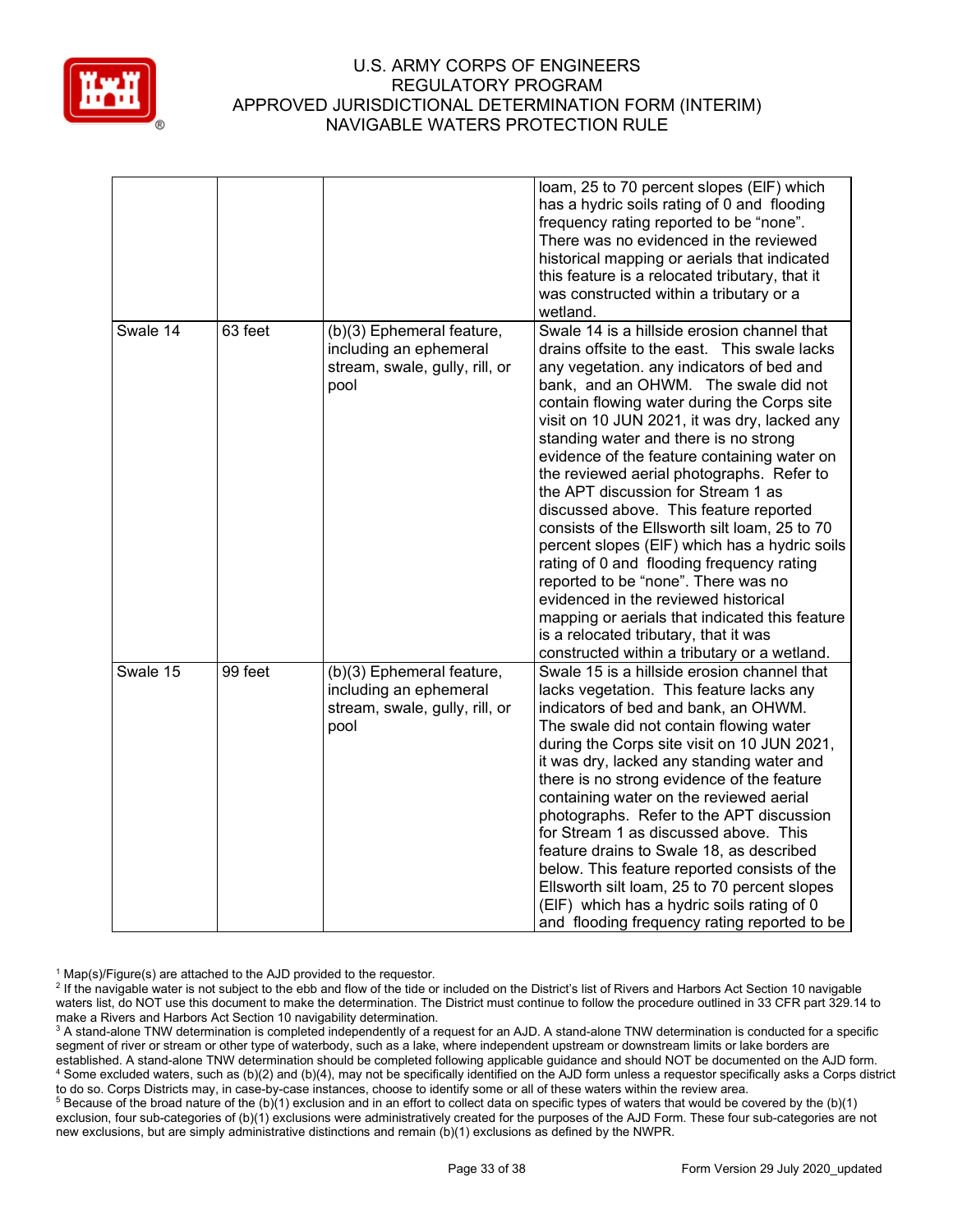

|          |         |                                                                                               | "none". There was no evidenced in the<br>reviewed historical mapping or aerials that<br>indicated this feature is a relocated tributary,<br>that it was constructed within a tributary or a<br>wetland.                                                                                                                                                                                                                                                                                                                                                                                                                                                                                                                                                                                                                                                                                                                                     |
|----------|---------|-----------------------------------------------------------------------------------------------|---------------------------------------------------------------------------------------------------------------------------------------------------------------------------------------------------------------------------------------------------------------------------------------------------------------------------------------------------------------------------------------------------------------------------------------------------------------------------------------------------------------------------------------------------------------------------------------------------------------------------------------------------------------------------------------------------------------------------------------------------------------------------------------------------------------------------------------------------------------------------------------------------------------------------------------------|
| Swale 16 | 51 feet | (b)(3) Ephemeral feature,<br>including an ephemeral<br>stream, swale, gully, rill, or<br>pool | Swale 16 is an erosion channel that lacks<br>any vegetation. This feature lacks any<br>indicators of bed and bank, an OHWM.<br>The swale did not contain flowing water<br>during the Corps site visit on 10 JUN 2021,<br>it was dry, lacked any standing water and<br>there is no strong evidence of the feature<br>containing water on the reviewed aerial<br>photographs. Refer to the APT discussion<br>for Stream 1 as discussed above. This<br>feature drains to ephemeral Stream 13, a<br>(b)(3) water, as described above. This<br>feature reported consists of the Ellsworth silt<br>loam, 6 to 12 percent slopes, eroded (EIC2)<br>which has a hydric soils rating of 0 and<br>flooding frequency rating reported to be<br>"none". There was no evidenced in the<br>reviewed historical mapping or aerials that<br>indicated this feature is a relocated tributary,<br>that it was constructed within a tributary or a<br>wetland. |
| Swale 17 | 37 feet | (b)(3) Ephemeral feature,<br>including an ephemeral<br>stream, swale, gully, rill, or<br>pool | Swale 17 is a hillside erosion channel that<br>lacks vegetation. This feature lacks any<br>indicators of bed and bank, an OHWM.<br>The swale did not contain flowing water<br>during the Corps site visit on 10 JUN 2021,<br>it was dry, lacked any standing water and<br>there is no strong evidence of the feature<br>containing water on the reviewed aerial<br>photographs. Refer to the APT discussion<br>for Stream 1 as discussed above. This<br>feature drains to ephemeral Stream 14-<br>EPH, a (b)(3) water, as described above.<br>This feature reported consists of the<br>Ellsworth silt loam, 6 to 12 percent slopes,<br>eroded (EIC2) which has a hydric soils<br>rating of 0 and flooding frequency rating                                                                                                                                                                                                                  |

 $1$  Map(s)/Figure(s) are attached to the AJD provided to the requestor.

<sup>&</sup>lt;sup>2</sup> If the navigable water is not subject to the ebb and flow of the tide or included on the District's list of Rivers and Harbors Act Section 10 navigable waters list, do NOT use this document to make the determination. The District must continue to follow the procedure outlined in 33 CFR part 329.14 to make a Rivers and Harbors Act Section 10 navigability determination.

<sup>&</sup>lt;sup>3</sup> A stand-alone TNW determination is completed independently of a request for an AJD. A stand-alone TNW determination is conducted for a specific segment of river or stream or other type of waterbody, such as a lake, where independent upstream or downstream limits or lake borders are established. A stand-alone TNW determination should be completed following applicable guidance and should NOT be documented on the AJD form. <sup>4</sup> Some excluded waters, such as (b)(2) and (b)(4), may not be specifically identified on the AJD form unless a requestor specifically asks a Corps district to do so. Corps Districts may, in case-by-case instances, choose to identify some or all of these waters within the review area.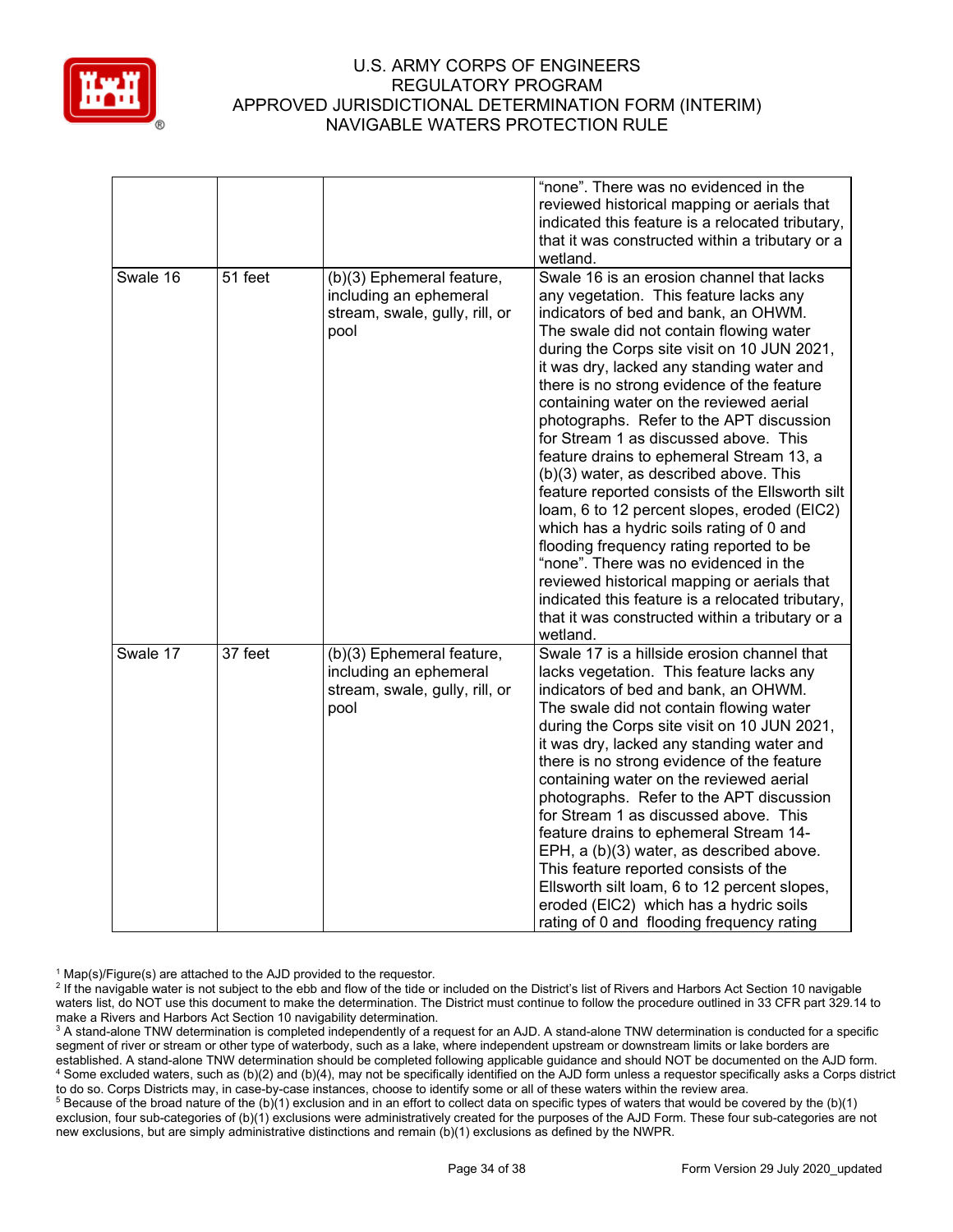

|          |          |                                | reported to be "none". There was no<br>evidenced in the reviewed historical |
|----------|----------|--------------------------------|-----------------------------------------------------------------------------|
|          |          |                                |                                                                             |
|          |          |                                | mapping or aerials that indicated this feature                              |
|          |          |                                | is a relocated tributary, that it was                                       |
|          |          |                                | constructed within a tributary or a wetland.                                |
| Swale 18 | 143 feet | (b)(3) Ephemeral feature,      | Swale 18 is a hillside erosion channel that                                 |
|          |          | including an ephemeral         | lacks vegetation. This feature lacks any                                    |
|          |          | stream, swale, gully, rill, or | indicators of bed and bank, an OHWM.                                        |
|          |          | pool                           | The swale did not contain flowing water                                     |
|          |          |                                | during the Corps site visit on 10 JUN 2021,                                 |
|          |          |                                | it was dry, lacked any standing water and                                   |
|          |          |                                | there is no strong evidence of the feature                                  |
|          |          |                                | containing water on the reviewed aerial                                     |
|          |          |                                | photographs. Refer to the APT discussion                                    |
|          |          |                                | for Stream 1 as discussed above. This                                       |
|          |          |                                | feature is approximately 40 feet south of                                   |
|          |          |                                | perennial Stream 6, an (a)(2) water, as                                     |
|          |          |                                | described above. This feature reported                                      |
|          |          |                                | consists of the Ellsworth silt loam, 25 to 70                               |
|          |          |                                | percent slopes (EIF) which has a hydric soils                               |
|          |          |                                | rating of 0 and flooding frequency rating                                   |
|          |          |                                | reported to be "none". There was no                                         |
|          |          |                                | evidenced in the reviewed historical                                        |
|          |          |                                | mapping or aerials that indicated this feature                              |
|          |          |                                | is a relocated tributary, that it was                                       |
|          |          |                                | constructed within a tributary or a wetland.                                |
| Swale 19 | 69 feet  | (b)(3) Ephemeral feature,      | Swale 19 is a hillside erosion channel that                                 |
|          |          | including an ephemeral         | lacks vegetation. This feature lacks any                                    |
|          |          | stream, swale, gully, rill, or | indicators of bed and bank, an OHWM.                                        |
|          |          | pool                           | The swale did not contain flowing water                                     |
|          |          |                                | during the Corps site visit on 10 JUN 2021,                                 |
|          |          |                                | it was dry, lacked any standing water and                                   |
|          |          |                                | there is no strong evidence of the feature                                  |
|          |          |                                | containing water on the reviewed aerial                                     |
|          |          |                                | photographs. Refer to the APT discussion                                    |
|          |          |                                | for Stream 1 as discussed above. This                                       |
|          |          |                                | feature drains to perennial Stream 6, as                                    |
|          |          |                                | described above. This feature reported                                      |
|          |          |                                | consists of the Ellsworth silt loam, 25 to 70                               |
|          |          |                                | percent slopes (EIF) which has a hydric soils                               |
|          |          |                                | rating of 0 and flooding frequency rating                                   |
|          |          |                                | reported to be "none". There was no                                         |

 $1$  Map(s)/Figure(s) are attached to the AJD provided to the requestor.

<sup>2</sup> If the navigable water is not subject to the ebb and flow of the tide or included on the District's list of Rivers and Harbors Act Section 10 navigable waters list, do NOT use this document to make the determination. The District must continue to follow the procedure outlined in 33 CFR part 329.14 to make a Rivers and Harbors Act Section 10 navigability determination.

<sup>3</sup> A stand-alone TNW determination is completed independently of a request for an AJD. A stand-alone TNW determination is conducted for a specific segment of river or stream or other type of waterbody, such as a lake, where independent upstream or downstream limits or lake borders are established. A stand-alone TNW determination should be completed following applicable guidance and should NOT be documented on the AJD form. <sup>4</sup> Some excluded waters, such as (b)(2) and (b)(4), may not be specifically identified on the AJD form unless a requestor specifically asks a Corps district to do so. Corps Districts may, in case-by-case instances, choose to identify some or all of these waters within the review area.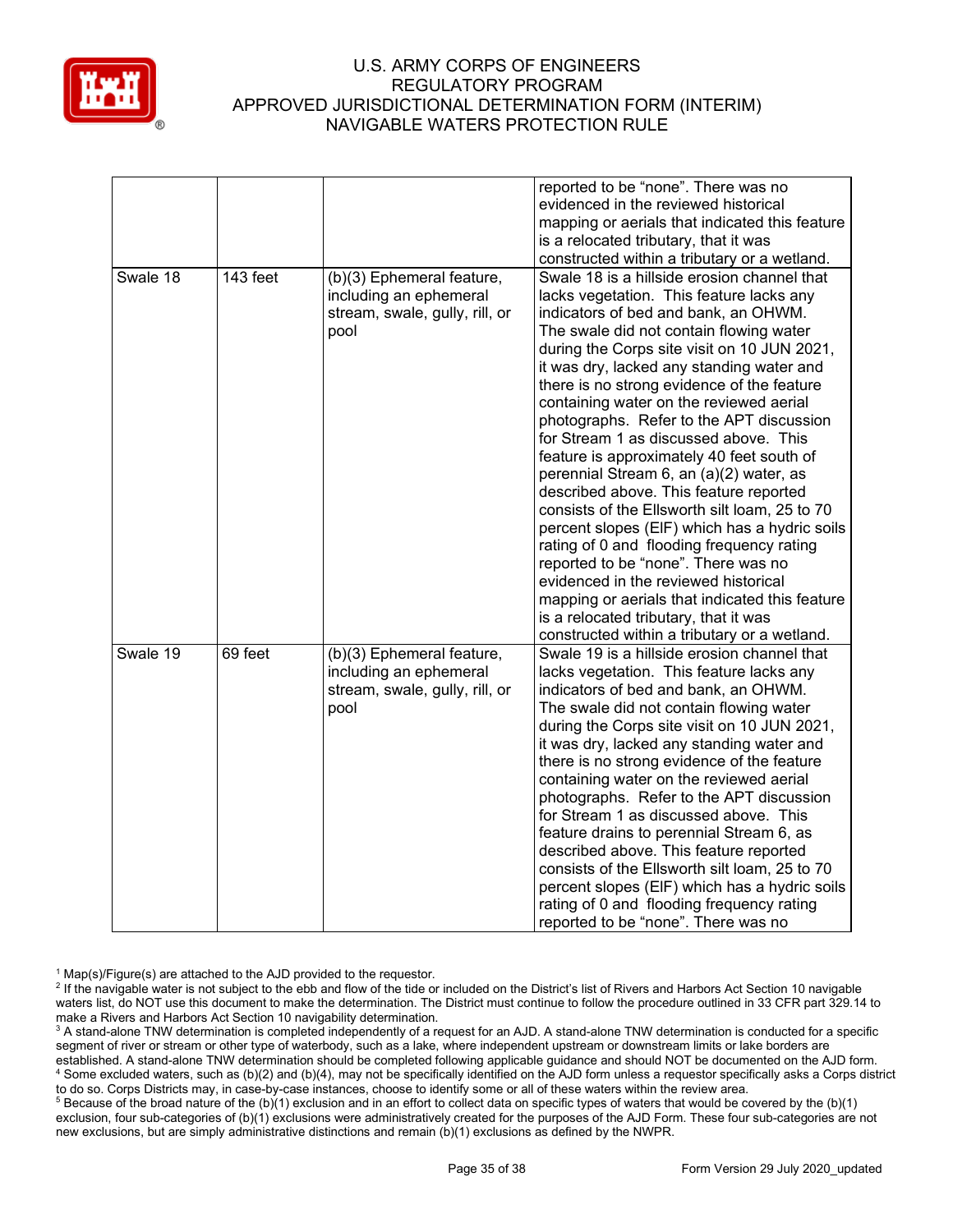

|         |          |                                                                                                                                                                                    | evidenced in the reviewed historical<br>mapping or aerials that indicated this feature<br>is a relocated tributary, that it was<br>constructed within a tributary or a wetland.                                                                                                                                                                                                                                                                                                                                                                                     |
|---------|----------|------------------------------------------------------------------------------------------------------------------------------------------------------------------------------------|---------------------------------------------------------------------------------------------------------------------------------------------------------------------------------------------------------------------------------------------------------------------------------------------------------------------------------------------------------------------------------------------------------------------------------------------------------------------------------------------------------------------------------------------------------------------|
| Ditch 1 | 156 feet | (b)(5) Ditch that is not an<br>$(a)(1)$ or $(a)(2)$ water, and<br>those portions of a ditch<br>constructed in an (a)(4)<br>water that do not satisfy the<br>conditions of $(c)(1)$ | Ditch 1 is a man-made channelized roadside<br>ditch along the south side of Center Road<br>contains an OHWM. The feature is man-<br>made, and combines with Swale 12, as<br>described above a $(b)(3)$ water to form<br>Stream 12, a (b)(3) water as described<br>above. Stream 10, a (a)(2) water is located<br>approximately 344 downstream (east) of<br>Ditch 1. There was no evidenced in the<br>reviewed historical mapping or aerials that<br>indicated this feature is a relocated tributary,<br>that it was constructed within a tributary or a<br>wetland. |

# **III. SUPPORTING INFORMATION**

- **A. Select/enter all resources** that were used to aid in this determination and attach data/maps to this document and/or references/citations in the administrative record, as appropriate.
	- **X** Information submitted by, or on behalf of, the applicant/consultant: *Jurisdictional Determination Request, Kubala Farm, Hinckley Township, Medina, County, Ohio - 4 MAY 2021. Revised 25 JUN 2021.* This information *(is/is not/is and is not)* sufficient for purposes of this AJD. Rationale: *N/A or describe rationale for insufficiency (including partial insufficiency).* Data sheets prepared by the Corps: *Title(s) and/or date(s).*<br>**X** Photographs: *Google Farth – 2006 FFB 28 2012 APR6 20*
	- **X** Photographs: *Google Earth – 2006 FEB 28, 2012 APR6, 2014 JUN 14, 2015 SEP 9, 2016 JUN 11, 2017 MAY 14, 2016 JUL 6 and 2019 SEP 17. Connect Explorer – 2007 NOV 28, 2011 APR 13, 2015 APR 24, 2017 OCT 19, 2020 APR 20 and NOV 12. Consultant Photographs 2021 MAR 10 and 11.*
	- **X** Corps Site visit(s) conducted on: *Date(s).10 JUN 2021* **\_\_\_** Previous Jurisdictional Determinations (AJDs or PJDs): *ORM Number(s) and date(s).*
	- **\_\_\_** Antecedent Precipitation Tool: *provide detailed discussion in Section III.B.*
	- **X** USDA NRCS Soil Survey: *Web Soil Survey - 9 JUN and 23 JUL 2021*
	- **X** USFWS NWI maps: *USFWS Mapper - 9 JUN and 23 JUL 2021*
	- **X** USGS topographic maps: *1903 and 1905 Akron 1:62,500 and 1953, 1962, 1963, 1994 and 2019 West Richfield, Ohio 1:24,000*

## **Other data sources used to aid in this determination:**

 $1$  Map(s)/Figure(s) are attached to the AJD provided to the requestor.

<sup>&</sup>lt;sup>2</sup> If the navigable water is not subject to the ebb and flow of the tide or included on the District's list of Rivers and Harbors Act Section 10 navigable waters list, do NOT use this document to make the determination. The District must continue to follow the procedure outlined in 33 CFR part 329.14 to make a Rivers and Harbors Act Section 10 navigability determination.

<sup>&</sup>lt;sup>3</sup> A stand-alone TNW determination is completed independently of a request for an AJD. A stand-alone TNW determination is conducted for a specific segment of river or stream or other type of waterbody, such as a lake, where independent upstream or downstream limits or lake borders are established. A stand-alone TNW determination should be completed following applicable guidance and should NOT be documented on the AJD form. <sup>4</sup> Some excluded waters, such as (b)(2) and (b)(4), may not be specifically identified on the AJD form unless a requestor specifically asks a Corps district to do so. Corps Districts may, in case-by-case instances, choose to identify some or all of these waters within the review area.

 $5$  Because of the broad nature of the (b)(1) exclusion and in an effort to collect data on specific types of waters that would be covered by the (b)(1) exclusion, four sub-categories of (b)(1) exclusions were administratively created for the purposes of the AJD Form. These four sub-categories are not new exclusions, but are simply administrative distinctions and remain (b)(1) exclusions as defined by the NWPR.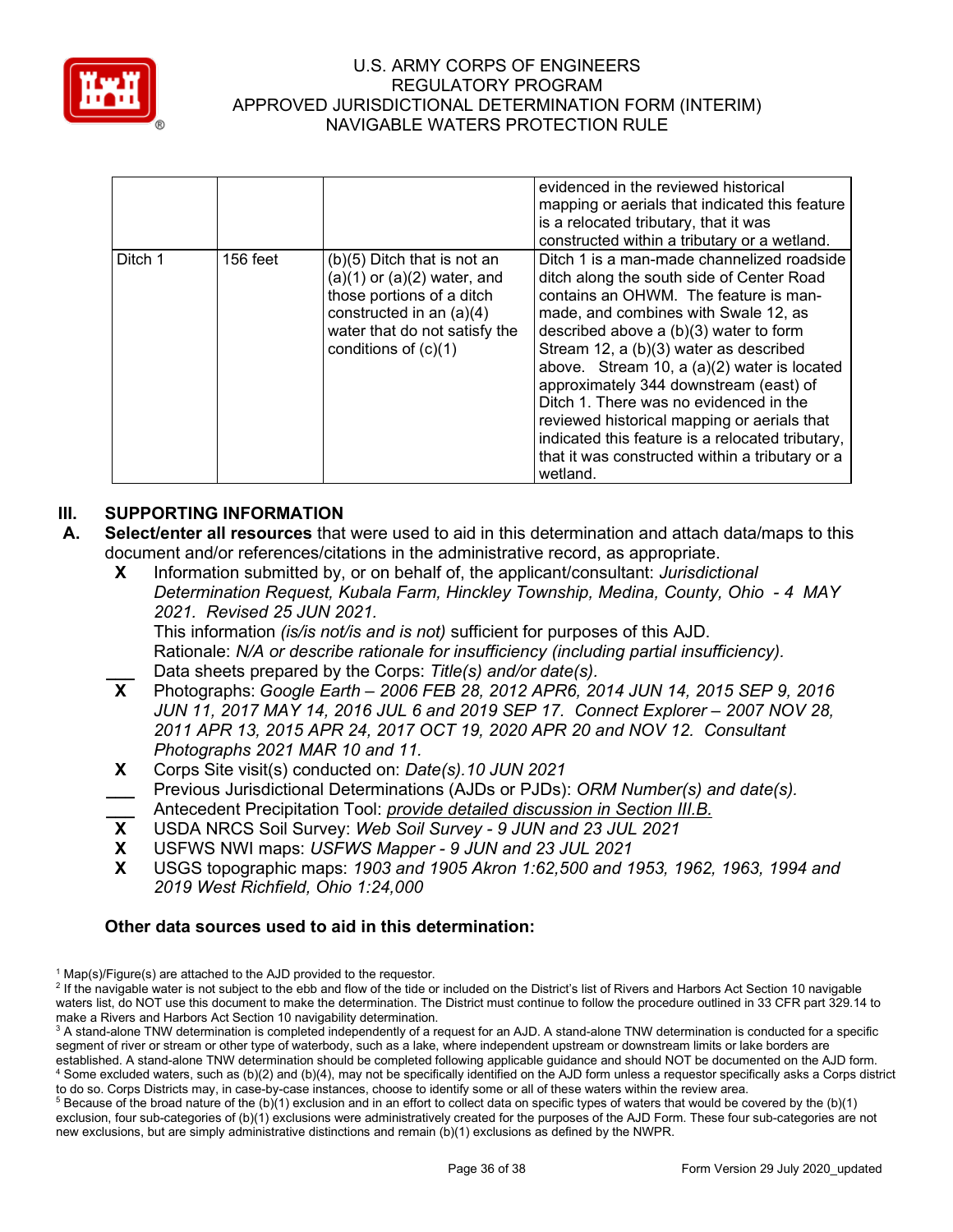

| Data Source (select)       | Name and/or date and other relevant information |
|----------------------------|-------------------------------------------------|
| <b>USGS Sources</b>        | N/A.                                            |
| <b>USDA Sources</b>        | $N/A$ .                                         |
| <b>NOAA Sources</b>        | $N/A$ .                                         |
| <b>USACE Sources</b>       | $N/A$ .                                         |
| State/Local/Tribal Sources | $N/A$ .                                         |
| Other Sources              | $N/A$ .                                         |

**B. Typical year assessment(s):** The APT evaluates normal precipitation conditions based on the three 30-day periods preceding the observation date. For each period, a weighted condition value is assigned by determining whether the 30-day precipitation total falls within, above, or below the 70th and 30th percentiles for totals from the same date range over the preceding 30 years. The APT then makes a determination of "normal," "wetter than normal," or "drier than normal" based on the condition value sum. The APT also displays results generated via the Palmer Drought Severity Index (PDSI) and the University of Delaware WebWIMP.

Inputs/Data Sources Weather Station: Cleveland.

| Latitude  | Longitude    | Date       | PDSI Value | <b>PDSI Class</b>   | Season        | <b>ARC Score</b> | Antecedent<br>Precip<br>Condition |
|-----------|--------------|------------|------------|---------------------|---------------|------------------|-----------------------------------|
| 41.236603 | -81.736494   | 6/10/2021  | $-99.99$   | Not<br>available    | Dry Season    | 10               | Normal<br>Conditions              |
| 41.236603 | -81.736494   | 3/11/2021  | $-99.99$   | Not.<br>available   | Wet<br>Season | 7                | Drier than<br>Normal              |
| 41.236603 | -81.736494   | 11/12/2020 | $-99.99$   | Not<br>available    | Wet<br>Season | 14               | Normal<br>Conditions              |
| 41.236603 | -81.736494   | 4/20/2020  | 2.52       | Moderate<br>wetness | Wet<br>Season | 14               | Normal<br>Conditions              |
| 41.236603 | -81.736494   | 12/23/2019 | 2.37       | Moderate<br>wetness | Wet<br>Season | 8                | Drier than<br>Normal              |
| 41.236603 | -81.736494   | 9/17/2019  | 2.93       | Moderate<br>wetness | Dry Season    | 11               | Normal<br>Conditions              |
| 41.236603 | $-81.736494$ | 7/6/2018   | 1.66       | Mild<br>wetness     | Dry Season    | 17               | Wetter<br>than<br>Normal          |
| 41.236603 | -81.736494   | 5/14/2017  | 1.66       | Mild<br>wetness     | Wet<br>Season | 15               | Wetter<br>than                    |

 $1$  Map(s)/Figure(s) are attached to the AJD provided to the requestor.

<sup>&</sup>lt;sup>2</sup> If the navigable water is not subject to the ebb and flow of the tide or included on the District's list of Rivers and Harbors Act Section 10 navigable waters list, do NOT use this document to make the determination. The District must continue to follow the procedure outlined in 33 CFR part 329.14 to make a Rivers and Harbors Act Section 10 navigability determination.

<sup>&</sup>lt;sup>3</sup> A stand-alone TNW determination is completed independently of a request for an AJD. A stand-alone TNW determination is conducted for a specific segment of river or stream or other type of waterbody, such as a lake, where independent upstream or downstream limits or lake borders are established. A stand-alone TNW determination should be completed following applicable guidance and should NOT be documented on the AJD form. <sup>4</sup> Some excluded waters, such as (b)(2) and (b)(4), may not be specifically identified on the AJD form unless a requestor specifically asks a Corps district to do so. Corps Districts may, in case-by-case instances, choose to identify some or all of these waters within the review area.

 $5$  Because of the broad nature of the (b)(1) exclusion and in an effort to collect data on specific types of waters that would be covered by the (b)(1) exclusion, four sub-categories of (b)(1) exclusions were administratively created for the purposes of the AJD Form. These four sub-categories are not new exclusions, but are simply administrative distinctions and remain (b)(1) exclusions as defined by the NWPR.